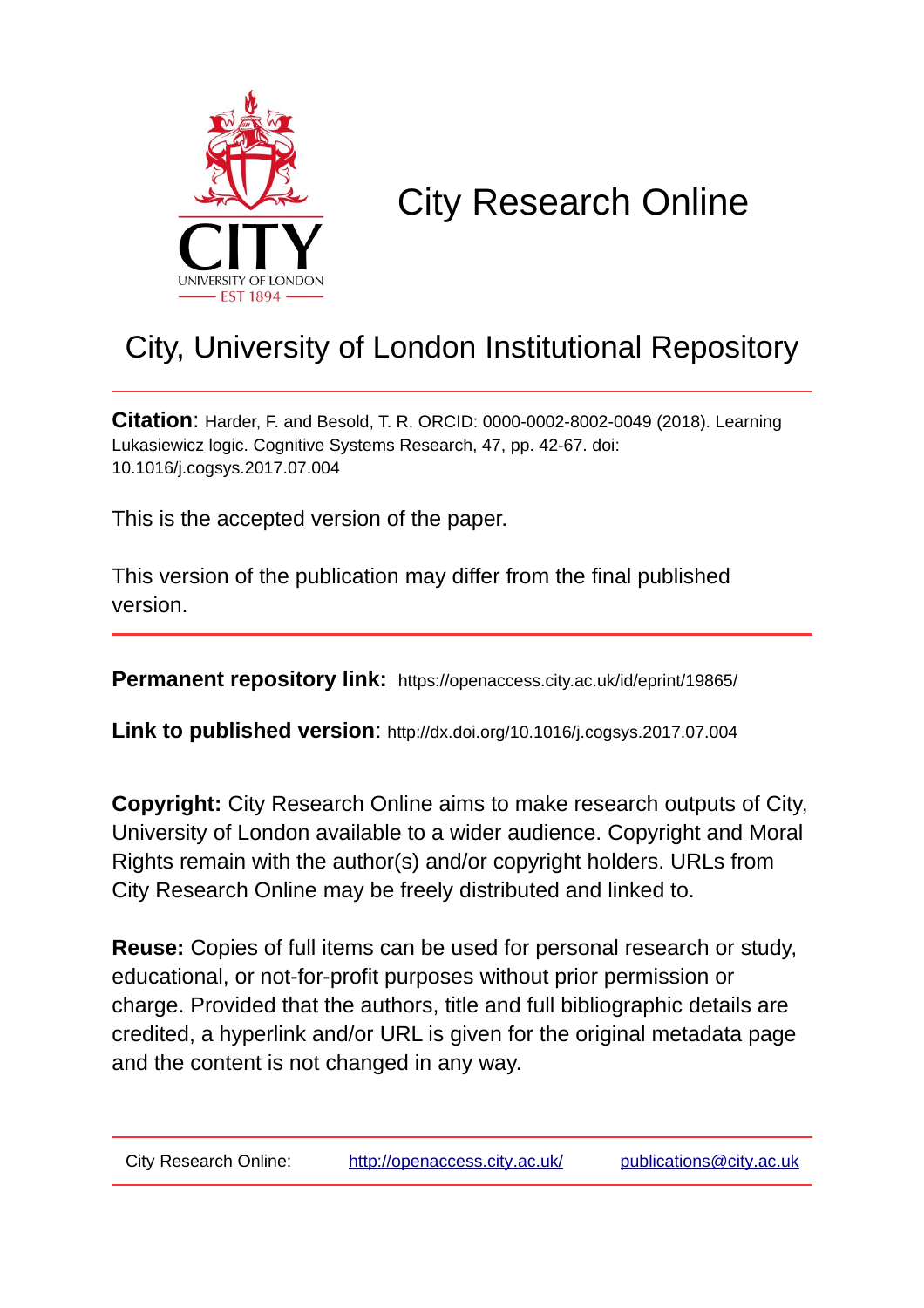# Learning Łukasiewicz Logic

Frederik Harder<sup>a</sup>, Tarek R. Besold<sup>b</sup>

*<sup>a</sup>Faculty of Science, University of Amsterdam, Amsterdam, The Netherlands <sup>b</sup>Digital Media Lab, Center for Computing and Communication Technologes (TZI), University of Bremen, Bremen, Germany*

## Abstract

The integration between connectionist learning and logic-based reasoning is a longstanding foundational question in artificial intelligence, cognitive systems, and computer science in general. Research into neural-symbolic integration aims to tackle this challenge, developing approaches bridging the gap between sub-symbolic and symbolic representation and computation. In this line of work the *core method* has been suggested as a way of translating logic programs into a multilayer perceptron computing least models of the programs. In particular, a variant of the core method for three valued Łukasiewicz logic has proven to be applicable to cognitive modelling among others in the context of Byrne's suppression task. Building on the underlying formal results and the corresponding computational framework, the present article provides a modified core method suitable for the supervised learning of Łukasiewicz logic (and of a closely-related variant thereof), implements and executes the corresponding supervised learning with the backpropagation algorithm and, finally, constructs a rule extraction method in order to close the neural-symbolic cycle. The resulting system is then evaluated in several empirical test cases, and recommendations for future developments are derived.

*Keywords:* Neural networks, Logic programs, Neural-symbolic integration, Cognitive modelling, Reasoning

### <span id="page-1-0"></span>1. Introduction

Neural-symbolic integration attempts to bridge the gap between two prominent paradigms in artificial intelligence. Symbolic AI, the first of the two, encompasses ex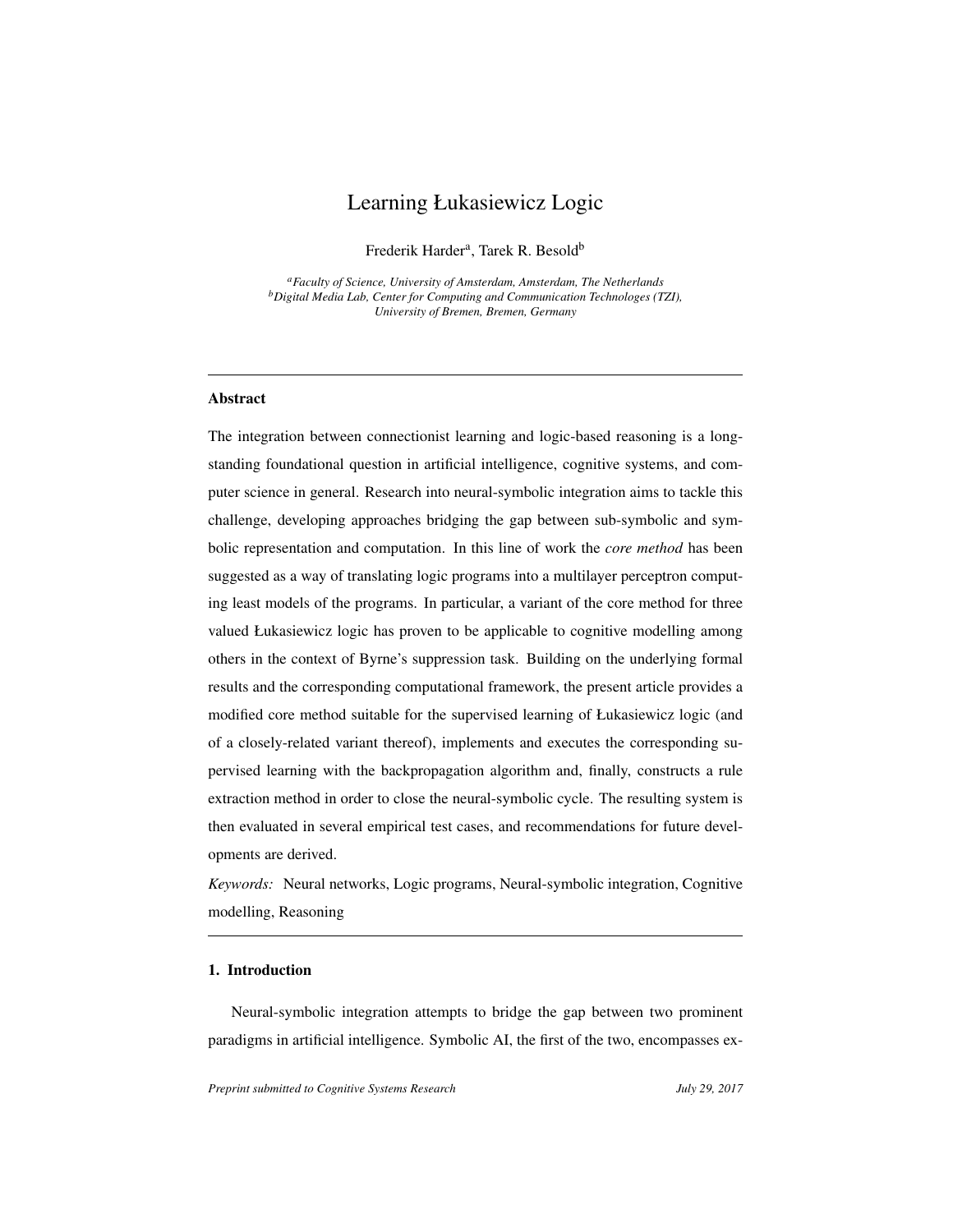plicit knowledge representation, logic programming and search-based problem solving

- <sup>5</sup> techniques which have been responsible for many of the early successes in artificial intelligence such as game playing, automated theorem proving and natural language processing ([\[1,](#page-41-0) [2,](#page-41-1) [3\]](#page-41-2)). While the paradigm is still very much alive in expert systems managing and reasoning over vast quantities of symbolic data, it is also at times referred to as "good old-fashioned AI" or GOFAI ([\[4\]](#page-41-3)), having lost some of its appeal as its lim-
- itations have become apparent. Learning from, and finding structure in sets of noisy data is something symbolic AI largely fails at. Unfortunately this means that whole classes of problems which are integral to a common conception of intelligence, such as image and voice recognition, on a general scale currently can hardly be addressed using symbolic  $AI<sup>1</sup>$  $AI<sup>1</sup>$  $AI<sup>1</sup>$  Also, while (mostly non-monotonic) logic-based cognitive mod-
- <sup>15</sup> elling is still being pursued with valuable results, the brittleness of the corresponding models together with their necessary restriction to high-level cognition (leaving out the bigger part of the actual representation and processing apparatus of human cognizers), are clear drawbacks when compared to connectionist or statistical approaches.
- The second paradigm is that of machine learning. As the name suggests, it refers <sup>20</sup> to a variety of methods for learning from data, artificial neural networks (ANN) being one prominent group of these methods. Aided by a leap in processing power and available data, machine learning has been credited with most of the more recent accomplishments in AI, from the now commonplace feat of handwriting recognition to self-driving cars and the fully autonomous learning of computer games ([\[6,](#page-41-4) [7,](#page-41-5) [8\]](#page-41-6)).
- <sup>25</sup> Promising as the paradigm may be, there are areas in which, on its own, it performs very poorly. While the learning of simple logical dependencies from data is achieved with relative ease, the process becomes increasingly difficult when higher order concepts are involved ([\[9\]](#page-41-7)). Examples for the latter impasse are numerous, including connectionist systems' problems with high-level visual analysis taking into account partial

<span id="page-2-0"></span><sup>&</sup>lt;sup>1</sup> Recent logic-based approaches such as, for instance, Meta-Interpretive Learning for Logical Vision [\[5\]](#page-41-8) might in the future help to mitigate this problem, but currently have only reached proof of concept state and still have to confirm their generalizability across tasks and domains, and their scalability to real-world problem sizes.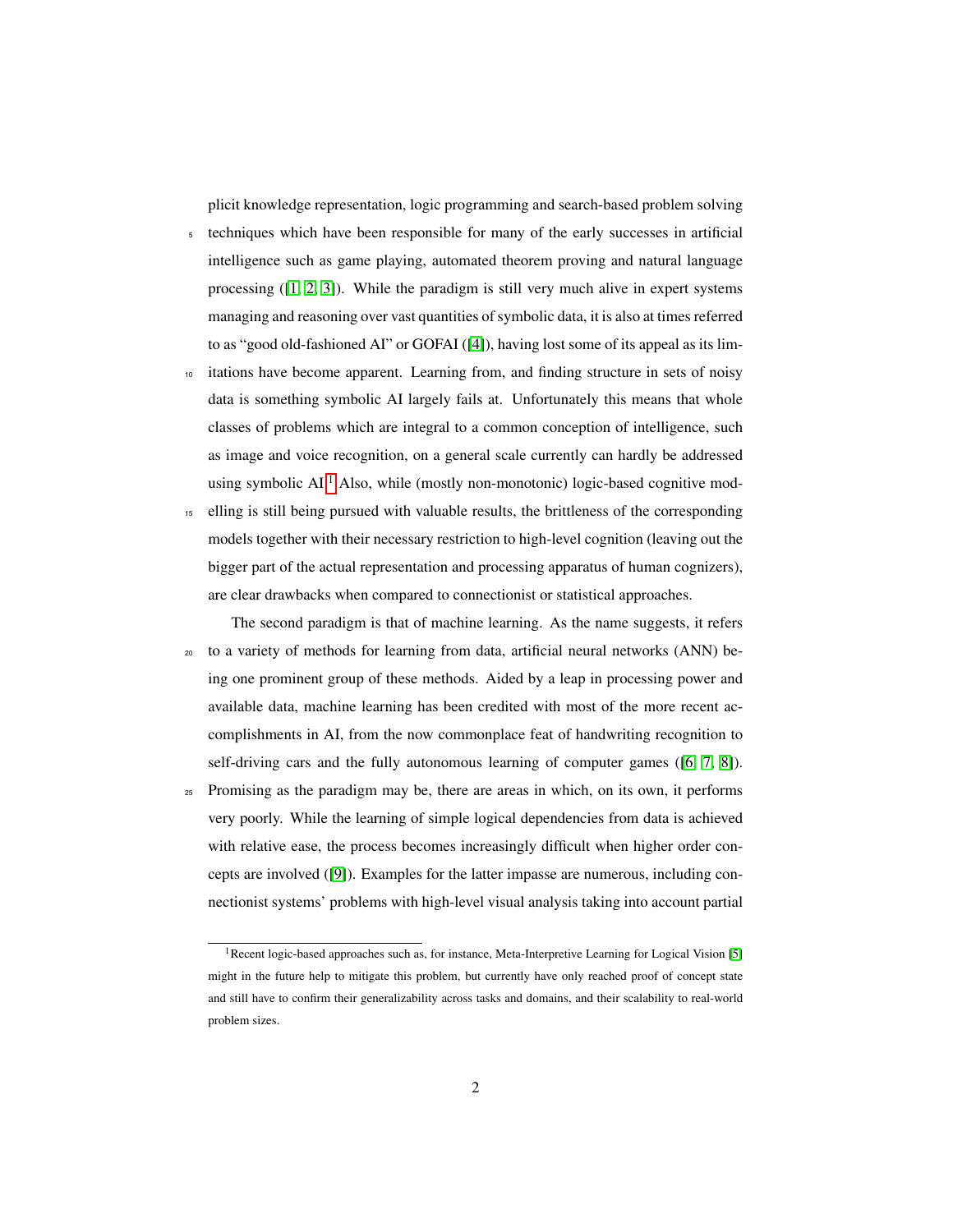<span id="page-3-0"></span>

Figure 1: A conceptual overview of the neural-symbolic cycle (as introduced in [\[11\]](#page-42-0)).

<sup>30</sup> occlusion, light source identification, or shadow prediction, or with higher-level inference such as the recognition of intentions of depicted agents. Also, as knowledge is represented in connectionist systems in a distributed fashion that is hard to interpret from an outside perspective, it is usually difficult to provide background knowledge in a format which the machine learning algorithm can use, or to extract learned features <sup>35</sup> from a network for instance for verification purposes. All of these are problems that often become trivial when tackled with a symbolic system.

Much stands to be gained from a unification of the two paradigms that could cancel out their respective weak spots and highlight their strengths. Neural-symbolic integration ([\[10\]](#page-42-1)) offers some ideas in how this may be achieved, centering around the

- <sup>40</sup> concept of the neural-symbolic cycle (see Figure [1\)](#page-3-0). The cycle contains two reasoning systems. One is symbol-based, utilizing available expert knowledge, and the other is a connectionist system or ANN, which learns from data. The challenge of interfacing these systems is twofold. Coming from the symbolic side, the first task is to find a way of translating the existing symbolic knowledge into the connectionist system, finding a
- <sup>45</sup> representation that is appropriate for the network. Secondly, one needs to devise methods for extracting the information gained by the connectionist system through learning and convert it back into a clean symbolic format. Equipped with these processes of representation and extraction the system as a whole is capable of incorporating both background knowledge and training data as either become available.
- <sup>50</sup> When asked about the feasibility of integrating both paradigms, the human brain and mind serve as prime examples and proof of concept. The brain has a neural struc-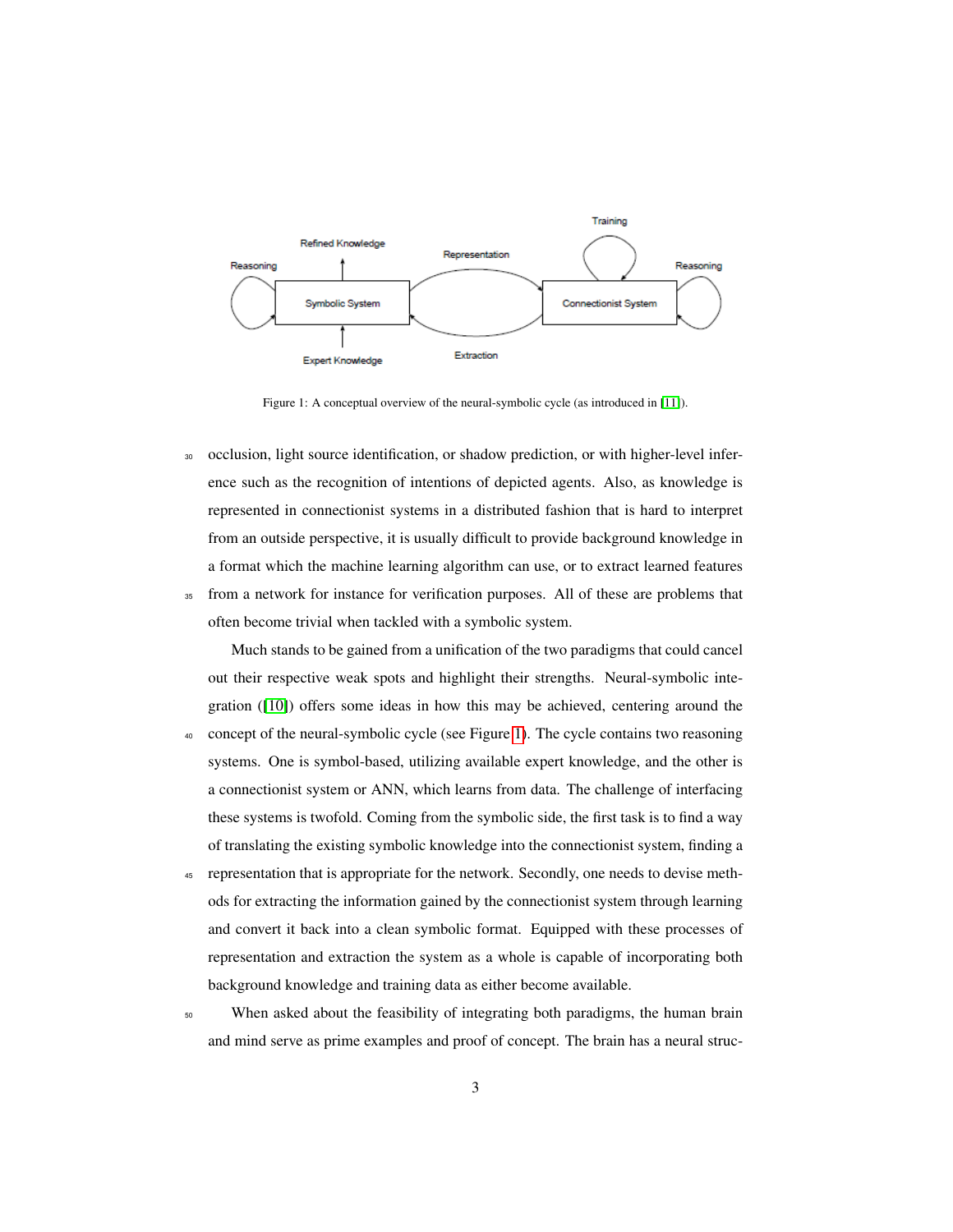ture which operates on the basis of low-level processing of perceptual signals, but cognition also exhibits the capability to efficiently perform abstract reasoning and symbol processing; in fact, processes of the latter type are taken to provide the foundations

<sup>55</sup> for thinking, decision-making, and other mental activities ([\[12\]](#page-42-2)). It is precisely this seamless coupling between learning and reasoning which is commonly considered the basis for intelligence in humans—see also, e.g., [\[13\]](#page-42-3), p. 163: "While I do not regard intelligence as a unitary phenomenon, I do believe that the problem of reasoning from learned data is a central aspect of it."—and, in close analogy, quite plausibly also for the

<sup>60</sup> (re-)creation of cognitive capacities up to human-level intelligence in artificial systems. Returning to the neural-symbolic cycle discussed above, it should be made clear,

that the task of constructing such a cycle rapidly increases in difficulty when raising the expressive capacities of the involved systems. There are approaches for fragments of first order logic ([\[14,](#page-42-4) [15\]](#page-42-5)), but most results focus on various propositional logics.

- <sup>65</sup> Furthermore, extraction algorithms for connectionist systems tend to be intractable. So while the general method of the field can be described in a few pages, the underlying problems are hard and there is still a long way to go before neural-symbolic integration may be applied to state-of-the-art methods of either paradigm.
- As one of the currently most prominent and best understood methods, Hölldobler's <sup>70</sup> and Kalinke's *core method* ([\[16\]](#page-42-6)) has since been developed as a neural-symbolic system for, among others, propositional modal ([\[17\]](#page-42-7)) and covered first order logic programs ([\[15\]](#page-42-5)). It provides a way of translating logic programs into a type of multilayer perceptron (MLP) which, embedded in the core architecture, computes least models of these programs. In [\[18\]](#page-42-8), a variant of the core method for three valued Łukasiewicz logic is
- <sup>75</sup> presented, and it is suggested to apply the resulting approach to cognitive modelling tasks (see, e.g., [\[19\]](#page-43-0) for a subsequent application to Byrne's suppression task [\[20\]](#page-43-1)). In the discussion of their work, the authors make the claim that the architecture they have used can be modified in such a way, as to allow training via the backpropagation algorithm ([\[21\]](#page-43-2)). If this is in fact the case, when additionally equipped with a rule ex-
- <sup>80</sup> traction method, the resulting architecture should allow for a basic form of closure of the neural symbolic cycle.

Expanding upon work started by Harder and Besold in [\[22\]](#page-43-3), in the following we put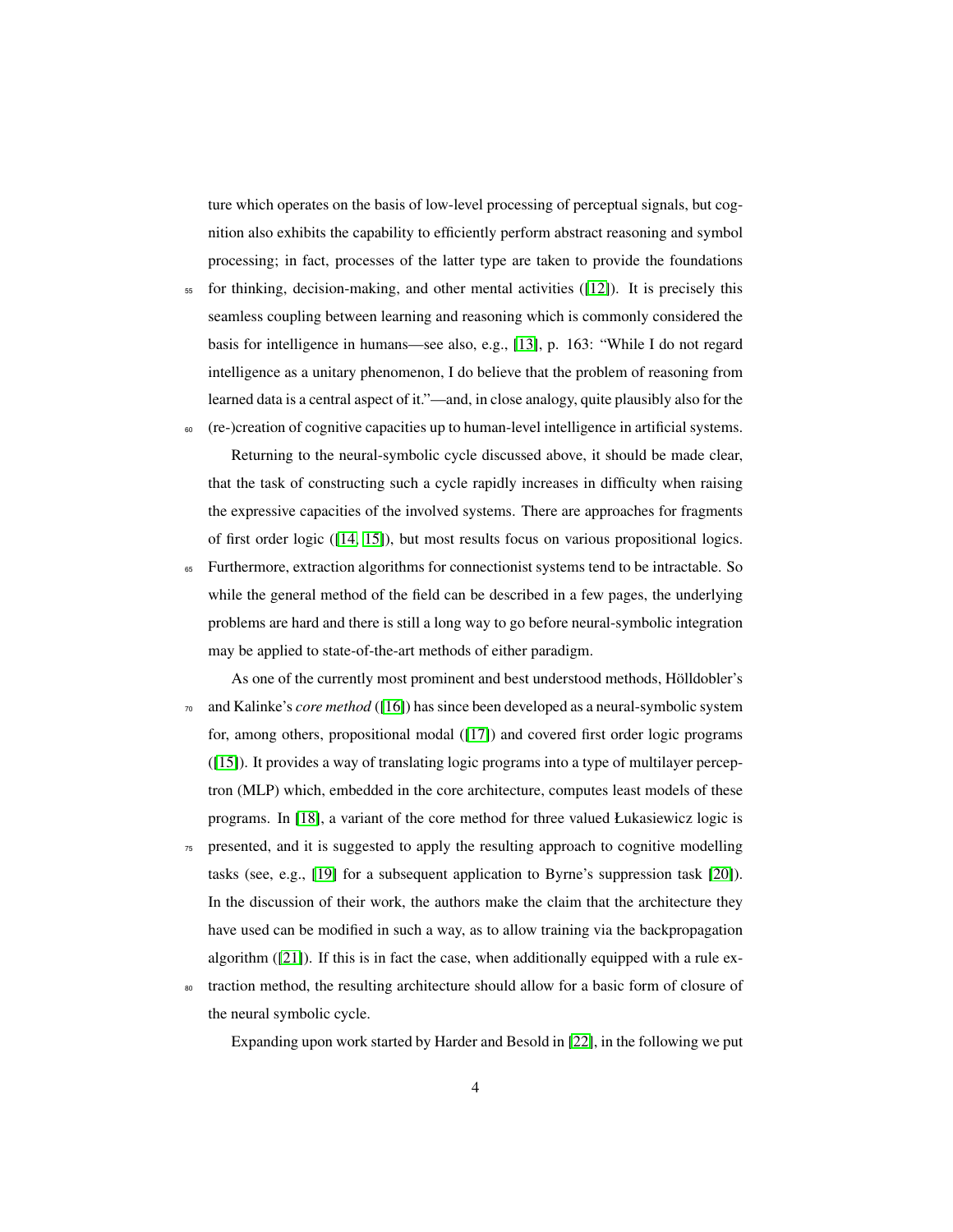these ideas into practice by providing a modified core suitable for supervised learning, implementing and executing supervised learning with the backpropagation algorithm

- <sup>85</sup> and, finally, constructing a rule extraction method. Section [2](#page-5-0) gives an overview of the theory and methods underlying this work, after which Section [3](#page-14-0) is used for an in-depth documentation of the implemented approch to learning cores and extracting learned rules. We present the empirical results of the corresponding computational experiments in Section [4,](#page-27-0) followed by a closing discussion and look ahead at future work in Section
- <sup>90</sup> [5.](#page-37-0) The proofs corresponding to the theoretical results, together with the pseudo codes of the extraction algorithm, have been relegated to the appendix.

## <span id="page-5-0"></span>2. Foundations

As conceptual basis for the work presented in subsequent sections, a number of methods and terminology have to be clarified. The three following subsections will 95 respectively give a short introduction to Łukasiewicz logic programs, Hölldobler's and Kalinke's core method, and the backpropagation algorithm. Some basic familiarity with classical logic and neural networks is assumed.

## *2.1. Łukasiewicz logic programs*

We first introduce three-valued Łukasiewicz logic as a formalism, giving the main <sup>100</sup> definitions and a short account of key properties. Then we provide the relevant information about logic programs and weak completion in the Łukasiewicz context, before finally presenting the Stenning-van-Lambalgen consequence operator.

## *2.1.1. Three-valued Łukasiewicz logic*

Łukasiewicz Logic was proposed in its ternary version in 1917 by Polish philoso-<sup>105</sup> pher and logician Jan Łukasiewicz ([\[23\]](#page-43-4)), as a result of his work on modalities in logic. The addition of a third value was meant to introduce a notion of possibility and indeterminism to logical reasoning. Metaphysical import aside, this logic was the first one to break with the true/false dichotomy of classical logic and thus lay the conceptual basis for the development of further many-valued and fuzzy logics thereafter. The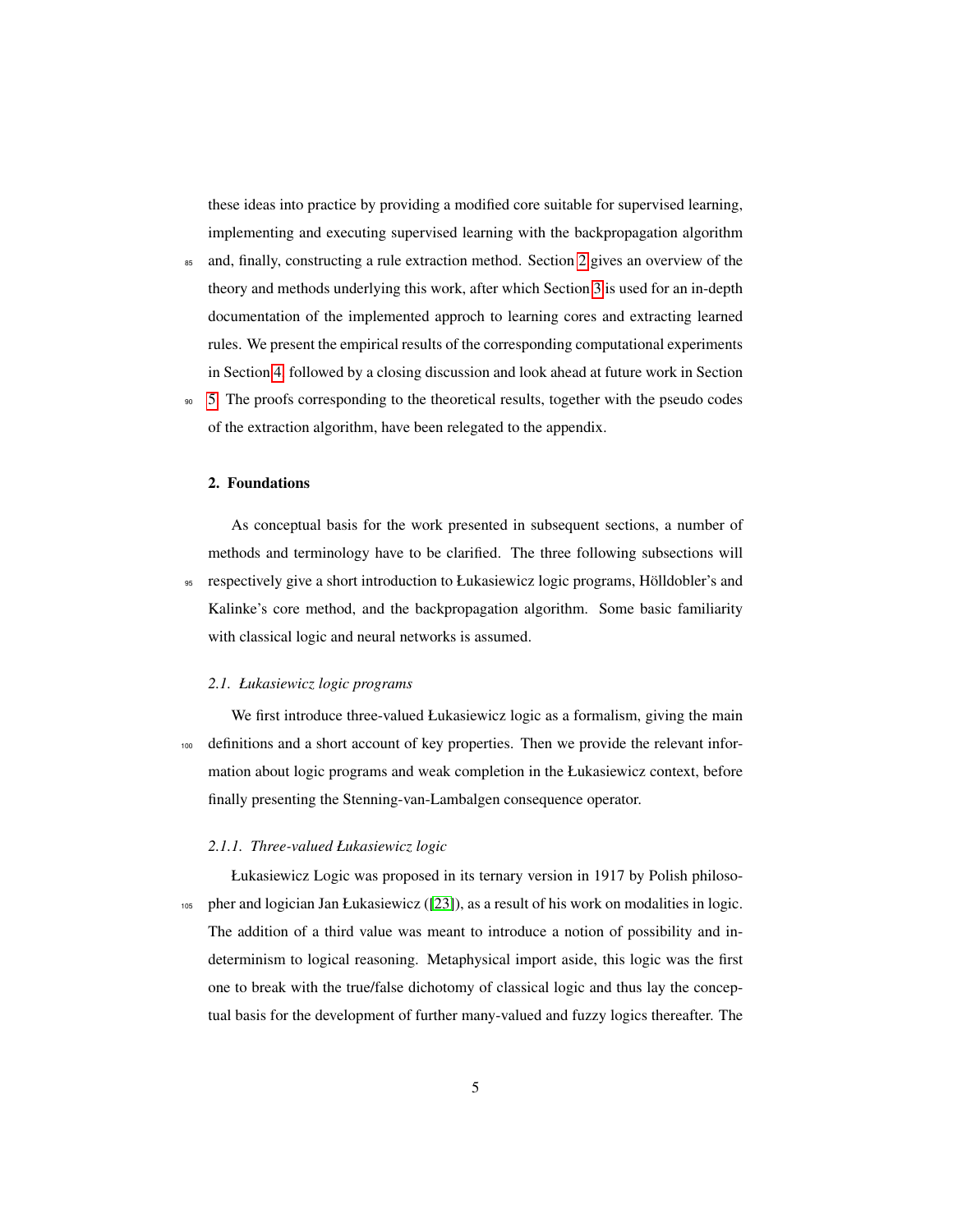- <sup>110</sup> connective definitions for three-valued Łukasiewicz logic are provided in Figure [2](#page-6-0) below (following the notation used in [\[18\]](#page-42-8)). A noteworthy property, when compared, for instance, to Kleene's strong logic of indeterminancy ([\[24\]](#page-43-5)) is the definition of  $u \rightarrow u$ and  $u \leftrightarrow u$  as true. This allows for the existence of tautologies, i.e. formulas which are true under all interpretations, and preserves some of those familiar from classical
- 115 logic. Conventionally, an interpretation assigns one of the three values  $\top$ ,  $\bot$  and *u* to each atom in the Universe *U*. In the given context it makes sense to define an interpretation as a tuple  $I = \langle I^{\top}, I^{\perp} \rangle$ , where  $I^{\top}$  is a set containing all atoms assigned the value ⊤ and  $I^{\perp}$  contains all atoms assigned  $\perp$ . No atom is in both sets and those assigned *u* are in neither set. One can speak of an *empty* interpretation when  $I^{\top} \cup I^{\perp} = \emptyset$  and a *partial* interpretation when  $I^{\top} \cup I^{\perp} \subsetneq U$ . *I* is a *model* of a formula *G*, iff  $I(G) = \top$ .

<span id="page-6-0"></span>

|  | $\wedge$ $\top$ $u$ $\bot$                                                                                                       |                                                                |  |  | $V$ $T$ $u$ $\perp$                                                                                                          |  |                                                                                  | $\vert - \vert$ |
|--|----------------------------------------------------------------------------------------------------------------------------------|----------------------------------------------------------------|--|--|------------------------------------------------------------------------------------------------------------------------------|--|----------------------------------------------------------------------------------|-----------------|
|  | $\begin{array}{c ccccc}\n\hline\n\top & \top & u & \bot \\ \hline\nu & u & u & \bot \\ \bot & \bot & \bot & \bot\n\end{array}$   |                                                                |  |  | $\begin{array}{c cccc}\n\hline\n\top & \top & \top & \top & \top \\ u & \top & u & u \\ \bot & \top & u & \bot\n\end{array}$ |  | $\begin{array}{c c}\n\hline\n\top & \perp \\ u & u \\ \perp & \top\n\end{array}$ |                 |
|  |                                                                                                                                  |                                                                |  |  |                                                                                                                              |  |                                                                                  |                 |
|  |                                                                                                                                  |                                                                |  |  |                                                                                                                              |  |                                                                                  |                 |
|  |                                                                                                                                  | $\rightarrow$ $\begin{array}{ccc} \top & u & \bot \end{array}$ |  |  | $\leftrightarrow$ $\begin{array}{ccc} \uparrow & u & \perp \end{array}$                                                      |  |                                                                                  |                 |
|  | $\begin{array}{c cccc}\n\hline\n\top & \top & u & \bot \\ \hline\nu & \top & \top & u \\ \bot & \top & \top & \top\n\end{array}$ |                                                                |  |  | $\begin{array}{c ccccc}\n\hline\n\top & \top & u & \bot \\ u & u & \top & u \\ \bot & \bot & u & \top\n\end{array}$          |  |                                                                                  |                 |
|  |                                                                                                                                  |                                                                |  |  |                                                                                                                              |  |                                                                                  |                 |
|  |                                                                                                                                  |                                                                |  |  |                                                                                                                              |  |                                                                                  |                 |

 $\overline{a}$ 

Figure 2: Definitions of the connectives for three-valued Łukasiewicz logic.

As already mentioned in the previous section, according to Hölldobler, Łukasiewicz logic is of interest for modelling empirical observations of human reasoning. Specifically, [\[19\]](#page-43-0) seeks to provide a logical model for the suppression task experiment ([\[20\]](#page-43-1)). In the corresponding set of experiments, Byrne analysed what conclusions readers will <sup>125</sup> typically draw from a certain class of natural language statements. As an example, when reading the statement "If Marian has an essay to write, she will study late in the library. She has an essay to write.", 96% of all subjects concluded that "Marian will study late in the library.". When presented with the same item, but with the added information that "If the library stays open, she will study late in the library.", only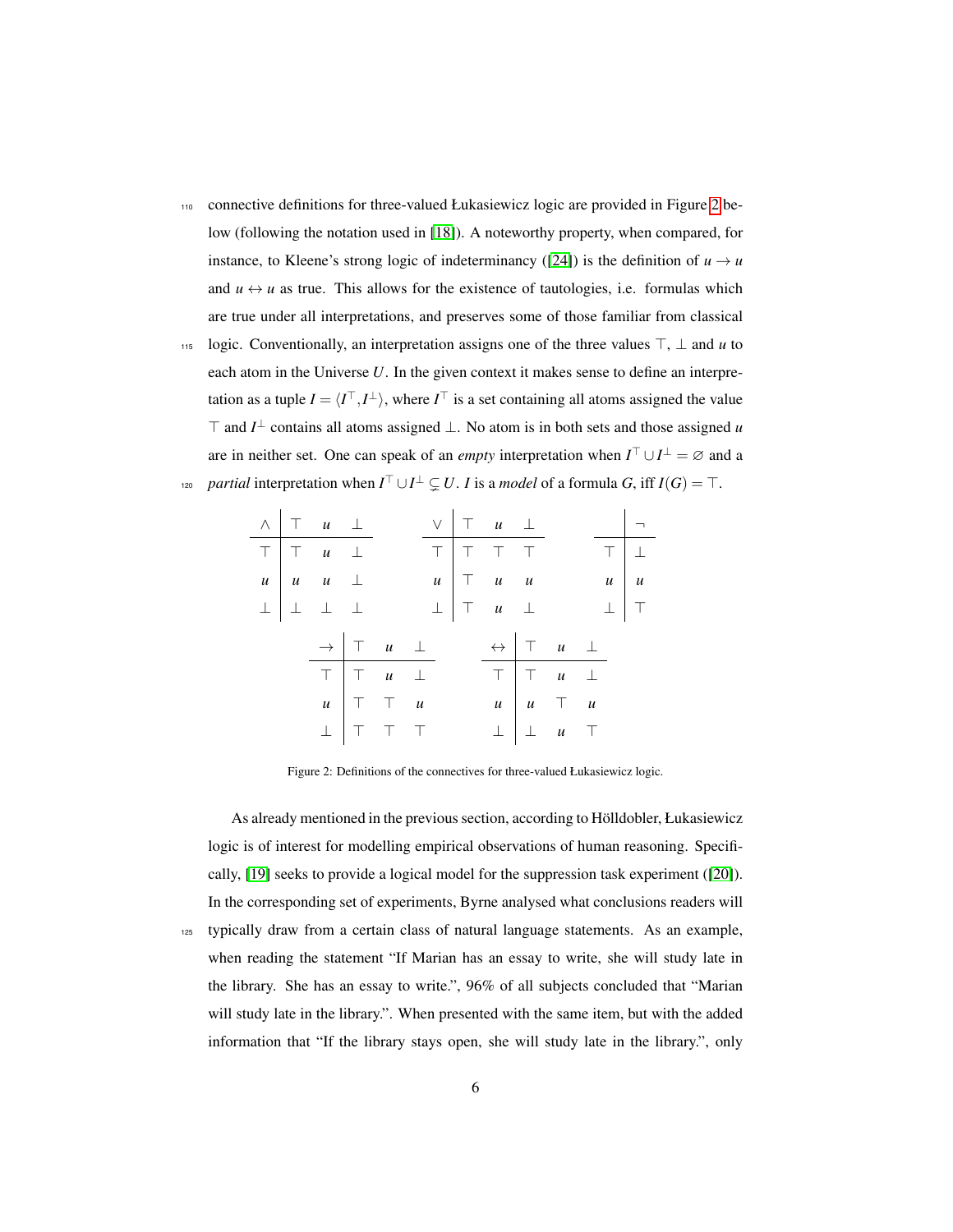<sup>130</sup> 38% of participants conclude that Marian will indeed study in the library. It appears that the additional information led more than half of the participants to revoke their previous inferences, even though this information was not contradictory. The nonmonotonicity of this reasoning suggests that it cannot be modelled by classical logic. Against this backdrop, in [\[19\]](#page-43-0) it is therefore proposed that three-valued Łukasiewicz

<sup>135</sup> logic interpreted under weak completion (as explained in the following subsection) fits the findings best.[2](#page-7-0)

## *2.1.2. Logic programs*

Logic programs are defined as a finite set of clauses of the form  $A \leftarrow B_1 \wedge B_2 \wedge \ldots \wedge$ *B<sub>n</sub>* where the head of the clause, *A*, is an atom and the *B<sub>i</sub>*, with  $1 \le i \le n$ , in the body 140 are either literals,  $\top$  or  $\bot$ . Clauses of the form  $A \leftarrow \top$  and  $A \leftarrow \bot$  are called *positive* and *negative facts* respectively.

These logic programs are interpreted under weak completion, which takes a logic program and transforms it into one single formula, thereby changing how it is evaluated. Firstly, the bodies of all clauses with the same head are concatenated as a disjunc-

<sup>145</sup> tion into one body. After this step, the resulting formulas consist of one implication per head. Subsequently, all  $\leftarrow$  are replaced with  $\leftrightarrow$ . As a result, atoms which are heads in clauses whose bodies all evaluate as  $\perp$  are now  $\perp$  as well. Finally, concatenating all clauses into one conjunction creates a single formula representing the weakly completed program.

<sup>150</sup> Weak completion adds non-monotonicity to Łukasiewicz logic. Atoms which evaluate as  $\perp$  because all associated bodies evaluated as  $\perp$ , can become  $\top$  when adding another clause without contradiction. Also, weakly completed Łukasiewicz logic programs are never contradictory, always having at least one model ([\[18\]](#page-42-8)).

<span id="page-7-0"></span><sup>&</sup>lt;sup>2</sup>There is an ongoing controversy on whether Łukasiewicz logic under weak completion, or completion semantics based on the three-valued logic used by Fitting [\[25\]](#page-43-6), is better suitable for modelling human reasoning in general, and the suppression task in particular. While this debate and its eventual solution are of general interest, in this article we stay agnostic concerning the matter. Instead, as stated at the end of Section [1,](#page-1-0) the aim is to equip the system from [\[18\]](#page-42-8) with a backpropagation-trainable type of core and a rule extraction mechanism, closing the neural-symbolic cycle.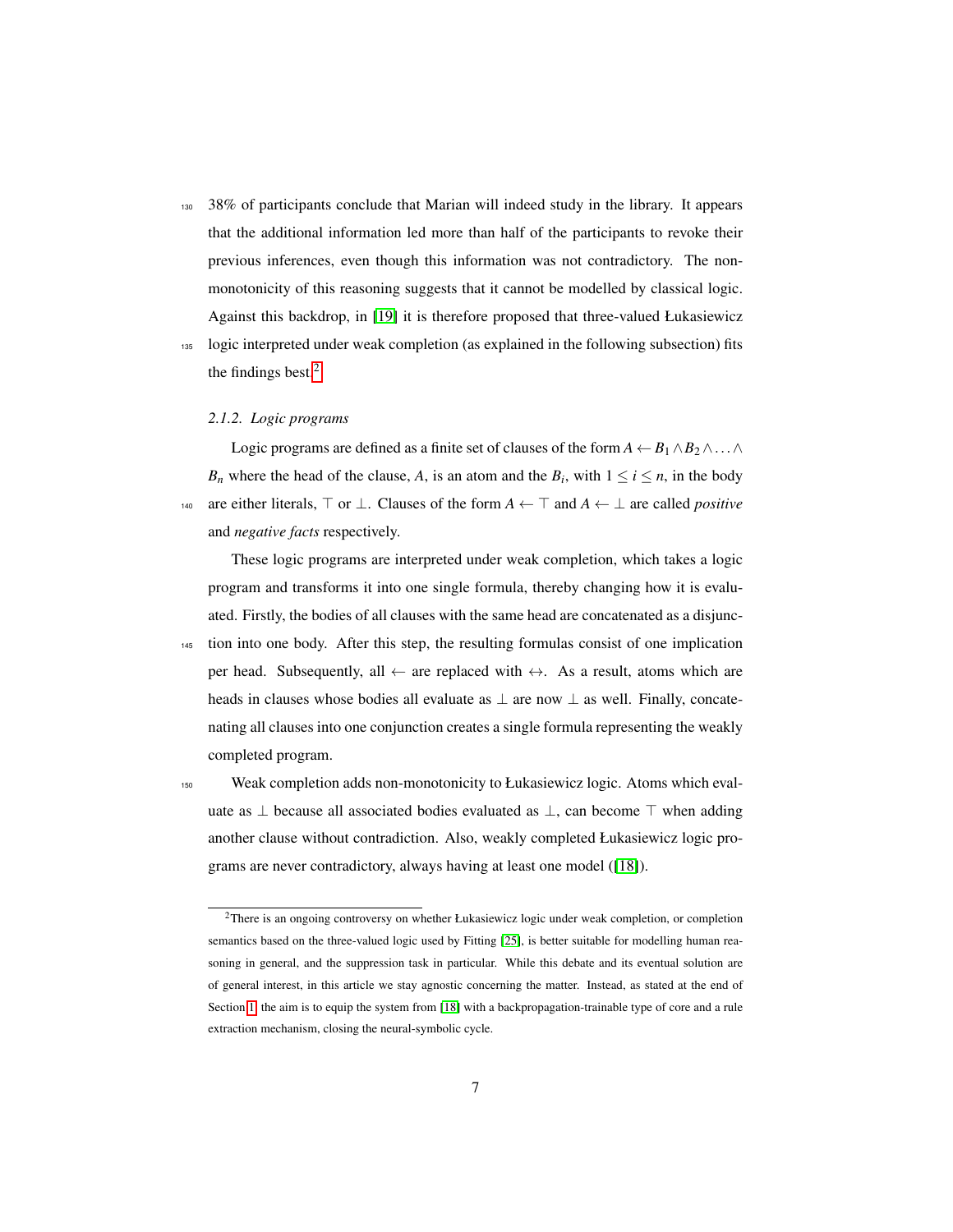### *2.1.3. Consequence operators*

<sup>155</sup> Models for such a logic program *P* can be computed through a consequence operator  $\Phi_P$ . Starting from an empty interpretation *I*, the immediate consequence  $\Phi_P(I)$ is calculated as a new interpretation and this process is iterated, until  $I = \Phi_P(I)$  and a fixed point is reached. It can be shown ([\[18\]](#page-42-8)) that the least models of Łukasiewicz logic under weak completion are identical to the least fixed points of the Stenning-van-160 Lambalgen consequence operator  $\Phi_{SvL,P}$  from [\[26\]](#page-43-7), which is defined as follows:

$$
\Phi_{SvL,P}(I) = \langle J^{\top}, J^{\perp} \rangle, \text{ where}
$$
  
\n
$$
J^{\top} = \{A | \exists (A \leftarrow body) \in P : I(body) = \top \} \text{ and}
$$
  
\n
$$
J^{\perp} = \{A | \exists (A \leftarrow body) \in P \land \forall (A \leftarrow body) \in P : I(body) = \bot \}
$$

The next section discusses the algorithm introduced by [\[18\]](#page-42-8), which translates the <sup>165</sup> Φ<sub>SvL,P</sub> consequence operator of a given program into a 3-layer feed-forward network, that computes the same function. Like the consequence operator, this network may then be used on multiple iterations until a fixed point is reached.

## *2.1.4. Example: consequence operator application*

In order to illustrate, how the consequence operator  $\Phi_{SvL,P}$  functions, we provide a 170 small example. Consider the following four clauses:

$$
A \leftarrow \perp
$$
  

$$
B \leftarrow \neg A
$$
  

$$
C \leftarrow \neg B
$$
  

$$
C \leftarrow B \land \neg C
$$

All literals default to *u* in the beginning. The first application of the consequence operator adds *A* to  $J_1^{\top}$  following the first clause. The bodies of clauses 2,3 and 4 evaluate as *u* and nothing else happens. The second application,  $\Phi_{SvL,P}(I_1)$ , finds clause two satisfied and maps  $B$  to  $\top$ . On the third iteration, the body of clause 3 evaluates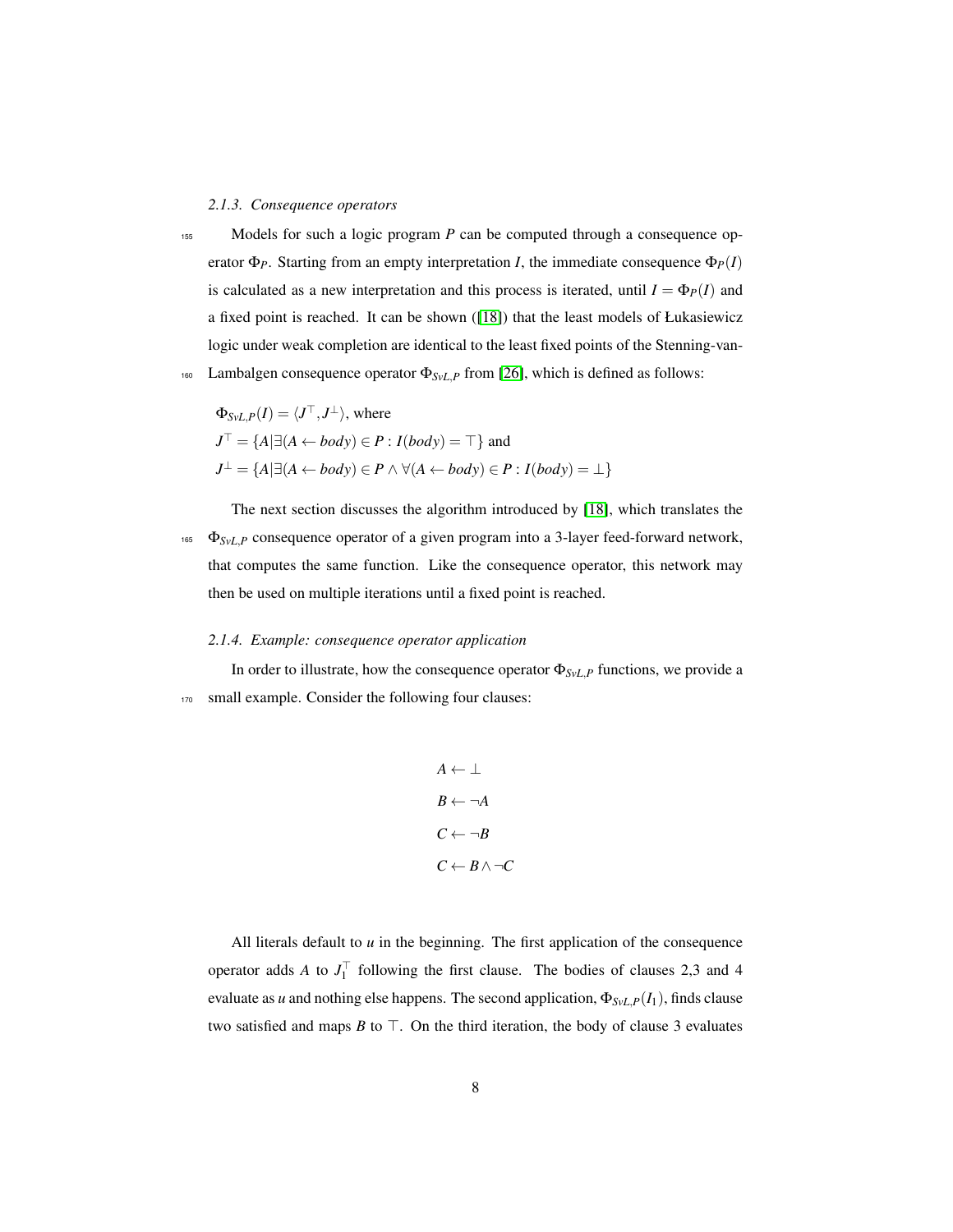$175$  as  $\perp$ , but the body of clause 4 is still *u*, and as a result, a fixed point is reached. The sequence of interpretations is given in the table below.

|                  | $I_0$ $I_1$ $I_2$ $I_3$                         |      |
|------------------|-------------------------------------------------|------|
| $\boldsymbol{A}$ | $u \perp \perp \perp$                           |      |
| $B \mid$         | $u \quad u \quad \top$                          | - 11 |
|                  | $C \begin{vmatrix} u & u & u & u \end{vmatrix}$ |      |

## *2.2. The core method*

In the following, a detailed description of how the core architecture is set up will be provided. This account chooses a somewhat different perspective than that of the <sup>180</sup> translation algorithm given in [\[18\]](#page-42-8). While the algorithmic description is optimal for implementation, the angle used here will hopefully provide a better understanding of the core structure with regard to the modifications that must be made to it, and to the introduction of sigmoidal activation units in particular.

In both input and output layer of the network, each atom *A* of the program is repre-185 sented by two neurons. Activation in the first one indicates  $A = \top$ , while activation in the second one means  $A = \perp$ . If neither neuron is active, then  $A = u$ . The core does not allow for both neurons to be active in the same iteration. The input layer also contains one neuron each, representing  $\top$  and  $\bot$ , which are always active. Each program clause, or rather each clause body, is represented by two neurons  $\langle h^{\top}, h^{\perp} \rangle$  in the hidden layer.

190 Whether a clauses body is mapped to  $\top$ ,  $\bot$  or *u* is encoded in the same way as was used for the atoms.

All connections between the layers of the core serve the function of logic gates. An  $h^{\top}$  neuron is connected to one input layer neuron for each conjunct in the clause body it represents. If the conjunct is an atom *A*, it connects to  $A^{\top}$ , if it is a negated atom  $\neg A$ ,

<sup>195</sup> it connects to  $A^{\perp}$  and if the conjunct is  $\top$ , it connects to that unit. Connection weights and activation threshold are set to form an 'and'-gate, requiring activation of all input layer neurons for the clause neuron to fire. In case a conjunct is ⊥, no connection is formed, but for sake of the logic gate this is treated as a connection to an inactive unit, preventing the clause neuron from ever firing. Respectively, an  $h^{\perp}$  neuron connects to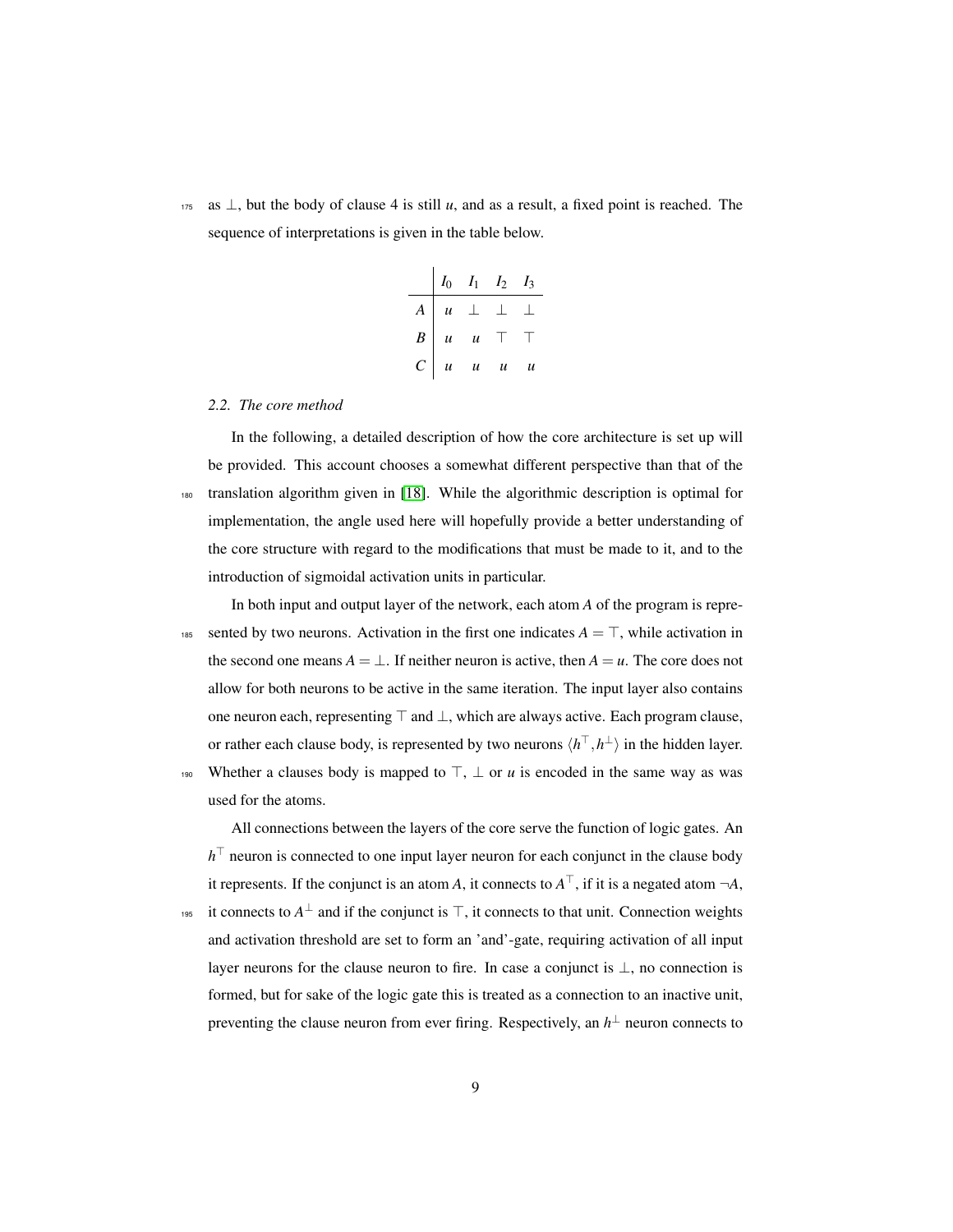<sup>200</sup>  $A^{\perp}$  neurons, where *A* is a conjunct and  $A^{\top}$  neurons, where  $\neg A$  is one. If ⊥ is a conjunct, *h*<sup>⊥</sup> connects to the ⊥ neuron and if  $\top$  is a conjunct, no connection is formed. Weights and threshold are set to form an 'or'-gate, such that  $h^{\perp}$  is activated when one or more input neurons fire. This way, clause bodies are represented as  $\top$  if and only if all their conjuncts are mapped to  $\top$  and represented as  $\bot$ , if and only if one or more conjuncts <sup>205</sup> are ⊥.

In the output layer, each neuron has one connection for each clause in which the associated atom appears as head.  $A^{\top}$  neurons are connected to the  $h^{\top}$  neurons of the associated clauses, forming an 'or'-gate and  $A^{\perp}$  neurons are connected to the  $h^{\perp}$ neurons, forming an 'and'-gate. Thus atoms are  $\top$  when one or more associated clauses 210 are  $\top$ , and  $\bot$ , when all associated clauses are  $\bot$ .

The logic gates are implemented such that all connection weights in the network have the same value  $\omega > 0$  and 'or'-gate thresholds are at  $0.5 \cdot \omega$ , while 'and'-gate thresholds equal to  $(l - 0.5) \cdot \omega$ , where *l* is the number of incoming connections. All neurons use the Heaviside activation function, emitting 1, if the received activation <sup>215</sup> meets or exceeds the threshold and 0 otherwise. Given this setup, computing a fixed point merely involves feeding the network's output back into the input layer until it equals the previous output<sup>[3](#page-10-0)</sup>.

## *2.2.1. Example: core method computation*

For an example of how this core works in practice consider the four clauses used 220 in the previous example:  $A \leftarrow \perp, B \leftarrow \neg A, C \leftarrow \neg B, C \leftarrow B \land \neg C$ . Application of the translation algorithm yields the following multilayer perceptron.

<span id="page-10-0"></span><sup>&</sup>lt;sup>3</sup> The number of iterations necessary for reaching the least fixed point can be shown to be lesser or equal to the number of atoms. The network has no inhibitory connections, so more input always generates equal or more output. Starting from an empty interpretation, each subsequent iteration must therefore activate at least one additional unit, one per atom at maximum, or stop.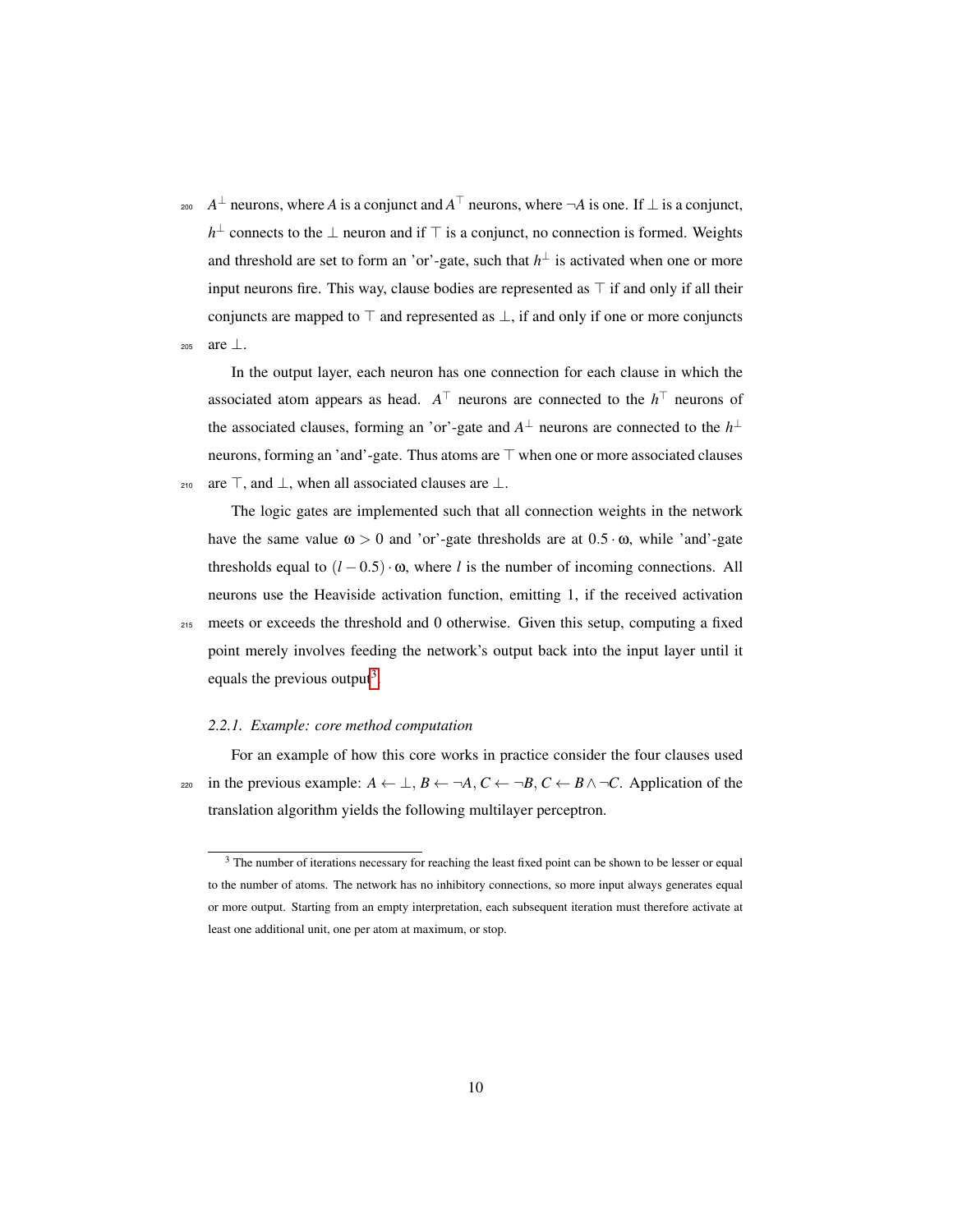

The following figures show how activations propagate through the network on each iteration, starting in the input layer at the bottom. Red arrows and grey cells indicate <sup>225</sup> active connections and units. As before, a fixed point is reached after three steps.



The first iteration starts off with  $\top$  and  $\bot$ , the latter of which activates the  $h_1^{\perp}$ neuron, which, being set as an 'or'-gate, has a threshold of 0.5 and this in turn activates  $A^{\perp}$  in the output, because the 'and'-gate with a single clause also has a threshold of <sup>230</sup> 0.5.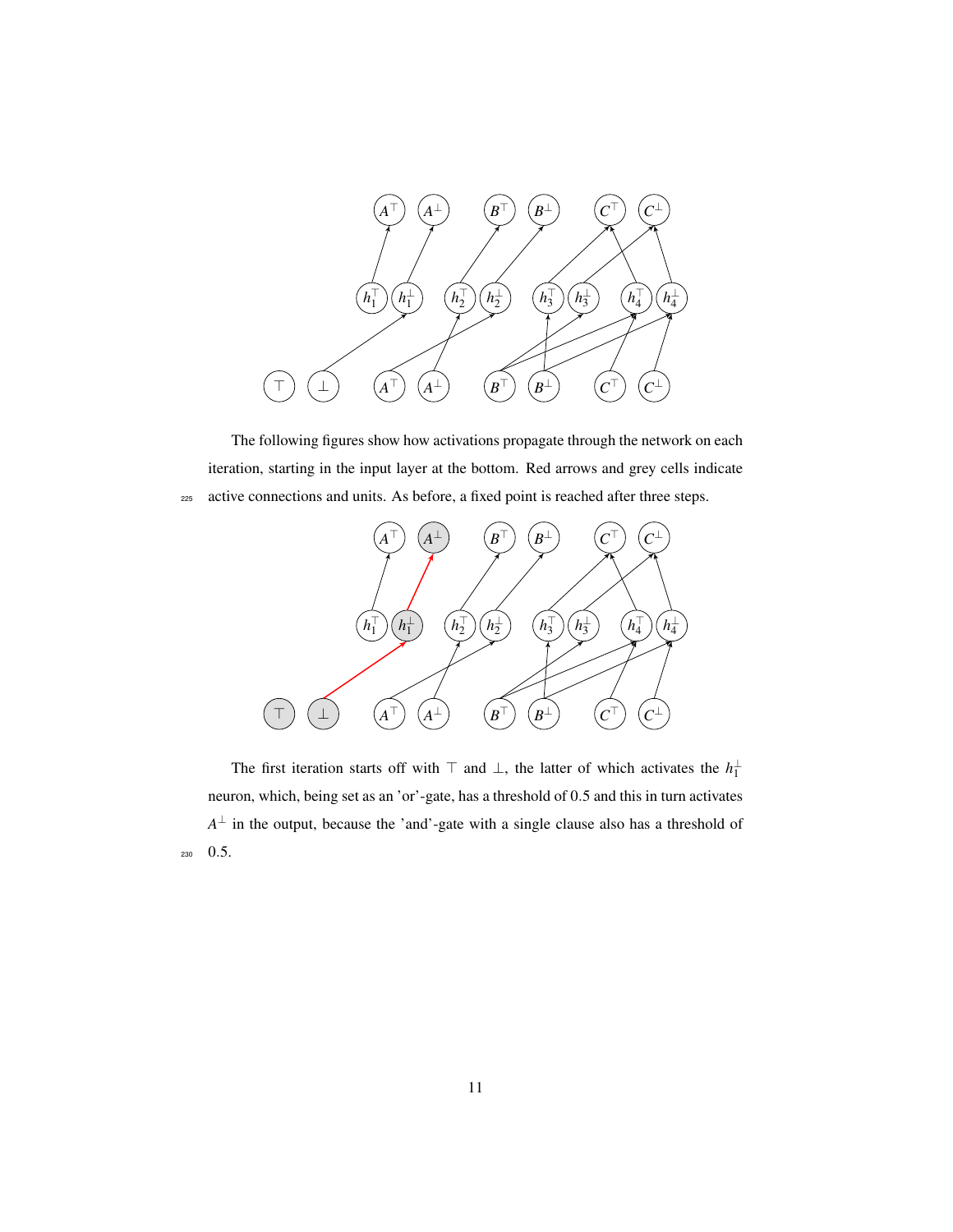

The Second iteration then starts with  $A^{\perp}$  active and this activates  $h_2^{\perp}$  and  $B^{\perp}$  in the output.



235 On the third iteration, the now active  $B^{\top}$  input unit activates the  $h_3^{\perp}$  unit, but does not activate  $h_4^{\dagger}$ , as the 'and'-gate has a threshold of 1.5 and the second incoming connection from  $C^{\top}$  is not active. the  $C^{\perp}$  unit in the output also has a threshold of 1.5 and does not activate. At this point the output equals the input, not taking into account the auxiliary  $\top$  and  $\bot$  units, and a fixed point is reached.

## <sup>240</sup> *2.3. The backpropagation algorithm*

The backpropagation algorithm, introduced in [\[21\]](#page-43-2), has become the probably most widely used training algorithm for feed-forward networks. It offers a computationally efficient way of deriving the partial derivatives of the cost function for classification error with respect to each weight of the network. The partial derivatives are then used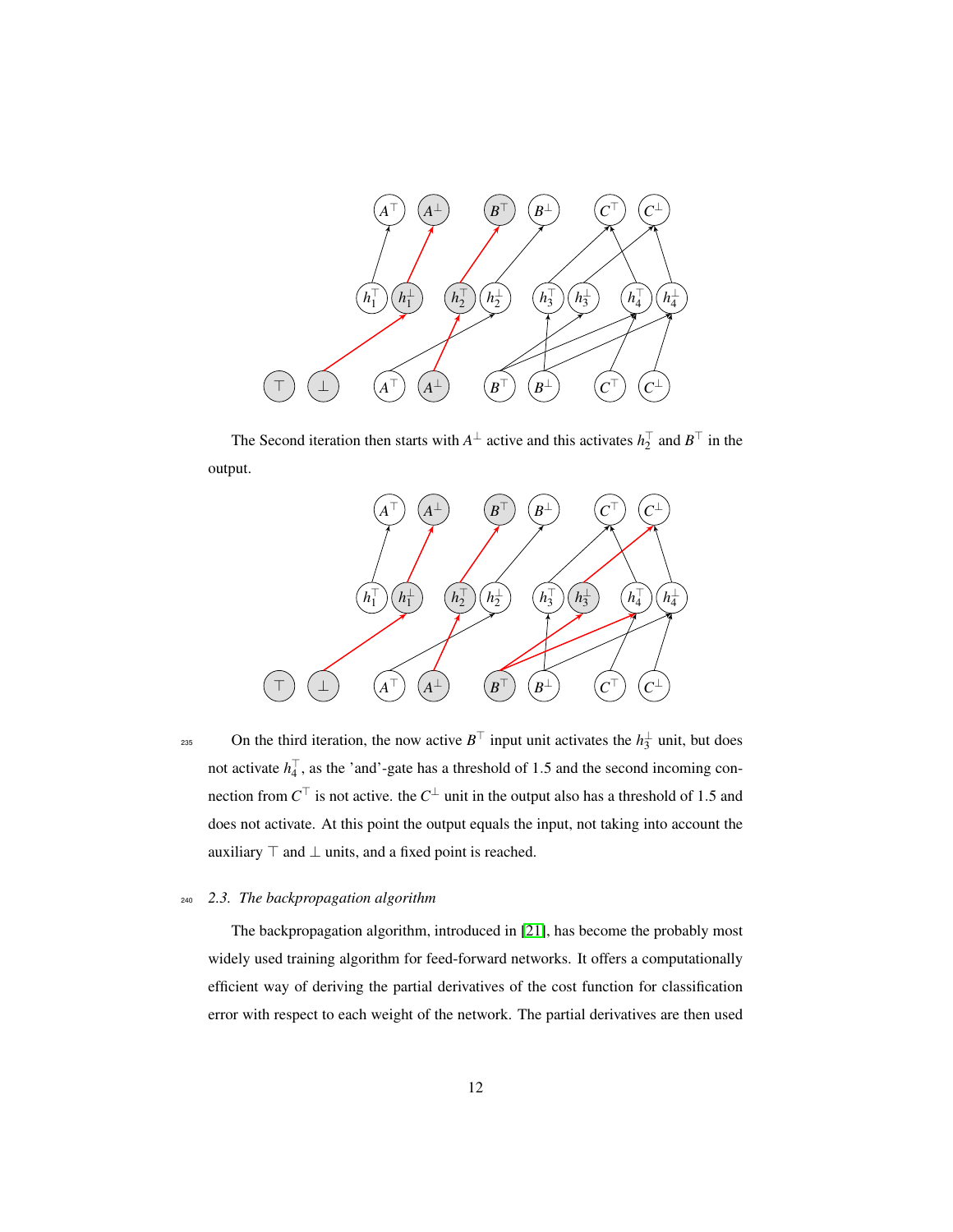<sup>245</sup> for adjusting the weights, usually through gradient descent, so the cost function is minimized. The name backpropagation derives from the order in which the partial derivatives are calculated. This process begins in the output layer and propagates backward, layer by layer, as the calculation in each layer requires the results of its successor.

The derivation of the backpropagation algorithm is fairly general and holds for dif-<sup>250</sup> ferent cost and activation functions. Given the binary nature of the targets, we choose the logistic cost function <sup>[4](#page-13-0)</sup>, because it encourages binary output. As activation function, the standard sigmoid is used. The specific formulas used in the algorithm depend on the choice of function. A derivation for the algorithm with quadratic loss function, along with a general introduction to the algorithm, can be found in [\[27\]](#page-43-8) and an analo-

<sup>255</sup> gous derivation for the backpropagation that was used here is provided in the appendix. The implementation uses on-line training, which means that weights are updated every time after calculating the error for one randomly selected sample. The advantage of on-line learning over batch training for our purposes is that the former better accommodates the large variations in sample size that are encountered in different cores.

<sup>260</sup> Aside from this, the choice is of no conceptual importance.

Additionally, in our experimental implementation the naïve backpropagation algorithm has been enhanced by using a momentum term, saving the weight adjustment terms in each iteration and adds a fraction of them to the weight adjustment in the next iteration. This tends to speed up convergence by preventing fluctuation of the weights

- <sup>265</sup> to some extent and also leads to some robustness against small local optima. Since we focused on qualitative rather than quantitative results, this is the only significant modification to the original algorithm. Where a consistent, if limited, level of learning success can be shown with our basic implementation, it is plausible to assume that further attempts with more sophisticated versions of the learning algorithm (also includ-
- <sup>270</sup> ing, for instance, techniques such as regularization, linear-least-squares initialization, or simulated annealing) will yield much better results.

<span id="page-13-0"></span> ${}^4J(\vec{w}) = \frac{1}{m} \sum_{i=1}^{m} [(y^{(i)} \log h_{\vec{w}}(x^{(i)}) + (1 - y^{(i)}) \log (1 - h_{\vec{w}}(x^{(i)}))]$ , with  $\vec{w}$  the vector of weights and  $h_{\vec{w}}(x^{(i)})$ the output produced by the network with sample input  $x^{(i)}$  as compared to sample output  $y^{(i)}$ .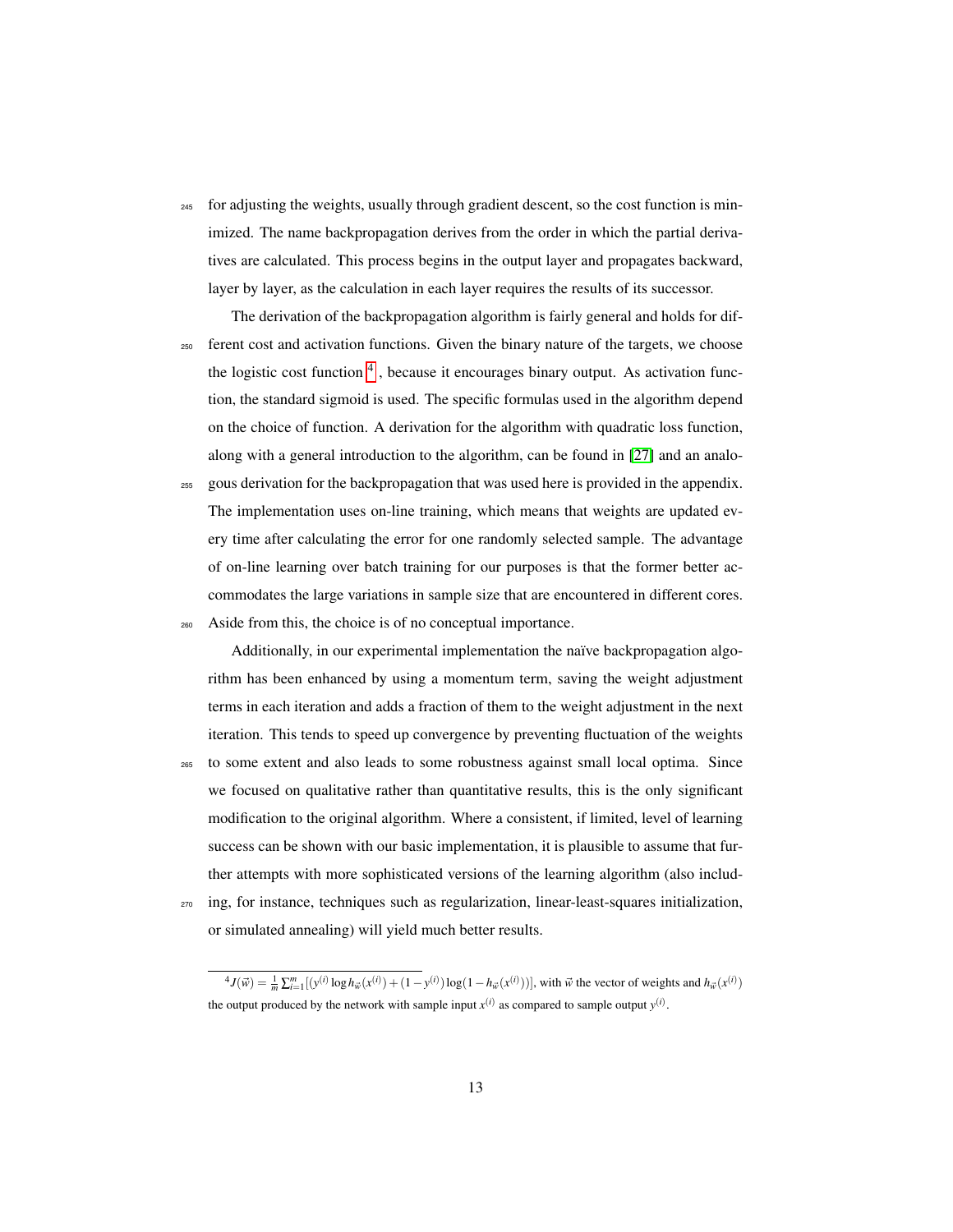## <span id="page-14-0"></span>3. Theory and implementation of learning cores

We now document the theoretical groundwork and the actual implementation which have gone into this project, beginning with modifications made to the core architecture, <sup>275</sup> followed by some remarks on the learning algorithm and a thorough discussion of the proposed rule extraction algorithm. The section closes with a list of control measures used in the implementation.

Before supervised learning can be attempted in cores, three problems have to be addressed:

- <sup>280</sup> 1. The core architecture must reach fixed points to compute results. While the existence of these fixed points has been proven for translated programs, this result does not generalize to cores whose weights have changed over the learning process. The first task, therefore, is to ensure the existence of fixed points throughout the learning process.
- $2.85$  2. Following the example given, for instance, in [\[28\]](#page-43-9), a differentiable activation function must be introduced, while preserving the core's semantics. The backpropagation algorithm relies on the computation of derivatives of the cost function which includes the activation functions of the network. The Heaviside function is not differentiable and must be replaced.
- <sup>290</sup> 3. One must decide, what kinds of samples will be used for supervised learning. The core in its original form is only capable of computing the least fixed point, when starting from an empty interpretation. If one wants to capture any of the structure of the program, more than one sample is needed for training.

The following subsections address these issues in turn, before drawing all the indi-<sup>295</sup> vidual steps and solutions together in a backpropagation algorithm for learning cores. The second to last subsection then introduces the rule extraction algorithm, before the final subsection shortly touches upon two measures introduced in order to assure the proper functioning of the developed methods.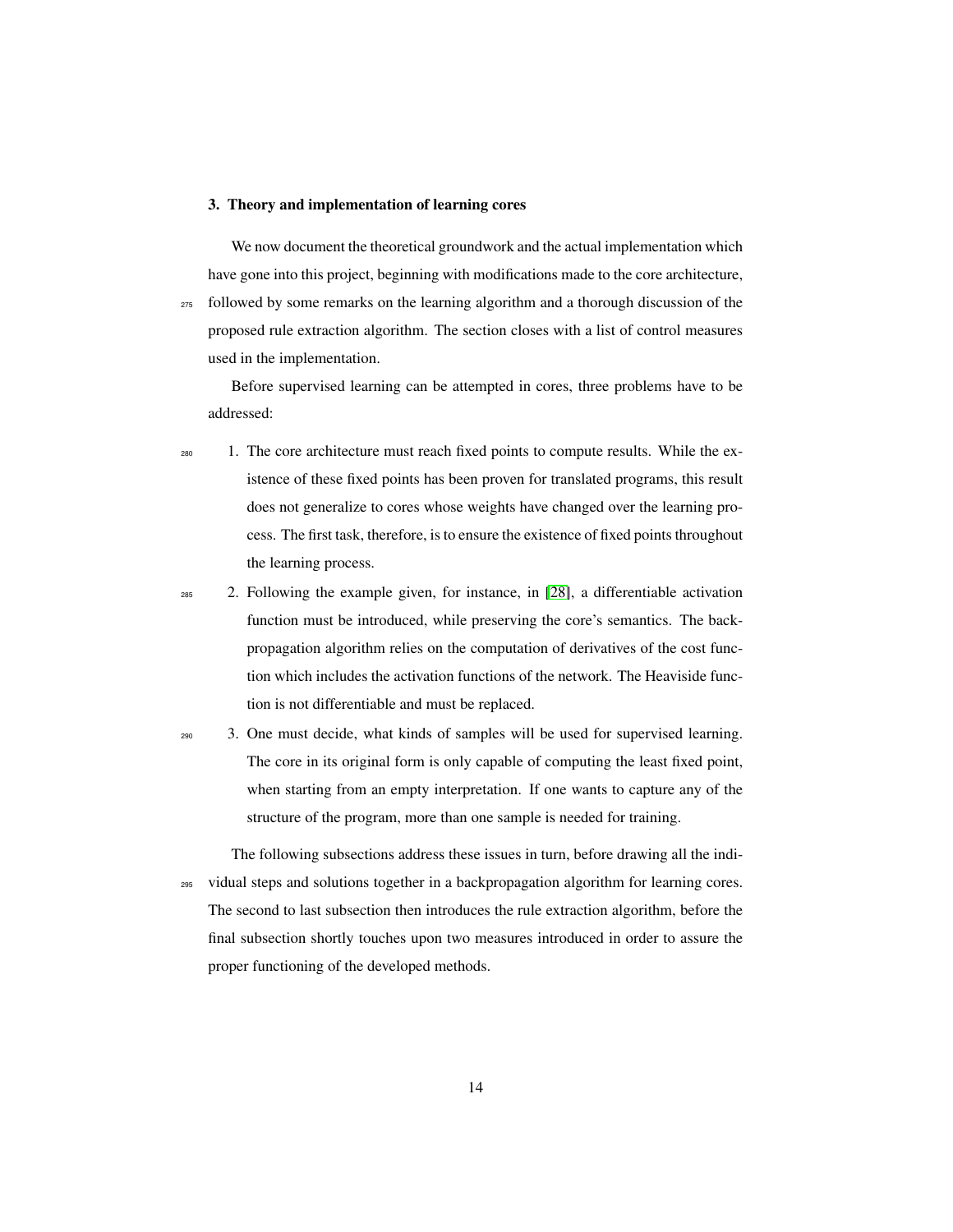## *3.1. Ensuring a fixed point with unipolar weights*

<sup>300</sup> Convergence to a fixed point is essential to the core method. While this property is guaranteed for Hölldobler's and Kalinke's discrete cores and will be proven for their sigmoidal analogs below, it is difficult to ensure it throughout the learning period, where the network may change drastically and with little regard for the structure in which it is embedded. Convergence, therefore, should be guaranteed by something

- <sup>305</sup> other than the initial setting of the weights. A possible solution to this issue, and the one employed here, is to restrict the network to unipolar weights. When limiting all non-bias weights to positive values, there are no inhibitory connections and thus the activation of the network will monotonically increase on every iteration until it plateaus at a fixed point. On the downside, the elimination of inhibitory units of course reduces
- <sup>310</sup> the modelling capacity of the network. The reason it can nonetheless be done in good conscience here, is that the translation of logic programs into cores itself only uses positive weights and thus ensures that every Łukasiewicz logic program to be learned by a core can be fully modelled, and therefore also learned, using these simpler unipolar networks.
- <sup>315</sup> A standard activation function used in feed forward networks is the sigmoid function  $sig(z) = 1/(1 + e^{-z})$  where  $z = \vec{w}^T \vec{x}$ , the dot product of the weight vector and the incoming activations. In the implementation of unipolarity is achieved by squaring all but the bias weight in the activation function. So, while the sigmoid function remains the same, *z* is now computed as  $w_0 \cdot x_0 + \sum_{i>0} (\frac{1}{2}(w_i)^2 \cdot x_i)$ . The values stored in
- <sup>320</sup> the weight matrix may still be negative, but will effectively be treated as positive. To preserve the previous behaviour of cores, all non-bias weights are replaced by their respective square root after the translation algorithm has been applied. With this measure, the translation algorithm can ignore the modification to the activation function and act as if it was the standard sigmoid, so long as it only sets positive weights. The subse-
- <sup>325</sup> quent argument that semantics are preserved in the sigmoidal core will also assume the standard activation function.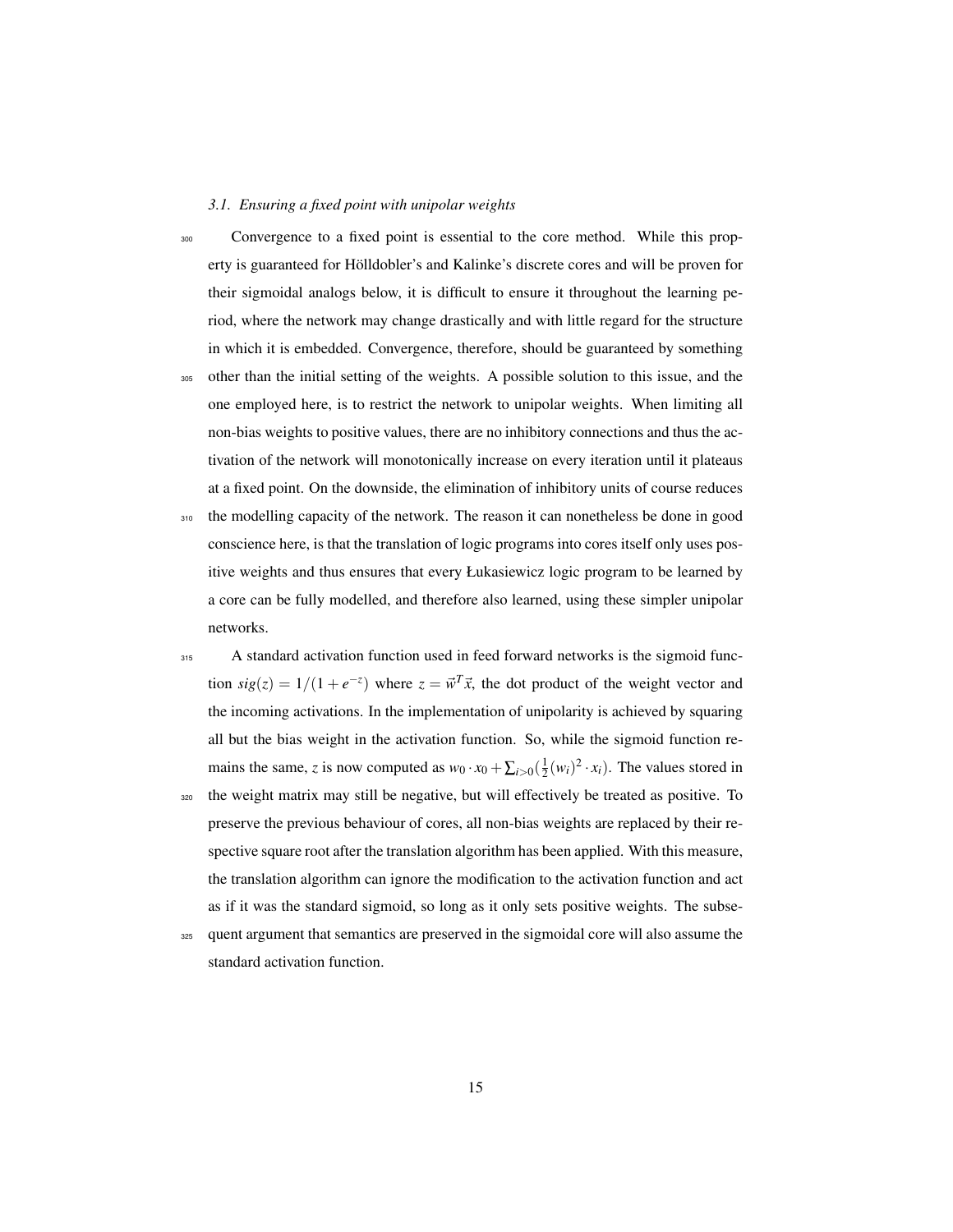#### *3.2. Preserving core semantics*

With the introduction of sigmoidal activation to the network, the range of possible activations for each neuron changes from 0 and 1 to the interval  $[0,1]$ , and what <sup>330</sup> it means for a neuron to 'fire' becomes less clear. To ensure compatibility with the core architecture, the network's output is discretized by rounding it half up to 0 and 1. A fixed point is reached when this rounded output is equal to the input of the current iteration. Whithin the network, however, instead of an activation value it makes more sense to define an interval bounded by a certain value  $[A^+,1]$  where all activation valass ues in that interval are considered as firing, and another interval  $[0, A^-]$  of activations regarded as not firing.

As these two intervals should be disjoint, it follows that  $A^- < A^+$  and because the classification into firing and non-firing is integral to the way the core is built, it must be ensured that no activations in the interval  $A^-$ ,  $A^+$  are produced. Given these changes, the approach of using logic gates, which was explained in the previous section, can be maintained, but must deal with the following complications. Because the output of a non-firing neuron is no longer 0, and can take on values up to  $A^-$ , an 'or'-gate must ensure that it won't fire, even if all connected neurons send an activation of *A* − each, while at the same time guaranteeing that it will fire if one neuron sends activation  $A^+$  and all others send nothing. Similarly 'and'-gates should fire when all connected

neurons from the previous layer send *A* <sup>+</sup>, but not if all but one send an activation of 1 and the last one sends *A* <sup>−</sup>. It becomes clear that these constraints of maximal non-activating input and minimal activating input<sup>[5](#page-16-0)</sup> can only be satisfied with the right choice of  $A^-$  and  $A^+$ . In the core, both  $A^-$  and  $A^+$  are determined by the value of

 $\infty$  **ω.** If ω is large,  $A^-$  and  $A^+$ , approach 0 and 1 respectively. For a small ω, both values lie close to  $1/2$ . It can be shown, that semantics of the network are preserved if  $\omega > 2\log(2deg - 1)$ , where *deg* is the maximum in-degree among neurons in the output layer. The formal proof for this can be found in the appendix.

<span id="page-16-0"></span><sup>&</sup>lt;sup>5</sup>The terms are used here in a different context than later on during rule extraction.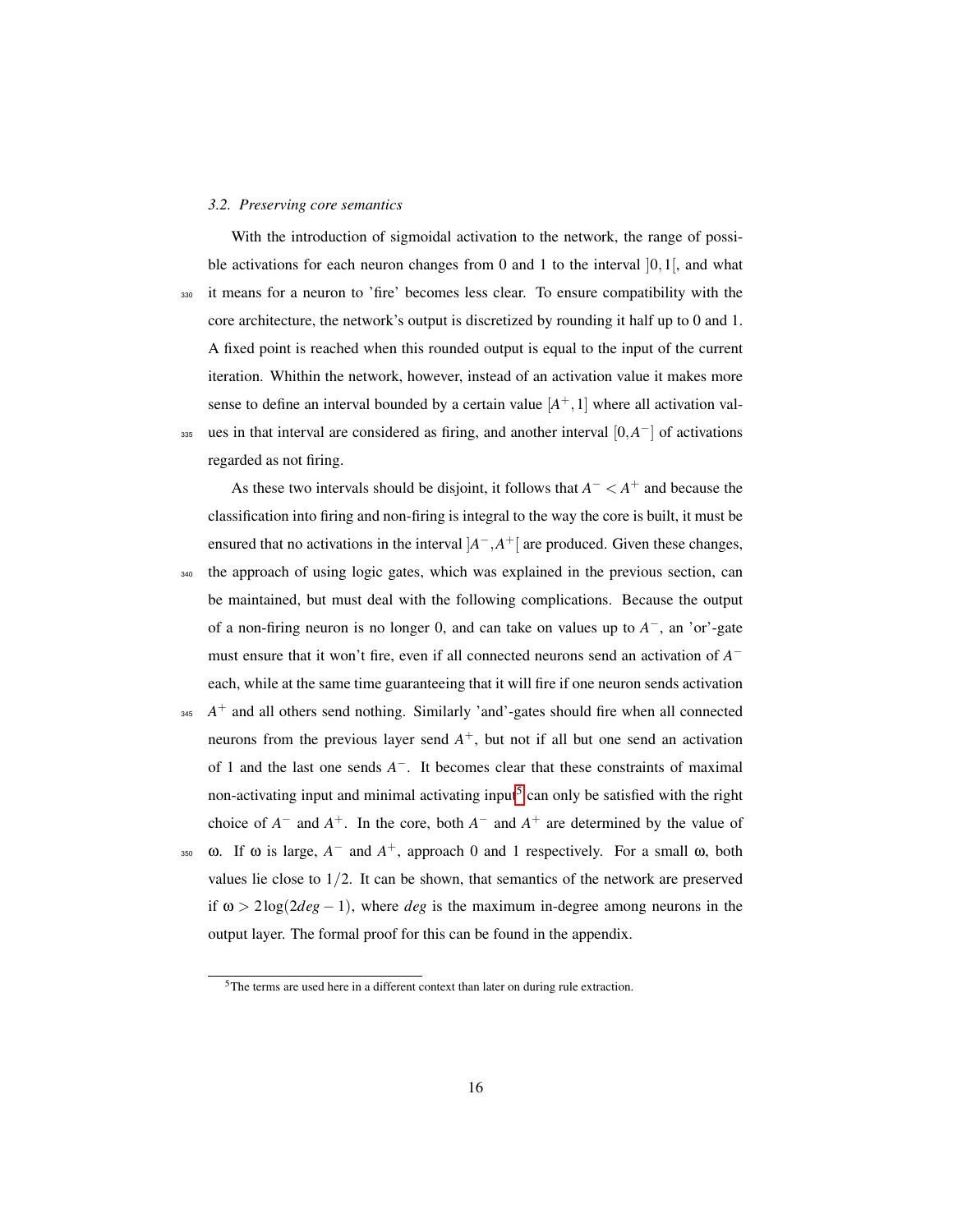## *3.3. Fixed point calculation with initial activation*

<sup>355</sup> The original core architecture serves to compute fixed points for a given logic program and no additional input. Evidently, this one sample of (empty) input and corresponding output does not contain exhaustive information about the program which produced it. To train a network which captures the functionality of the program, more samples are required. Given the context of logic programs, it seems like an obvious <sup>360</sup> choice to generate additional samples for possible interpretations of the atoms. There are 3*<sup>n</sup>* possible interpretations for a set of ternary logic formulas *P* with *n* atoms. What additional inferences *P* allows, based on a partial interpretation, provides information about  $P$ , and having this information for all  $3<sup>n</sup>$  interpretations specifies  $P$  to its semantic equivalence class.<sup>[6](#page-17-0)</sup>

## <sup>365</sup> *3.3.1. C-interpretation*

A naïve approach for using such partial interpretations in a core is to enforce them as the base activation while running the core, and see what additional inferences are drawn before reaching a fixed point. This is achieved by adding the interpretation to every starting activation on the first iteration as well as to the output at the end of 370 every iteration. This method must be called naïve because the underlying definition of interpretations, while applicable to Łukasiewicz logic, actually makes very little sense for the weakly completed logic programs at hand. Determining the value of an atom from the outset, while leaving the program as is, takes away both the non-monotonicity and the property of non-contradiction. On the plus side, only few changes to the core 375 are necessary to accommodate this interpretation, which will from now on be referred

to as C-interpretation.

#### *3.3.2. Ł-interpretation*

In order to preserve the semantics of weakly completed Łukasiewicz logic, an alternative Ł-interpretation is proposed. Here the process will be handled slightly differ-<sup>380</sup> ently, as it seems more adequate to model different interpretations in such a way that

<span id="page-17-0"></span><sup>&</sup>lt;sup>6</sup> If the interpretation leads to no contradictions, it is a model of *P*, otherwise it is not. Knowing all possible interpretations of *P* provides the full extension.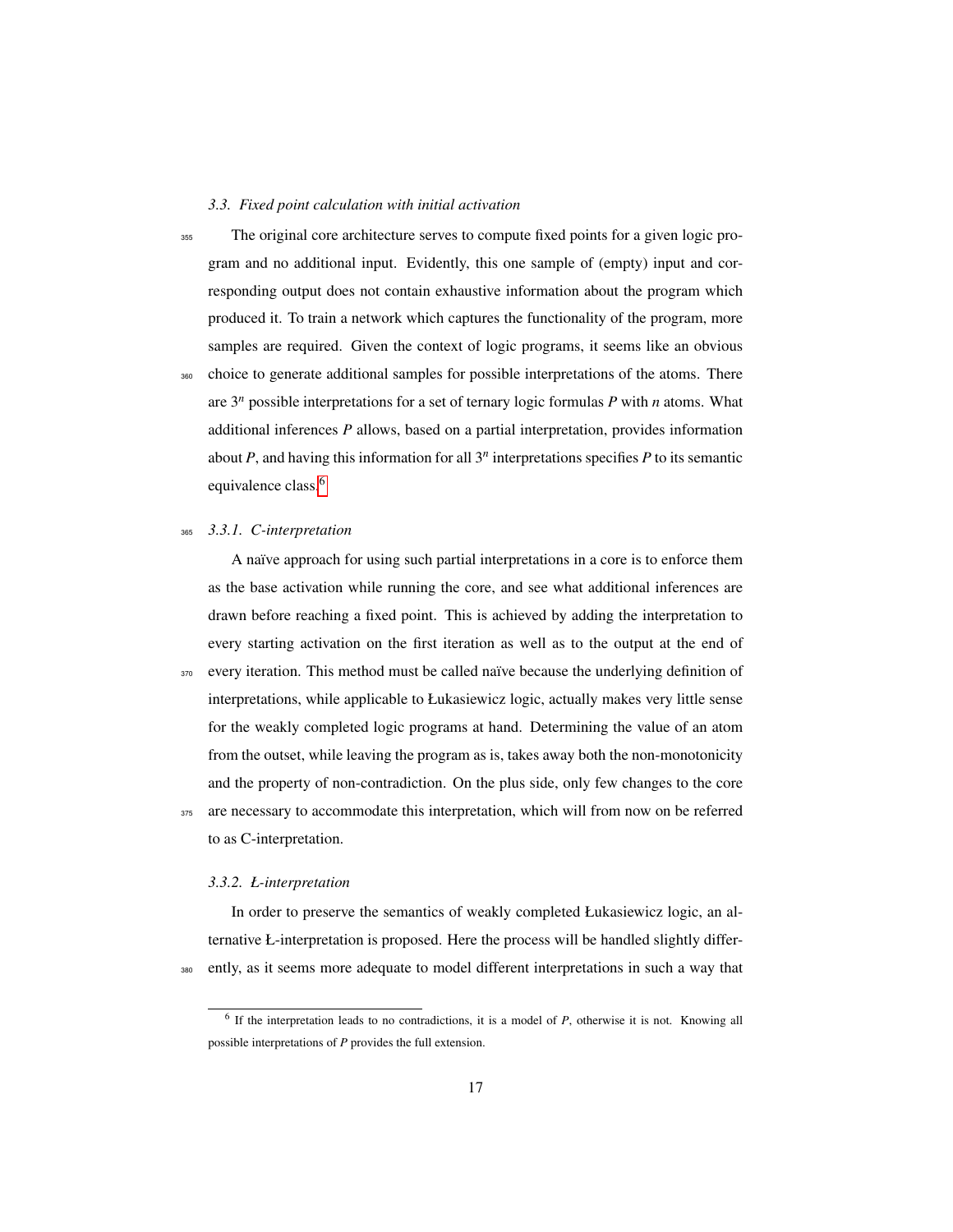they represent logic programs in their own right. As such, setting an atom *A* to  $\top$  or  $\bot$ in the interpretation should have the same effect as adding a positive or negative fact to the program. Doing this preserves the important property, that the Stenning-van-Lambalgen consequence operator always reaches a model. Note that in this choice of

<sup>385</sup> interpretation setting atoms to false only has an effect, if they do not occur as heads of clauses in the program, and that setting atoms to true in the interpretation will prevent the consequence operator from inferring these atoms to be false even if all other clauses in the program would lead to this conclusion.

Going with the interpretation as adding clauses to the program, the most intuitive 390 approach would be adding neurons to the hidden layer of the core which represent these rules. Unfortunately this does not seem like a viable option. The addition of neurons would change the in-degrees of some of the core's output units which would in turn necessitate an update of their respective bias weights, in order to maintain Łukasiewicz semantics. For each interpretation there could be changes to the whole network which <sup>395</sup> would not only be computationally costly but also pose problems in the context of learning, where changes to the core network should likely be limited to the learning algorithm itself.

Instead it appears more promising to adjust the way in which the inputs to the network are generated and outputs are interpreted. For negative facts like  $A \leftarrow \perp$  this <sup>400</sup> is can be done fairly simply. Given weak completion these clauses only affect the program at all, if there is no other clause with head *A* in the program. In this case *A* will be set to  $\perp$  and keep this value, as there is no other clause to change it. This can be modelled in the core by checking the in-degree of the atom's associated output unit in the network. If the in-degree is 0, *A* is set to  $\perp$  in the input to the network on every <sup>405</sup> iteration as well as on the final output, which in the neural net means the activation of the neurons corresponding to *A* is (0,1). Positive facts of the type  $A \leftarrow \top$  have to be treated differently. If such a clause exists, *A* will be true independently of the rest of the program. This means A should be set to  $\top$  on all inputs as well as the final output, i.e. the activation is set to  $(1,0)$ . Because the clause is part of the interpretation

 $\mu_{410}$  and not translated into the network, the network will still produce activation in the  $A^{\perp}$ output neuron, whenever all program clauses with *A* in the head are false. The arising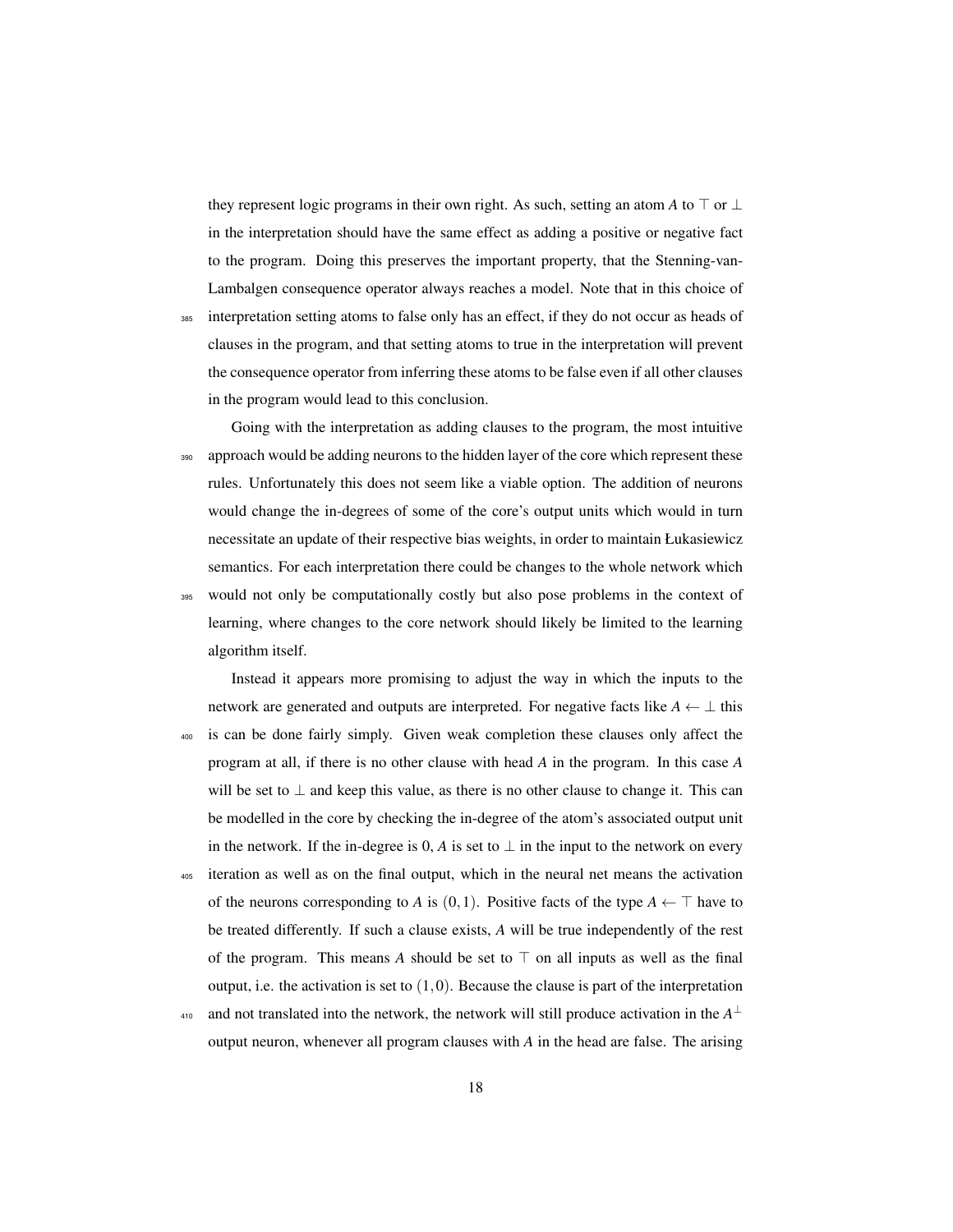contradiction must be resolved and the easiest way of doing this is to set activation of the  $A^{\perp}$  neuron in the output to 0 on all inputs and the final output.

#### *3.3.3. C\*-interpretation*

- <sup>415</sup> In addition, a form of Ł-interpretation will be tested, which is different only in that it leaves out the contradiction resolution step. The resulting new C\*-interpretation can be viewed as using explicit negation, rather than the negation by failure present under Ł-interpretation, with regards to elements of the interpretation. Unfortunately, this makes the logic monotonic and allows for contradictions. C\*-interpretation is nonethe-<sup>420</sup> less of interest because, as will become obvious from the results reported below, it can
	- be trained better than Ł-interpretation but still bears some similarities. Training under C- and C\*-interpretations performs so similarly that C-interpretation will not be discussed separately in the empirical results.

It is clear that all three interpretations generate the same output for empty inter- $425$  pretations. Furthermore it can be shown, that all non-contradictory models under  $C^*$ -interpretation are equivalent to the Ł-interpretation under the same input<sup>[7](#page-19-0)</sup>. All three interpretations have been implemented and tested.

#### *3.4. Backpropagation in cores*

With the modifications to the core that have been described above it is now possible <sup>430</sup> to create samples and test the core's capacity for learning. In the given set-up, two cores are used. The first core is generated by translating the complete program into it and is subsequently run with all possible inputs computing the desired outputs, the pairs of which will be used as training samples. Core number two is created based on a partial version of the program, where some clauses have been deleted. The learning task now, <sup>435</sup> is to train the second core with samples from the first one and see whether it can learn

the missing parts of the program.

It may take the core multiple iterations to reach a fixed point, but only the last one is used for training. For a given sample, the core is run on the sample input and when

<span id="page-19-0"></span> ${}^{7}$ A sketch of this proof is provided in the appendix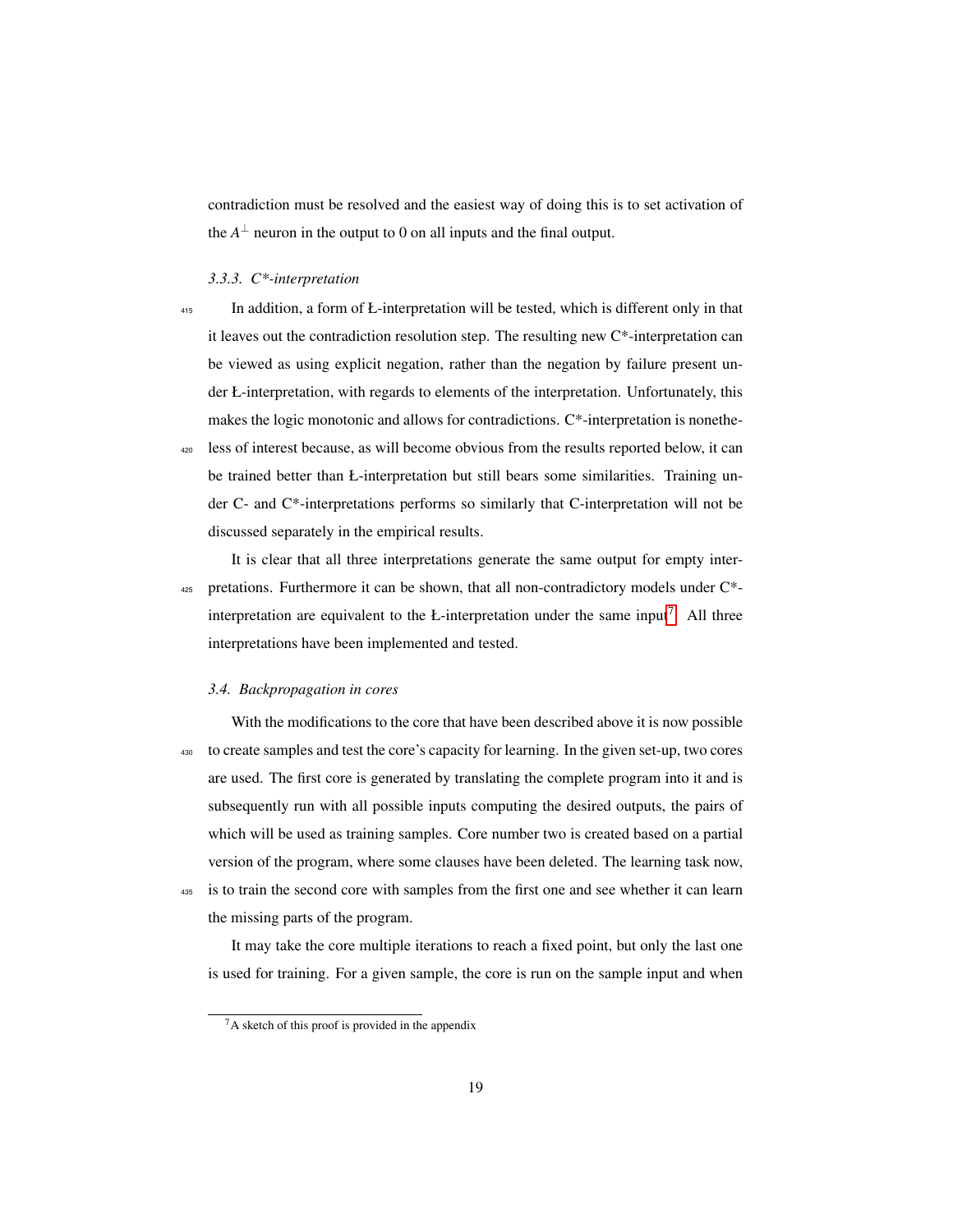reaching a fixed point returns activation values of all the networks layers. Note that

<sup>440</sup> the activation of the output layer is not the final output of the core, which may contain modifications from interpretation or contradiction-resolution. The backpropagation algorithm is then applied to the network with that activation. Due to the non-classical activation function used in the network, the algorithm differs slightly from its more common form. The derivation of the relevant formulas found in the appendix is done analogous to the proof of standard backpropagation found in [\[27\]](#page-43-8).

#### *3.5. Rule extraction*

The algorithm for extracting information from a core discussed in this section focuses on C- and C\*-interpretation. It has been pointed out previously that through iterations the core's activation increases monotonically under these interpretations, due

- <sup>450</sup> to a lack of inhibitory connections in the network. The same reasoning ensures monotonicity with regard to interpretations. While the number of possible interpretations rises exponentially with the number of atoms, diminishing hopes for a tractable rule extraction algorithm, the property of monotonicity allows for heavy pruning, making a viable solution at least for small sample sizes possible.
- <sup>455</sup> Our algorithm is inspired by the approach for knowledge extraction and the corresponding algorithm for regular networks from [\[29\]](#page-43-10). Still, the method presented here warrants an independent introduction as well as analysis for soundness and completeness.

## *3.5.1. The basic extraction algorithm*

<sup>460</sup> The algorithm extracts all minimal activating and all maximal non-activating inputs for each output neuron of the network, which can then be used to compute the logical rules generating this activation. In the following, the set of all inputs to the network will be looked at as a partial order with the input vector of zeros as bottom element and the vector of ones as top element. Input vectors are ordered in such a way that 465  $v_1 \ge v_2 \Leftrightarrow \forall i : v_1[i] \ge v_2[i].$ 

For each output neuron separately, the algorithm traverses the space of all possible interpretations by advancing alternatingly an upper and a lower boundary of interpre-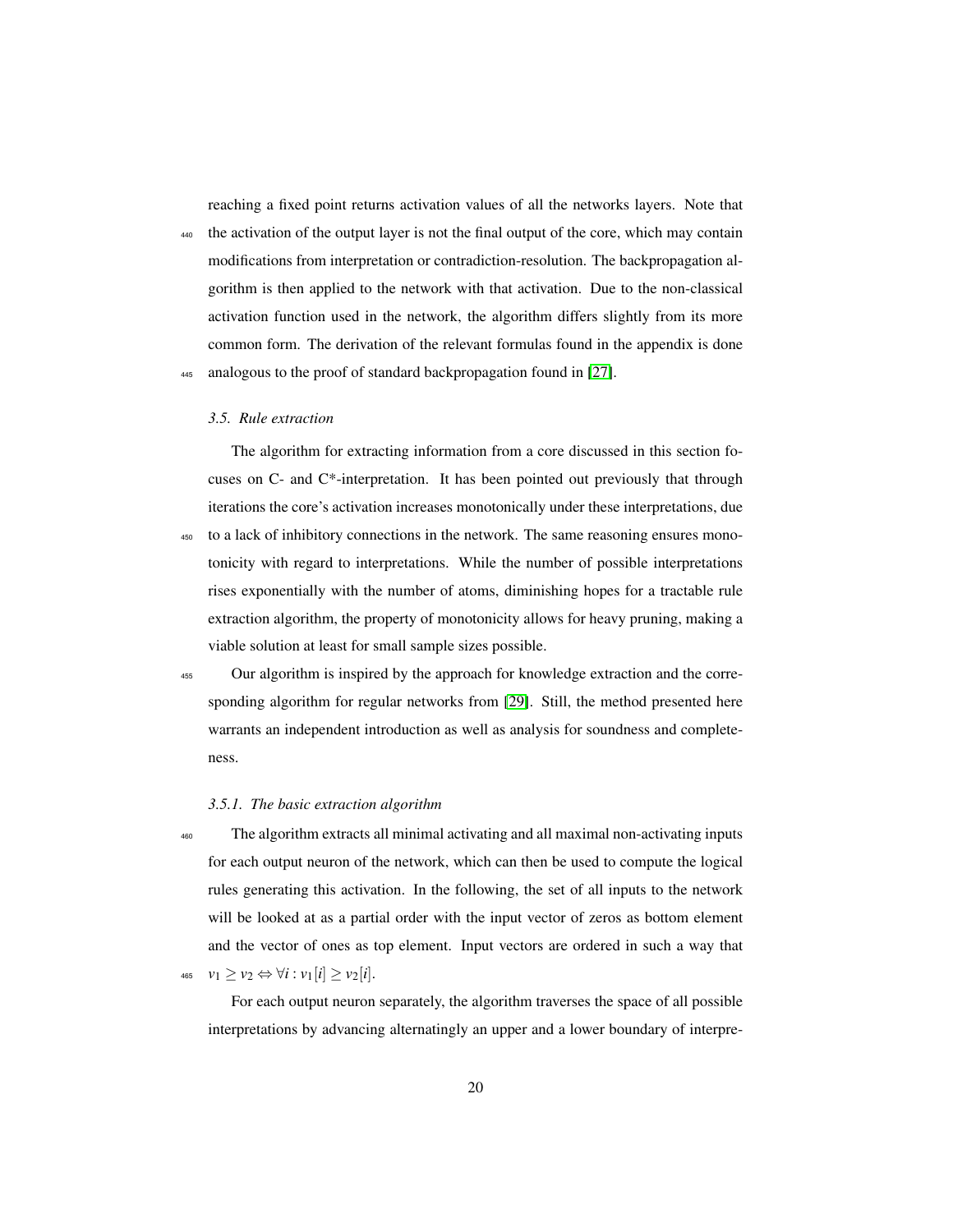tations starting from top and bottom element. The new boundaries are generated by computing all *direct successors* of each element of the existing boundary. For an el-

- <sup>470</sup> ement of the lower boundary a direct successor is a copy of the element in which exactly one activation is changed from 0 to 1. The direct successor of an element in the upper boundary, analogously, has one active input less than that element. All inputs connected through a series of direct successions will be called successors and the definition for predecessors follows from this. An input in the lower boundary is said to
- <sup>475</sup> be *subsumed* by an activating input if it is a successor of that input and is subsumed by a non-activating input, if it is a predecessor of that input. For subsumption in the upper boundary, successor and predecessor relations are reversed. In either case, the targetactivation produced by the subsumed input is equal to, and therefore determined by, the other input. Whenever an activating input is found in the lower boundary, which is not
- subsumed by an input already stored in the set of minimal activating inputs, it is added to that set. The progression through a lower boundary ensures that all predecessors have already been checked and the one that has been found is in fact minimal. Also, if all direct successors of a non-activating input are activating, then that input is added to the list of maximal non-activating inputs. In the upper boundary, relevant inputs are <sup>485</sup> found in an analogous manner, where activation is the default. The algorithm termi
	- nates once the two boundaries have passed by one another, which is not implemented explicitly, but a result of the pruning mechanisms discussed below.

Prior to pruning, the soundness and completeness of the extraction algorithm are evident, but spelled out here for the sake of completeness. All activating inputs found <sup>490</sup> in the lower boundary, which are not greater than previously found ones are minimal, as all smaller activating inputs would be in that set. Complementary, all non-activating inputs whose direct successors are activating are maximal, as all their successors are activating due to monotonicity. The analog holds for the upper bound. Thus the extraction is sound. All minimal activating inputs are found by the algorithm, as they are

<sup>495</sup> activating and not subsumed by any other activating inputs. All maximal non-activating inputs are found by the algorithm as the successors of each are activating by definition. Here, too, the analog is true for the upper bound and so the extraction is complete as well. Later it will be shown that both properties are preserved under pruning rules.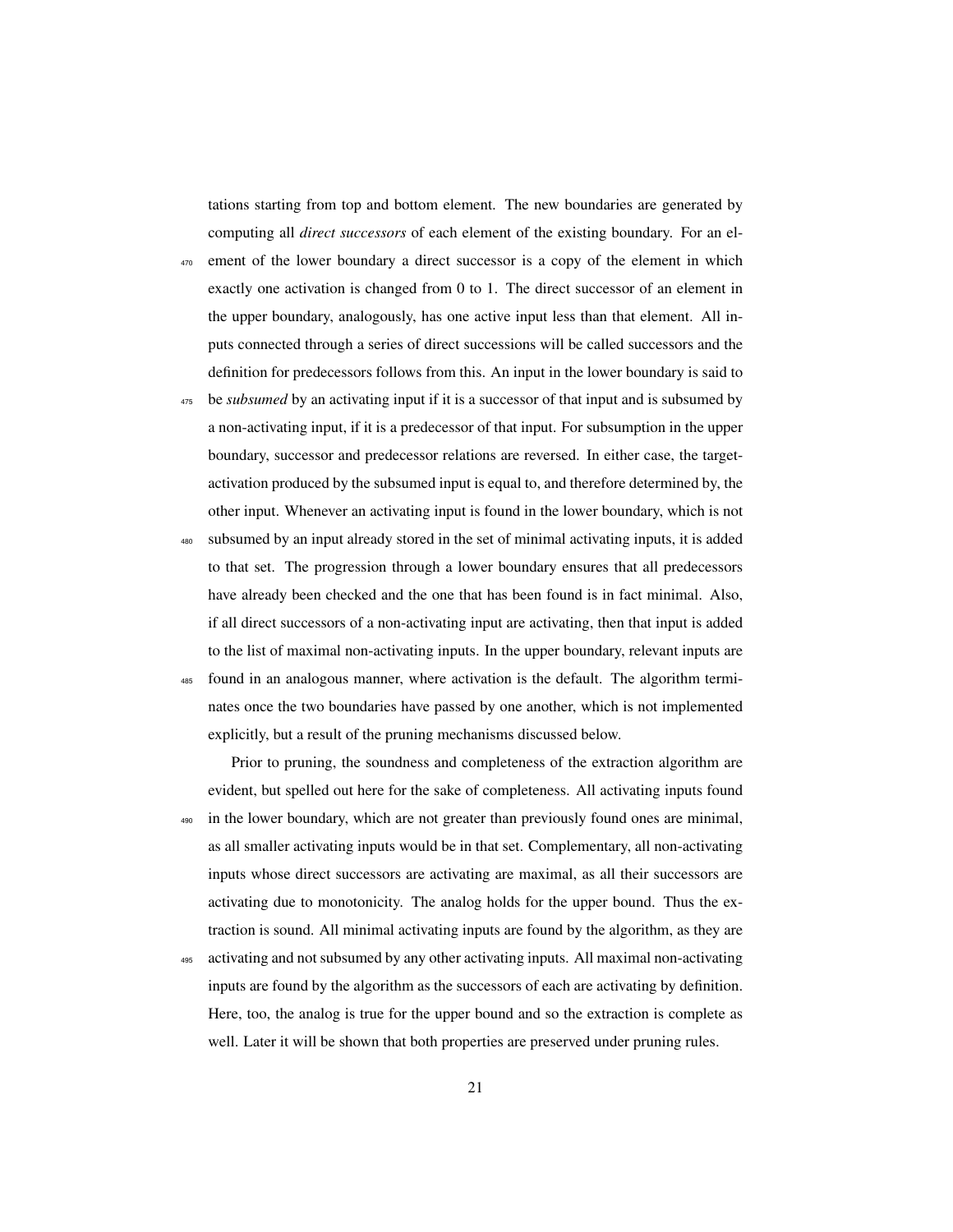## *3.5.2. Pruning*

<sup>500</sup> Due to the monotonic nature of the space of possible inputs, once an activating input is found in the lower bound, none of its successors need to be investigated any more, as all of them will be activating as well. An efficient extraction algorithm must therefore limit its exploration of the space of possible inputs to the relevant nodes which may hold new information. The pruning is best explained from the perspective of one

<sup>505</sup> of the boundaries. From the perspective of the lower boundary, minimal activating inputs will be called *rules* and maximal non-activating inputs are called *anti-rules* (for lack of a better term). These terms are relative to the boundary, such that rules in the lower boundary are anti-rules in the upper boundary and vice versa. When a rule is discovered, all of its successors should be pruned, as their values will hold no new  $510$  information. This must be ensured both in the current boundary, where it is a rule, and the opposite boundary, where it is an anti-rule and two pruning mechanisms ensure this.

The pruning mechanisms can not be explained without covering the specifics of the algorithm in some detail. It may help to have a look at the pseudo code provided in the <sup>515</sup> appendix for reference.

To avoid too much confusion, the algorithm refers to inputs as vertex objects, owing to the graph-like feel of the partial order. Alongside its input value and a number of other things, each vertex stores a memory array to keep track of the direct successors it should generate and those that should be pruned. This array has one entry for each  $520$  neuron, which is 1, if switching the value of this input from 0 to 1 or vice versa will generate a valid successor, 0 if the successor and all subsequent successors are invalid, and -1 if the direct successor is invalid, but later ones may be valid.

The *test* function checks whether a vertex is a rule or subsumed by an anti-rule. If the vertex is a rule, the memory array is set to all zeros, so that no successors are <sup>525</sup> generated and the vertex is added to the set of found rules. If the vertex is subsumed by an anti-rule, some, but not necessarily all successors will be subsumed as well. In all places where switching the input would generate a subsumed direct successor, the memory array is set from 1 to -1.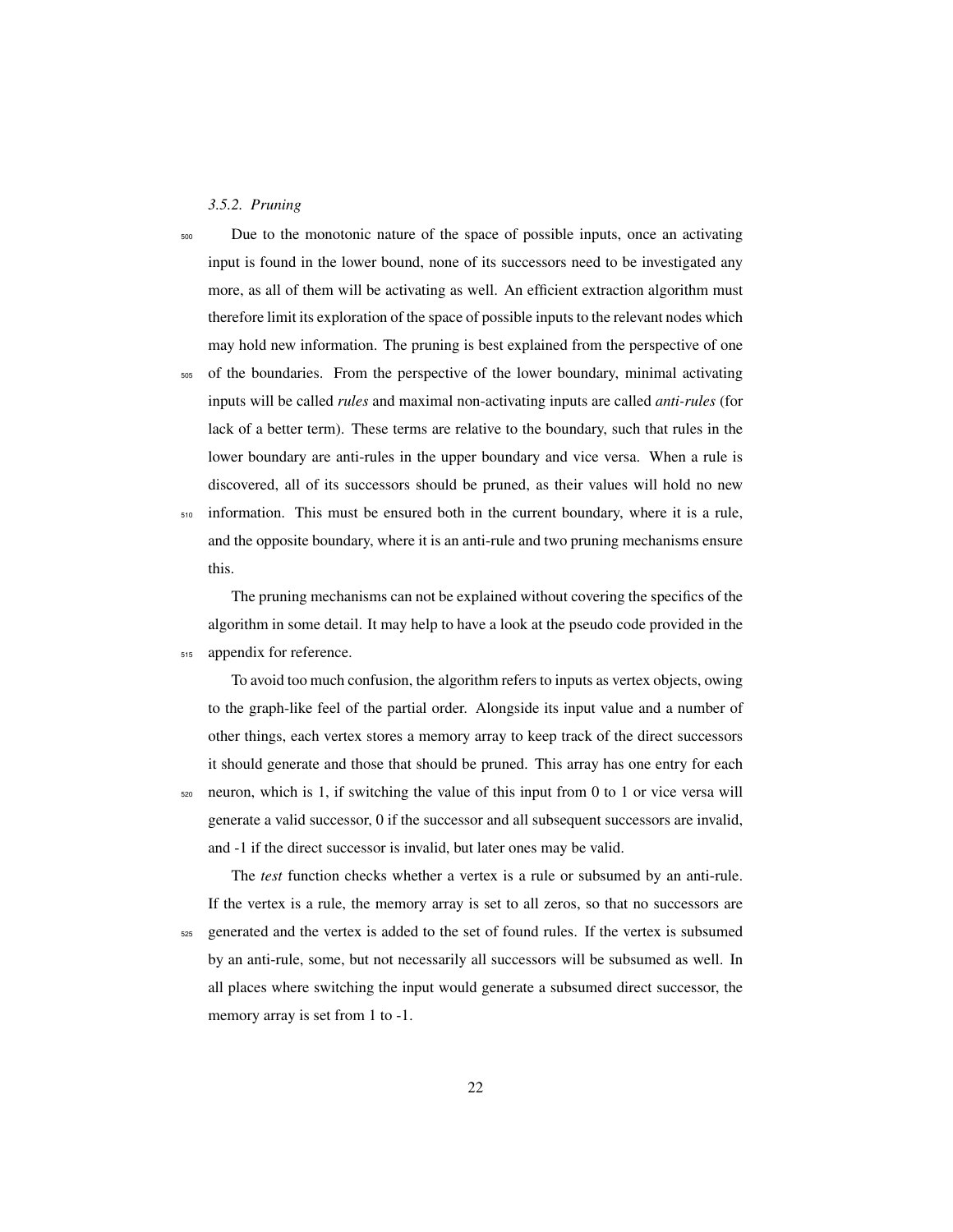This information is utilized in the *successors* function. As the name suggests, this <sup>530</sup> function creates the direct successors of a given vertex, but also uses the step to exchange pruning information among the successors. Firstly, the input vertex is *tested* again, in case new anti-rules were discovered while traversing the other boundary. Then, each valid direct successor of the vertex (as indicated by the memory array) is looked up and if it does not exist yet, is generated and tested. For each such successor <sup>535</sup> which is a rule, the preceding vertex's memory is set to 0 at the index, which was used to generate that successor, indicating that this successor should not be investigated further. After this has been completed, all the successors are traversed for a second time and all 0s from the vertex memory are copied into their respective memories as well.

540 a common direct predecessor. Now, when a rule is discovered, all of its direct predecessors will set the index in their memory which generated this rule to 0 and pass this information on to all their successors. If a vertex subsumed by the rule were to be generated, it would have to have a direct predecessor which is not subsumed by the rule (or the problem propagates down until this condition occurs). This predecessor, however,

This way, each successor receives information about all vertices, with which it shares

<sup>545</sup> must be a successor of one of the rule's predecessors. Therefore it would not generate that vertex and it follows that no vertices subsumed by rules are generated. Note that the same does not hold for anti-rules. Finally, the successors function also serves to determine, whether the given vertex is an anti-rule. This is the case, if the vertex is not subsumed by an anti-rule (i.e. no entry in the memory is set to  $-1$ ) and no generated

<sup>550</sup> successor has the same target-activation value as the vertex. As rules trivially share these properties by having all their successors pruned, they must be filtered out. This is done by checking for the right target-activation, given the vertex's boundary, before adding it to the set of rules. In the lower bound an anti-rule must be non-activating, and activating, if in the upper bound. So now, when the *rules for target* function fi-<sup>555</sup> nally creates the two boundaries and traverses the partial order, the pruning ensures no vertices that are subsumed by known rules are looked at.

The anti-rule related pruning is handled with some care by the algorithm, as it can lead to problematic cases. In general, it might happen, that all direct successors of a vertex are subsumed by some anti-rules. In such a case, declaring all direct succes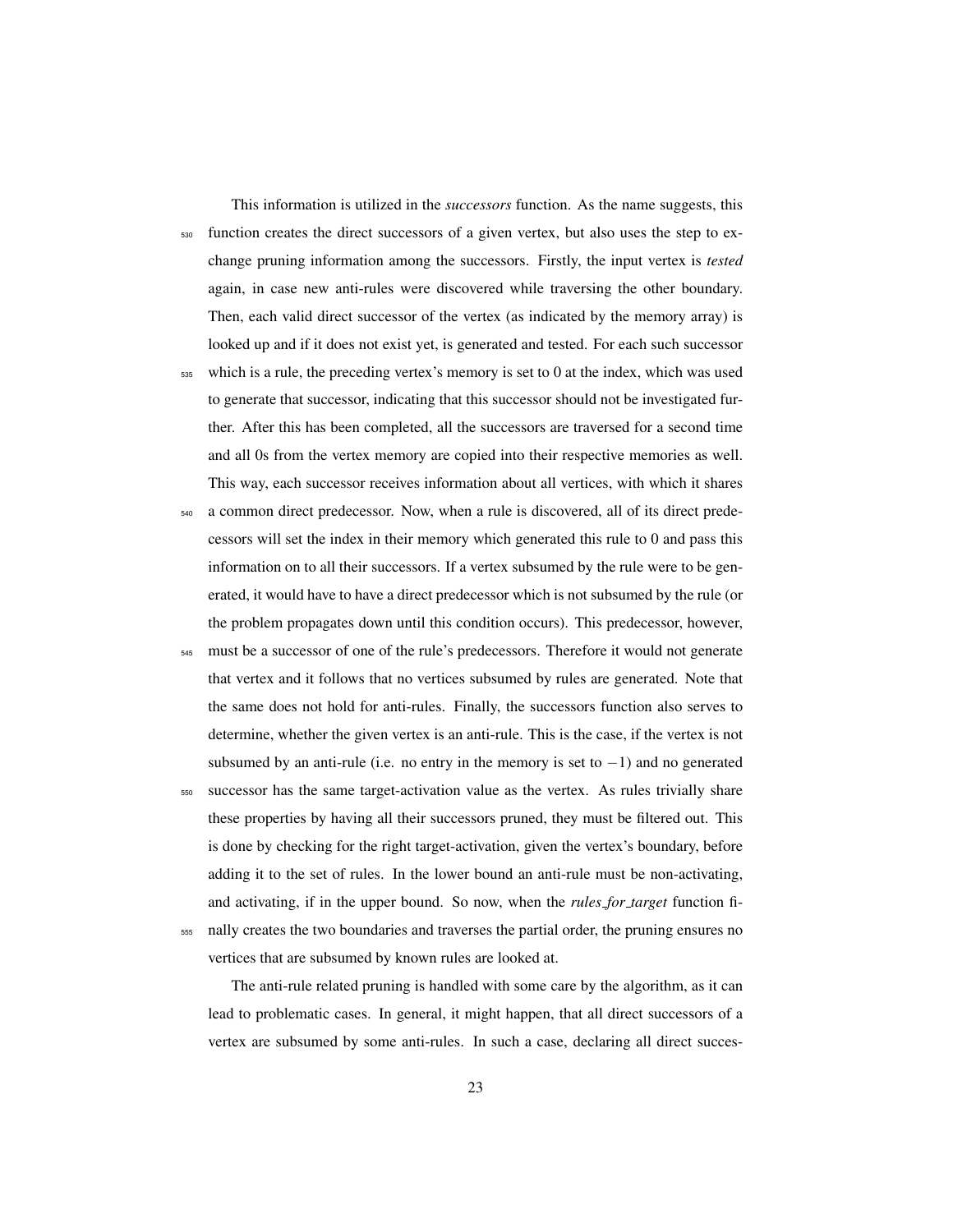<sup>560</sup> sors invalid could hinder the generation of valid ones down the line. If, for example,  $(1,1,1,1,0,0,0)$  and  $(1,0,0,0,1,1,1)$  were known anti-rules, the lower boundary input  $(1,0,0,0,0,0,0)$  would generate no direct successors and unsubsumed successors like  $(1,0,0,1,1,0,0)$  would not be reached. In the algorithm this problem is solved by looking only at the first anti-rule found, rather than the whole set of subsuming

<sup>565</sup> anti-rules. Apart from the trivial case where the anti-rule is the top or bottom element (which ends the search as either all inputs are activating or none are), a single anti-rule, will not prune all successors of the vertex. The indices at which the anti-rule differs from its predecessors (of which, barring the trivial cases, it has at least one) can be changed in the vertex to generate valid successors.

<sup>570</sup> Of course this strategy can, at times, dismiss useful information and generate vertices which are subsumed by known rules at the point of creation. As a stand-in for more elaborate methods it will suffice to generate some first results.

In order to ensure that soundness and completeness are maintained, it must be proven that pruning neither changes the results of examining a particular vertex, nor <sub>575</sub> prevents any rule vertices from being examined. Addressing part one, the test for rules functions in the same way as without pruning and only relies on the vertex's target activation value, which is not affected by pruning. With pruning, the test for anti-rules employs the memory of the given vertex, rather than looking at all successors, but it does so, only to infer the target-activation values of the invalid immediate successors. <sup>580</sup> Assuming that rules have been identified correctly, every 0 in the memory is linked to

a successor which has a different target-activation value than the vertex. Each −1 is linked to a successor which has the same value as the vertex. Generating each of these invalid successors would take more time but yield the same result. Therefore all examined vertices are still classified correctly. The second part follows from the soundness of the pruning algorithm.

## *3.5.3. Example: rule extraction*

As an illustration of the extraction algorithm, we consider a network with only two literals *A* and *B*, which encodes the clause  $A \leftarrow B$ . The range of possible inputs forms a partial order of 16 elements. In the figure below, *E* denotes the error input, where both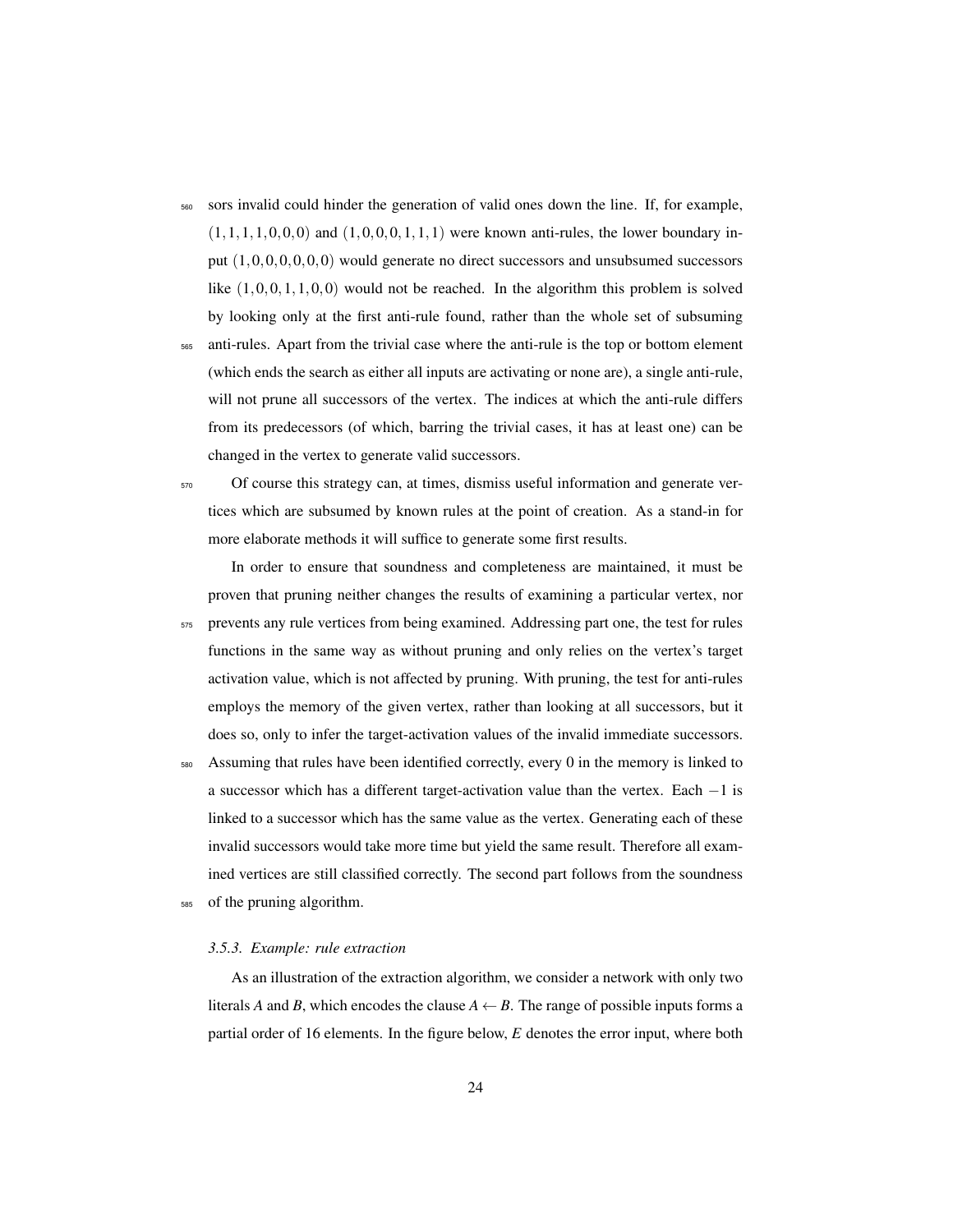$_{590}$   $\top$  and  $\bot$  unit of a literal are active.



The extraction algorithm is applied for each of the four units  $(A^{\top}, A^{\perp}, B^{\top}, B^{\perp})$ separately. We begin by looking at  $A<sup>T</sup>$ . Memory cells of highlighted elements are encoded as a 4-tuple, which indicates changes to the units in the same order. So, 595 for example, element  $(T_A, u_B)$  with memory  $[0, 1, 0, 1]$  will generate the successors  $(E_A, u_B)$  and  $(\top_A, \bot_B)$ .



Starting at the bottom element, we find that zero activation in the input does not activate  $A^{\top}$ . Going through the four immediate successors,  $(\top_A, u_B)$  and  $(\bot_A, u_B)$  both <sup>600</sup> turn out as non-activating inputs and are queued up for the following iteration. Then  $(u_A, \top_B)$  is tested and turns out to be a minimal activating input, i.e. a rule, and the memory of the bottom element is adjusted accordingly from  $[1,1,1,1]$  to  $[1,1,0,1]$ . After testing  $(u_A, \perp_B)$  and adding it to the queue as well, the memory of the three successors is updated by the bottom element.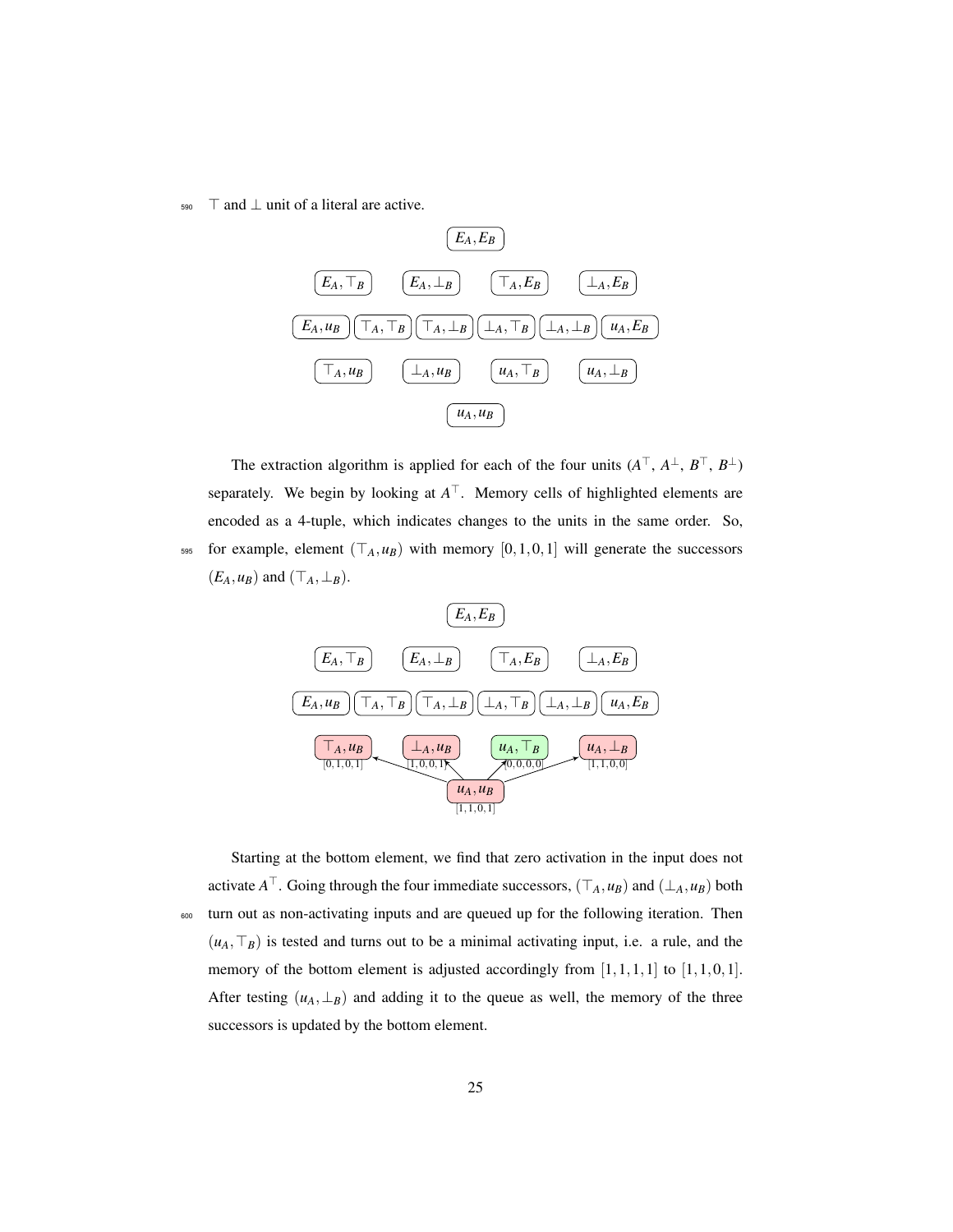

The second element in the queue is the top element, which activates  $A^{\top}$  upon testing is therefore not a rule of the upper bound. It is, however, subsumed by the newly discovered anti-rule  $(u_A, \top_B)$  and the element's memory is updated to  $[-1, -1, 1, -1]$ to reflect this. As a result, three of the four direct successors are pruned. The fourth 610 one,  $(E_A, \perp_B)$ , is generated, queued and tested. It turns out to be a maximal nonactivating input and thus an upper boundary rule. The top element's memory is updated to  $[-1,-1,0,-1]$  and this update is passed to all its successors, which has no effect in this case.



605

615 Next, the four queued lower boundary elements are tested. One is the lower bound rule and the three others are all subsumed by the anti-rule  $(E_A, \perp_B)$ , and after updating their memories, no new successors are queued. Finally, the upper bound rule is taken as a last element from the queue, producing no successors, and the algorithm terminates.

In the case of each of the other units  $(A^{\perp}, B^{\top}, B^{\perp})$  the upper bound immediately <sup>620</sup> terminates as a rule, because no input activates these units.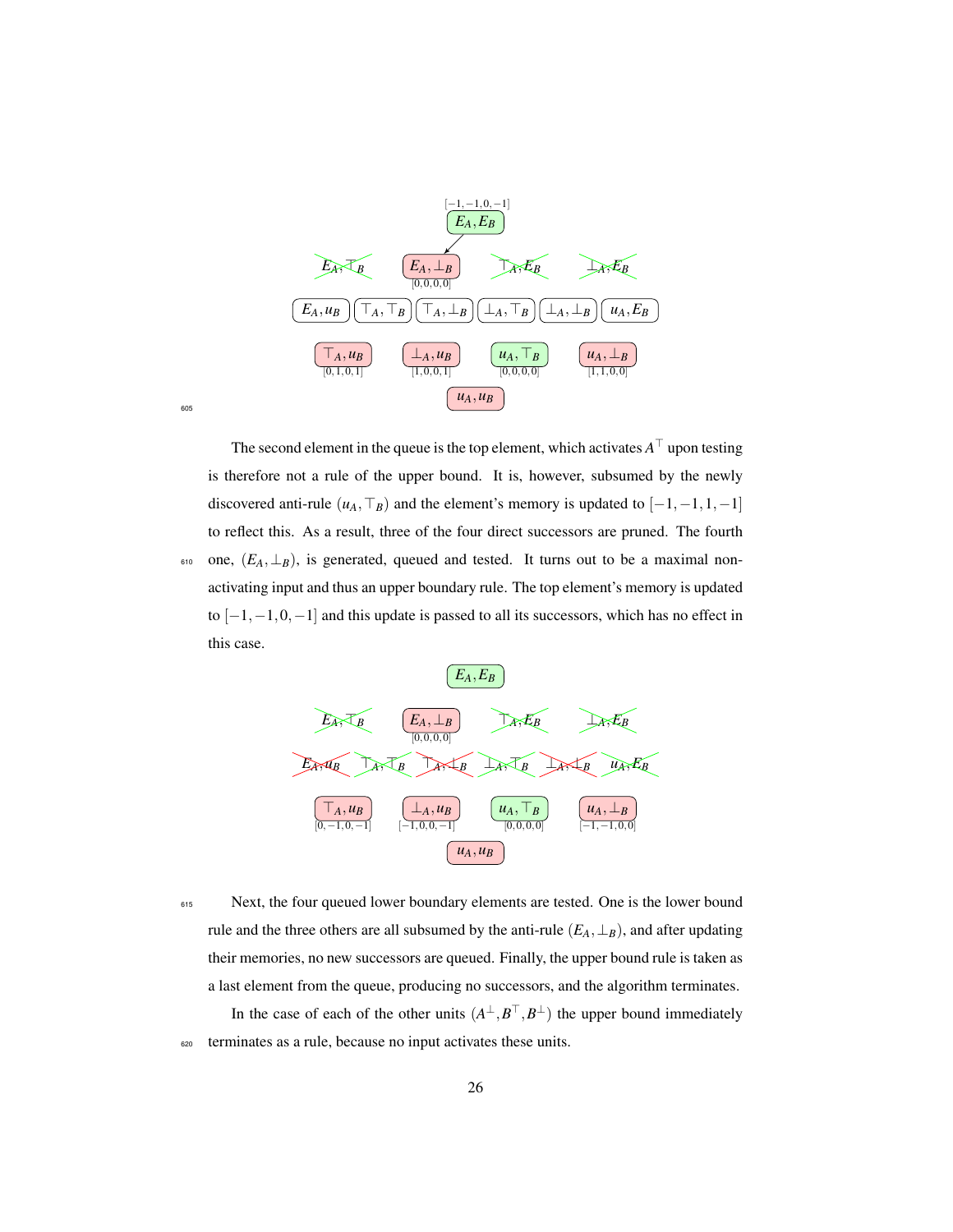## *3.6. Controls*

Verifying the correctness of an implementation as a whole beyond the checking of test cases is usually associated with an enormous effort and has therefore not been in the scope of this project. Checks have been installed at two crucial steps in the program <sup>625</sup> which are worth mentioning:

- 1. A function has been implemented which can run a core with discrete activation units as in the original algorithm (with the one difference that it squares all nonbias weights to compensate for the fact that they were reduced to their square roots in the new translation). The function is used to run a core with both kinds <sup>630</sup> of activation and for all possible inputs under a chosen interpretation, returning an error if the activations reach different models for the same input. This way, it is possible to verify that the implementation of the translation algorithm with sigmoidal units does preserve the semantics of the cores.
- 2. As a standard measure to ensure the correctness of the implementation of the <sup>635</sup> backpropagation algorithm, numerical gradient checking has been implemented. As gradient checking is computationally costly, it is only used on a small number of training samples to verify the correctness of backpropagation and disabled for the actual training of the network. Given the more complicated nature of learning in a core as compared to the classical application of backpropagation <sup>640</sup> there are a number of other errors that may occur which prevent learning and are not detected by gradient checking, but the method still serves to eliminate one common source of errors.

## <span id="page-27-0"></span>4. Empirical results

Test following test results are based on an implementation in Julia.<sup>[8](#page-27-1)</sup> The source  $645$  code of our implementation is open source and available for download from GitHub.<sup>[9](#page-27-2)</sup>As already stated before, a thorough quantitative analysis of training results is not within

<span id="page-27-2"></span><span id="page-27-1"></span><sup>8</sup> julialang.org

<sup>&</sup>lt;sup>9</sup>GitHub ID omitted for blind review.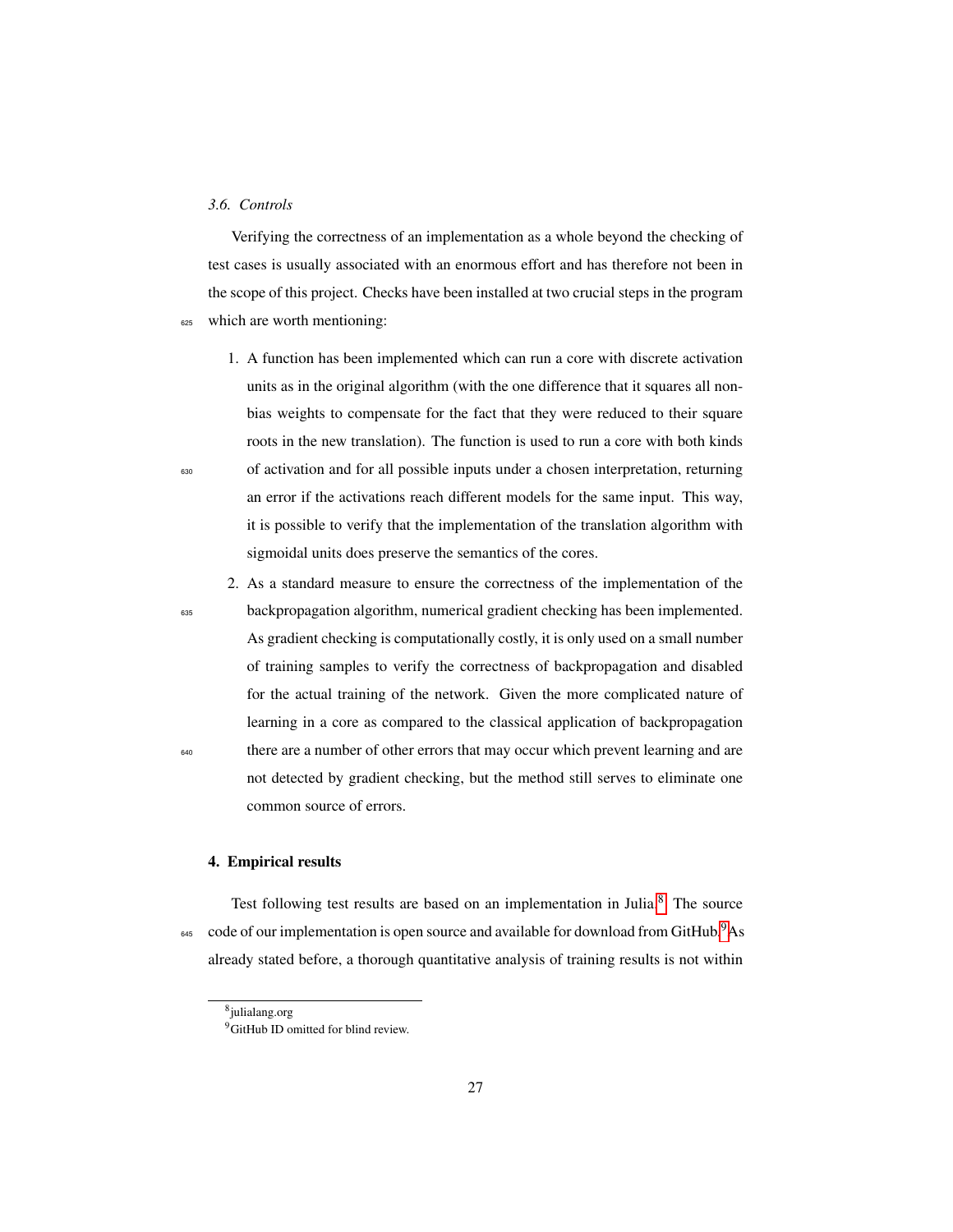the scope of this article. Instead, several exemplary cases will be used to highlight consistently observed features of the learning process.

The first such program is displayed below in the format, in which it is read by the <sup>650</sup> implementation. To keep things simple and in ASCII-encoding, ←, ∧, and ¬ have been written as  $\leftarrow$ ,  $\&$  and - respectively. The partial program, consisting of clauses 1, 5 and 6, is translated into a core and then trained on samples generated from the full program.

#### *4.1. Comparison of C\*- and Ł-interpretation*

| (a) full program      | (b) partial program |
|-----------------------|---------------------|
| e <- -a & -b          |                     |
| $e \leftarrow c \& d$ |                     |
| $d \leftarrow FF$     |                     |
| $c \le - b$           | e <- -a & -b        |
| $b \leq -a$           | e <- c & d          |
| a <- b & -d & -e      | a <- b & -d & -e    |



The first example program illustrates that there are cases in which the method yields  $655$  good results under C\*-interpretation. Training was done with learning rate and momentum of 0.05 under C\*-interpretation and 0.02 under Ł-interpretation. During the learning process a number of parameters are measured and reported for intermediate results after every 200 training steps (500 in later examples). *%corr* indicates the percentage of correctly classified training samples, while *eTotal* measures the total number  $660$  of errors, i.e. the number of incorrect rounded outputs over all output neurons and all samples. In addition, *avgIt* gives the average number of core iterations over all samples

and *costJ* is the total value of the error cost function. If the learning algorithm functions correctly, one would expect a steady decline in the cost function, followed by decrease of the total number of errors, which, in turn, leads to an overall rise in the amount

<sup>665</sup> of correctly classified samples. Since *%corr* does not differentiate between samples with just one error and samples in which every single neuron is wrongly classified, the latter correlation can be quite weak. Especially when the overall number of errors is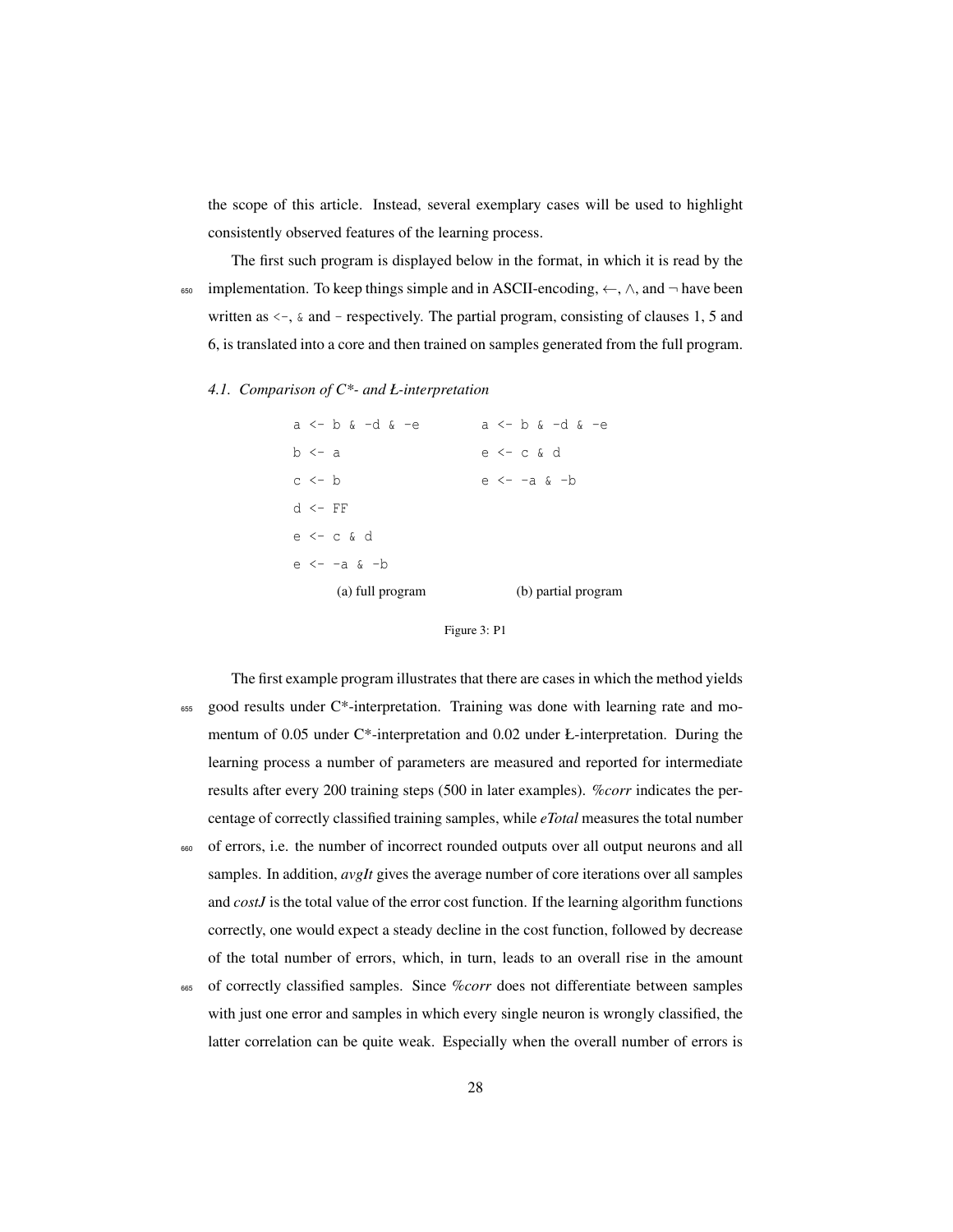still high, *%corr* may even increase, as *eTotal* is reduced, but more evenly distributed across the samples. A similar distribution of errors may also happen in the relationship 670 between cost function and number of errors.

For the C- and C\*-interpretation samples, training of the first test program tends to converge after two to three thousand iterations. Depending on the random initialization, usually one of two optima is reached, the first one being at around 80% correct classification, the second one at 100%.



Figure 4: P1 training results under C\*-interpretation

<sup>675</sup> Under Łukasiewicz interpretation, the cost function can still be seen to generally decrease, though not always monotonically, before it starts to fluctuate. Choosing smaller learning rates remedies the fluctuation to some extent, but in many cases the algorithm does not seem to converge even for small learning rates.<sup>[10](#page-29-0)</sup> The graphs also show less correlation between the cost function and the total number of errors. This can 680 be attributed to the conflict resolution mechanism active under Ł-interpretation, which may generate errors on the final output that are not accounted for in the cost function.

<span id="page-29-0"></span><sup>10</sup>Choosing very small learning rates (in the given example the threshold is at around 0.00003) leads to a steady increase of the cost function. This has been observed across all examined cases but the source has not been found.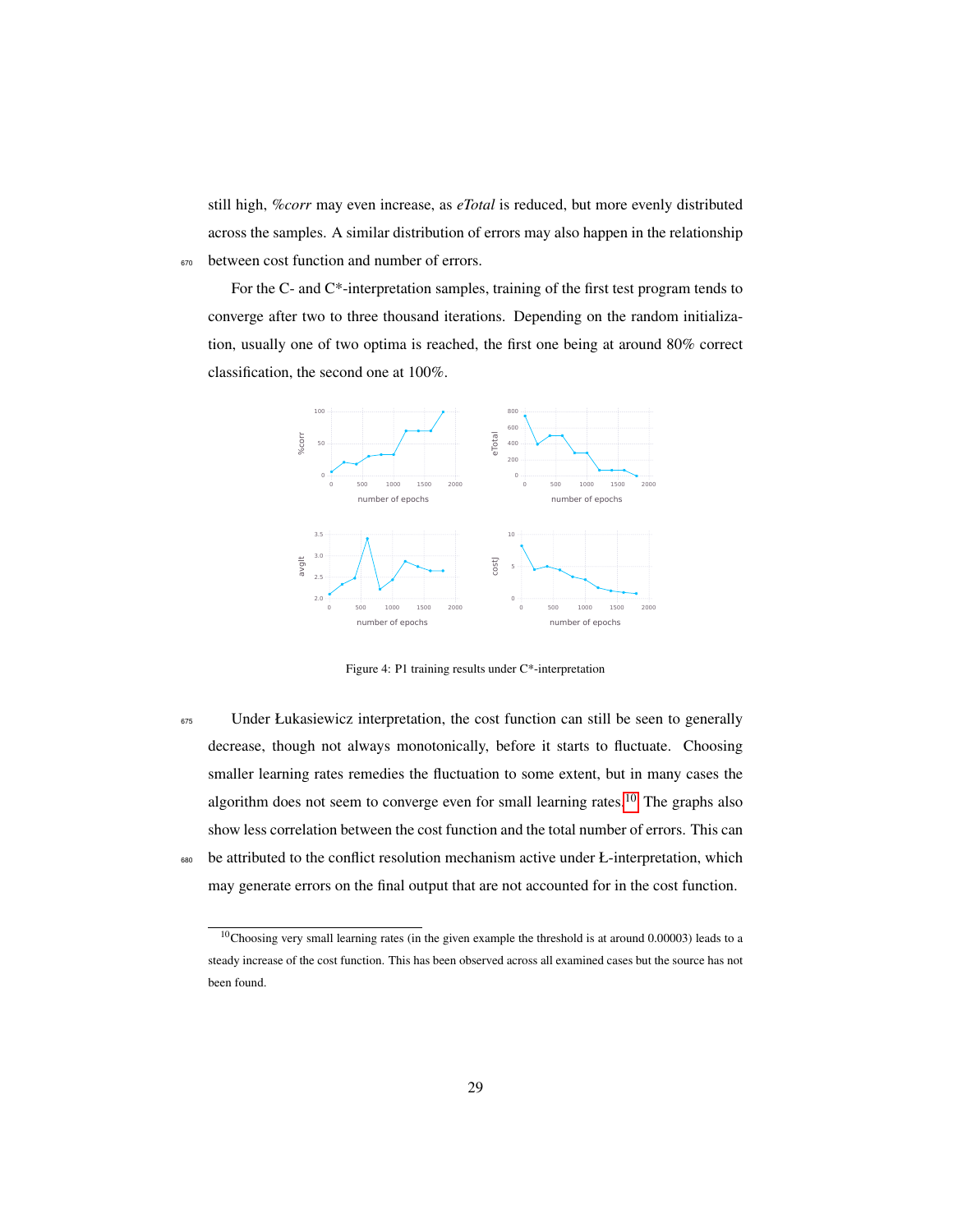

Figure 5: P1 training results under Ł-interpretation

## *4.2. Correlation between error measures*

Often times, as displayed by the second example, the learning process quickly gets stuck in local optima under C\*-interpretation. While the cost function converges, the <sup>685</sup> average number of iterations keeps fluctuating. Still, this does not seem to affect the classification performance. Under Ł-interpretation, results are less clear-cut, but the correlation between *costJ*, *eTotal* and *%corr* is still clearly recognizable.

|                   |                   | (a) full program | (b) partial program |                       |  |  |  |  |
|-------------------|-------------------|------------------|---------------------|-----------------------|--|--|--|--|
| $e \leftarrow FF$ |                   |                  |                     |                       |  |  |  |  |
| $d \leftarrow a$  |                   |                  |                     |                       |  |  |  |  |
|                   | $c \le -b \le -e$ |                  |                     | $c \le -b \in -e$     |  |  |  |  |
| $c \leq -e$       |                   |                  |                     | $c \leftarrow e$      |  |  |  |  |
|                   | b <- d & -e       |                  |                     | $b \leq -d \delta -e$ |  |  |  |  |
|                   | a <- b & c        |                  |                     | a <- b & c            |  |  |  |  |

Figure 6: P2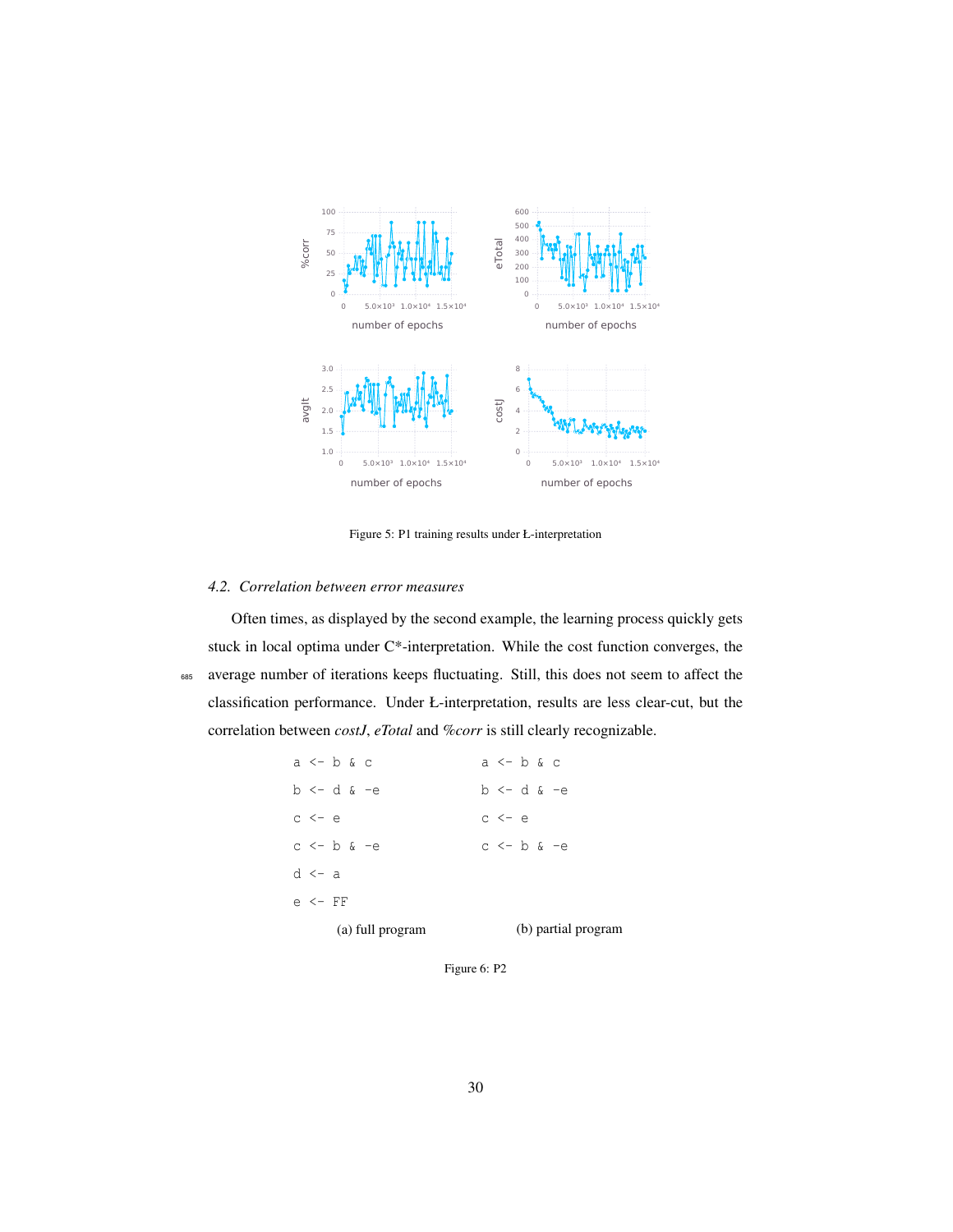

Figure 7: P2 training results under C\*-interpretation



Figure 8: P2 training results under Ł-interpretation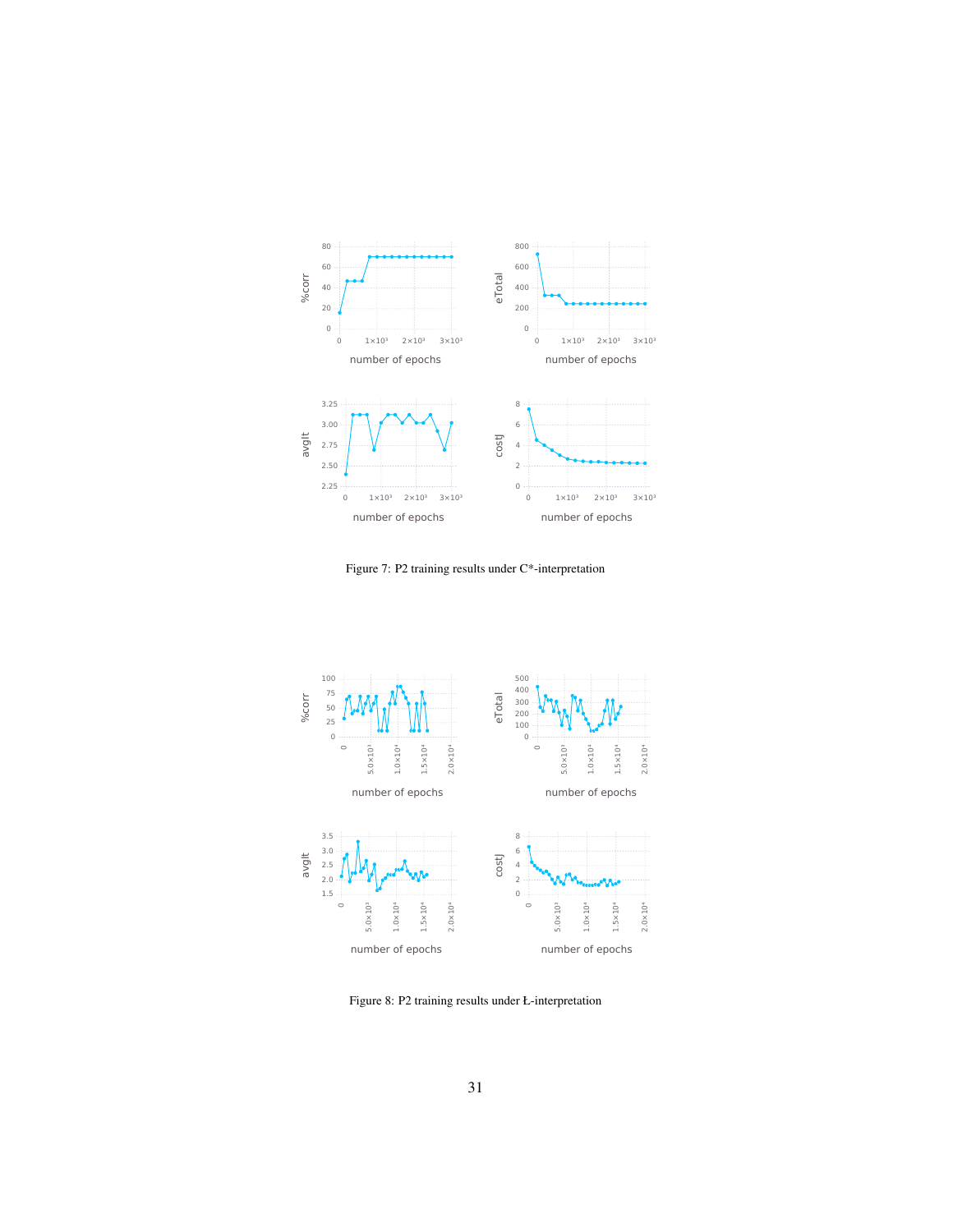#### *4.3. The problem of hidden errors*

The third program to be examined contains eight atoms, three more than the pre-<sup>690</sup> vious programs. This adds six neurons to the network and increases the number of training samples from 243 to 6561. The fluctuation in the plots can in part be explained by this fact. Steps of 500 samples make up less than 10% of the total sample size and may at times lead the algorithm in different directions.

What is interesting about this example, is how the algorithm can be observed plum-<sup>695</sup> meting in overall performance in the first 500 training steps. This can be attributed to two factors. Under the logistic cost function, which incentivises many smaller errors over fewer large ones, distributing the error may serve to reduce the overall cost, but increase the total amount. Secondly, the backpropagation algorithm is based on the network output. And as the final output is created only after all facts from the in-

- <sup>700</sup> put, backpropagation will perceive all misclassifications which are fixed by this final step. Correcting for these errors will decrease the cost function, but does not increase the core's performance. Under Ł-interpretation, the contradiction resolution step contributes to this problem with an additional layer of error correction invisible to the learning algorithm. Moreover, this step cannot be modeled without inhibitory connec-
- <sup>705</sup> tions, which leaves the algorithm trying—and failing—to correct an error that does not actually exist. There may be multiple reasons for the weak performance under Ł-interpretation, but this is certainly one of them.

In this example, these shortcomings are underlined by the fact that the initial performance from partial background knowledge is much better than the local optimum <sup>710</sup> reached through training.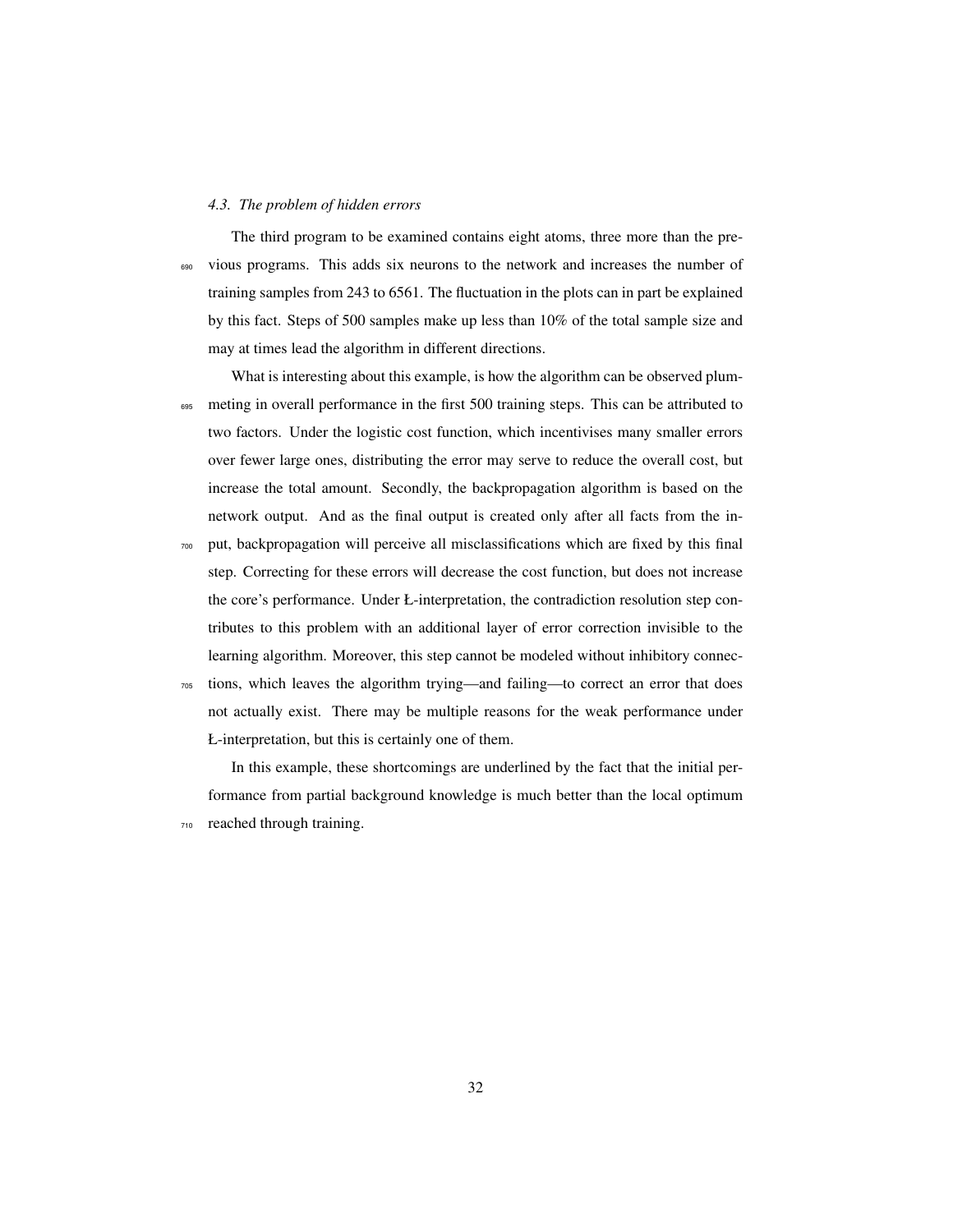| $d \leq -c$                     | f $\leftarrow$ e & $\leftarrow$ b |  |  |  |  |  |
|---------------------------------|-----------------------------------|--|--|--|--|--|
| $d \leq -e$                     | $f \leftarrow a \& q \& -d$       |  |  |  |  |  |
| $f \leftarrow e \& -b$          | h <- FF                           |  |  |  |  |  |
| $f \leftarrow a \& q \& \neg d$ |                                   |  |  |  |  |  |
| $h \leq -FF$                    |                                   |  |  |  |  |  |
| (a) full program                | (b) partial program               |  |  |  |  |  |





Figure 10: P3 training results under C\*-interpretation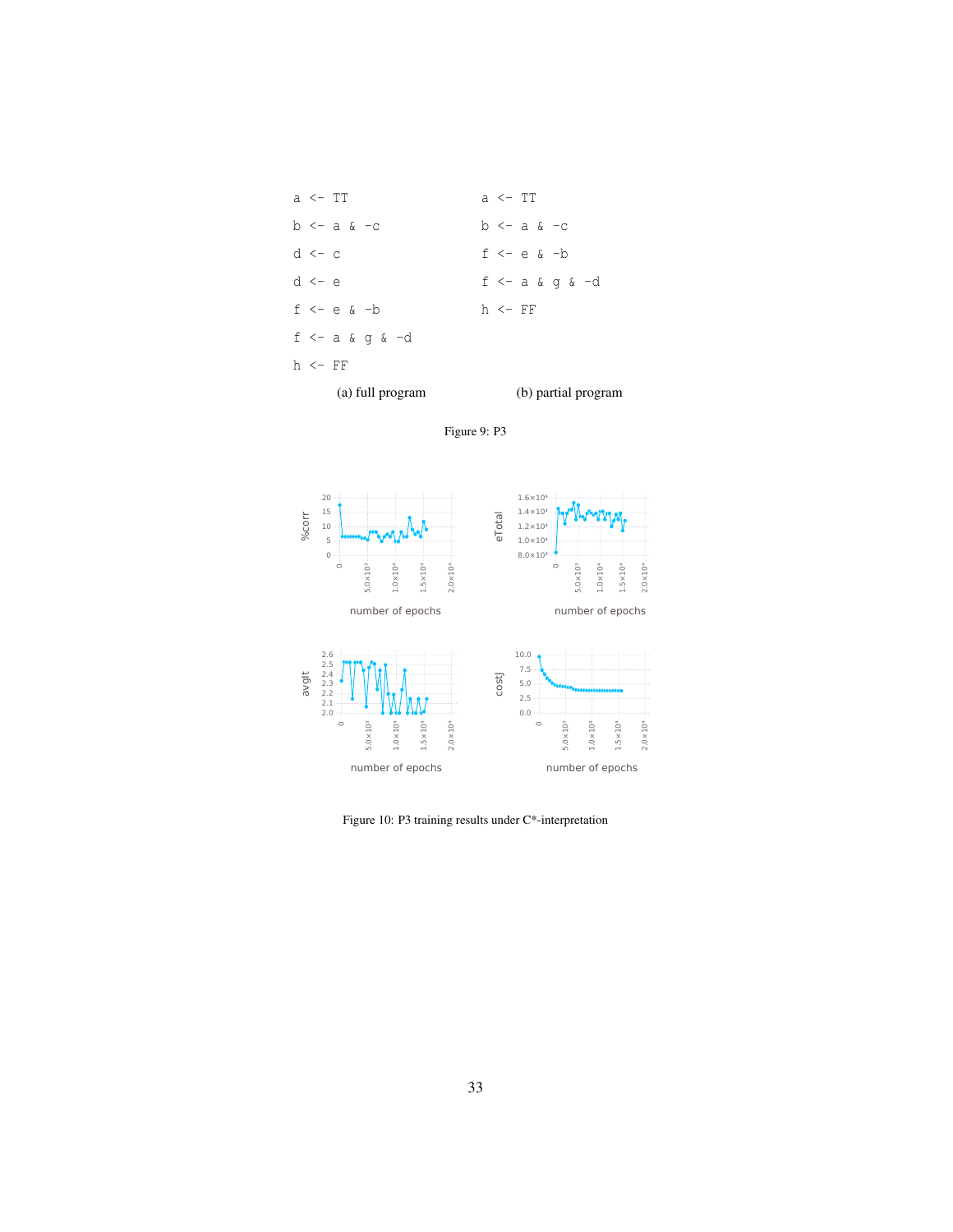

Figure 11: P3 training results under Ł-interpretation

## *4.4. Core compression*

The final program examined here, is simply a long chain of inferences. The training results are meant to highlight a phenomenon that is less pronounced but observable in most trained cores. In this extreme case the partial program starts with an average <sup>715</sup> number of iterations of 4.14, which immediately drops to around 2, changing very little thereafter. This number includes the last iteration where input and output must be equal. Therefore, in all but very few cases, the inference is compressed into one iteration. In general, trained cores tend to have fewer iterations on average than their translated counterparts. This can be explained by the fact, that the backpropagation <sup>720</sup> algorithm does not take multiple iterations into account and optimizes for correct output after just one iteration. This property does not decrease the performance of trained cores, but it does suggest that they do not fully utilize the core-architecture.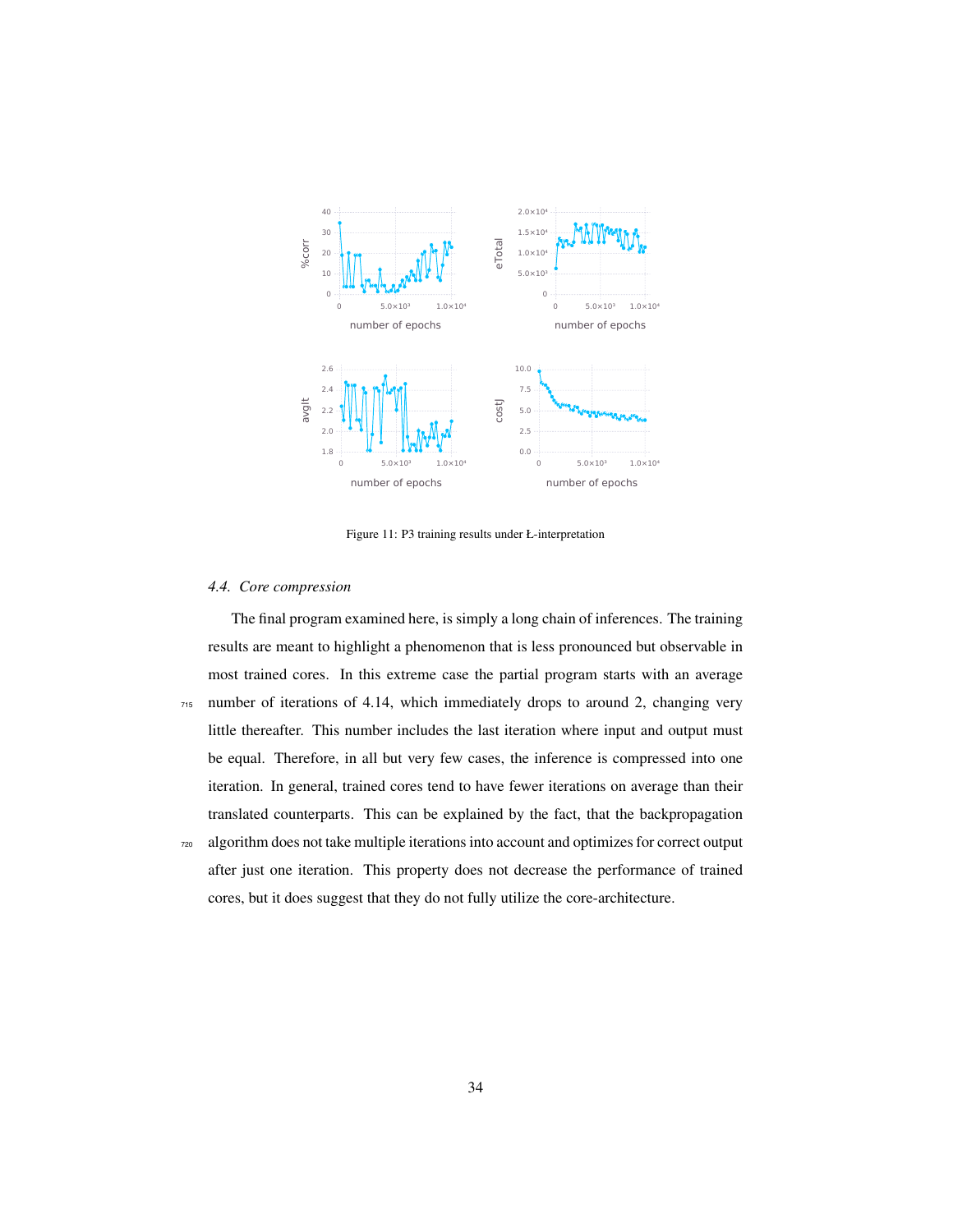|                   | (a) full program | $(b)$ pa          |  |  |  |
|-------------------|------------------|-------------------|--|--|--|
| $q \leftarrow FF$ |                  |                   |  |  |  |
| q <- f            |                  | $q \leftarrow FF$ |  |  |  |
| $f \leftarrow e$  |                  | $f \leftarrow e$  |  |  |  |
| e <- d            |                  | e <- d            |  |  |  |
| $d \leftarrow c$  |                  | $d \leftarrow c$  |  |  |  |
| $c \le -b$        |                  | $c \le -b$        |  |  |  |
| b <- a            |                  | b <- a            |  |  |  |







Figure 13: P4 training results under C\*-interpretation

## *4.5. Analysis through rule extraction*

The developed rule extraction method is not yet suited to provide a complete picture <sup>725</sup> of the information contained in a core, but it may be used to take a look at individual neurons and their activation rules. This can be done both for translated and trained cores to see, what differences remain after training.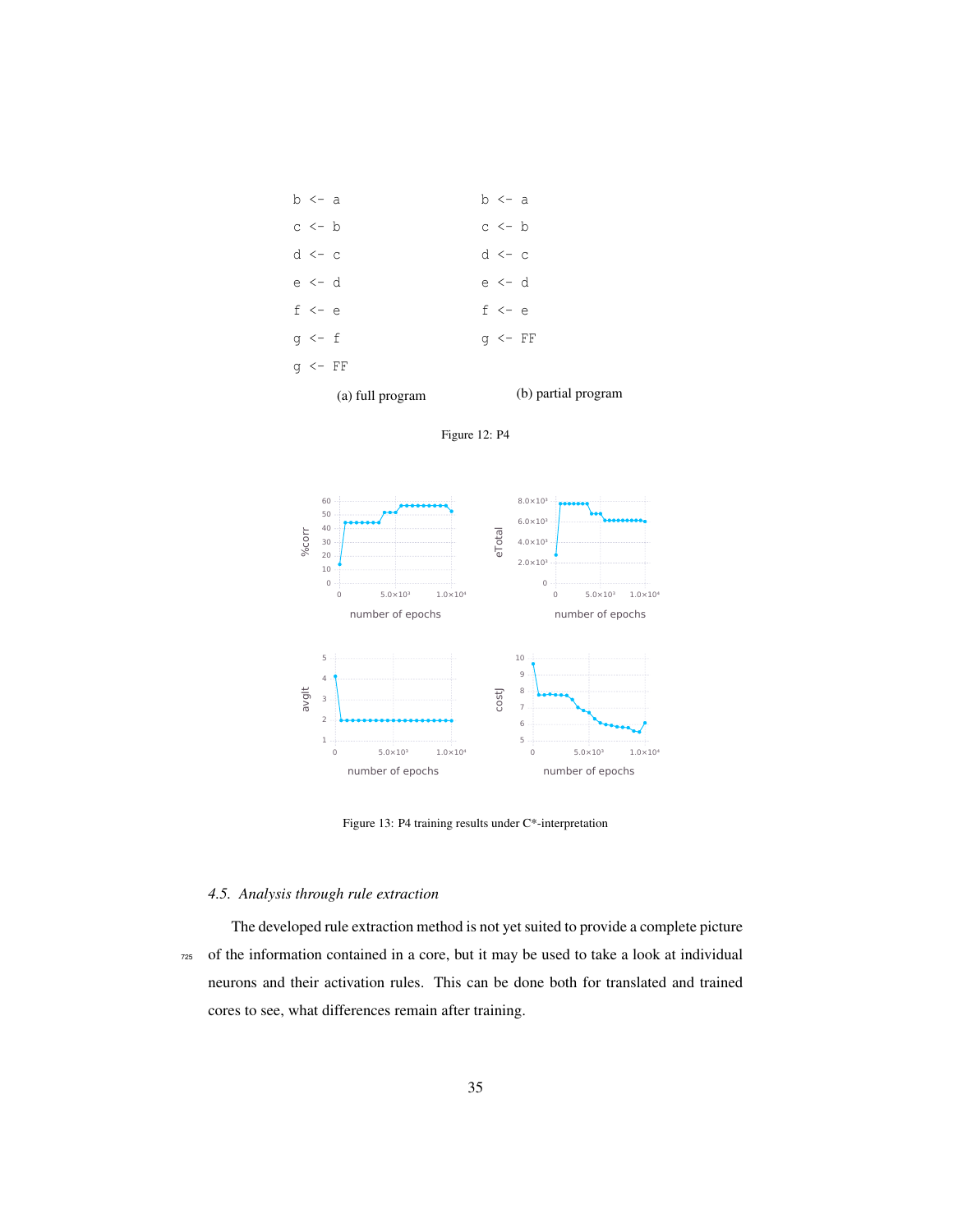| $out(d^{\top})$ $a^{\top}$ $a^{\perp}$ $b^{\top}$ $b^{\perp}$ $c^{\top}$ $c^{\perp}$ $d^{\top}$ $d^{\perp}$ $e^{\top}$ $e^{\perp}$ $f^{\top}$ $f^{\perp}$ $g^{\top}$ $g^{\perp}$ $h^{\top}$ $h^{\perp}$ |          |  |                                   |  |  |  |  |                |                                     |  |
|---------------------------------------------------------------------------------------------------------------------------------------------------------------------------------------------------------|----------|--|-----------------------------------|--|--|--|--|----------------|-------------------------------------|--|
|                                                                                                                                                                                                         |          |  |                                   |  |  |  |  |                |                                     |  |
| translated $2 \begin{pmatrix} 0 & 0 & 0 & 0 & 0 & 0 & 1 & 0 & 0 & 0 & 0 & 0 & 0 & 0 & 0 \end{pmatrix}$                                                                                                  |          |  |                                   |  |  |  |  |                |                                     |  |
| translated $3 \begin{pmatrix} 0 & 0 & 0 & 0 & 0 & 0 & 0 & 0 & 1 & 0 & 0 & 0 & 0 & 0 & 0 \end{pmatrix}$                                                                                                  |          |  |                                   |  |  |  |  |                |                                     |  |
| trained $1 \begin{pmatrix} 0 & 0 & 0 & 0 & 1 & 0 & 0 & 0 & 0 & 0 & 0 & 0 & 0 & 0 & 0 \end{pmatrix}$                                                                                                     |          |  |                                   |  |  |  |  |                |                                     |  |
| trained 2                                                                                                                                                                                               |          |  | 0 0 0 0 0 0 1 0 0 0 0 0 0 0 0 0 0 |  |  |  |  |                |                                     |  |
| trained 3                                                                                                                                                                                               | $\Omega$ |  | 0 0 0 0 0 0 0 1 0 0 0 0           |  |  |  |  | $\overline{0}$ | $\begin{matrix} 0 & 0 \end{matrix}$ |  |

Figure 14: Extracted minimal activating inputs of  $d<sup>T</sup>$  in P3

| $\text{out}(f^{\top}) \quad \begin{vmatrix} a^{\top} & a^{\perp} & b^{\top} & b^{\perp} & c^{\top} & c^{\perp} & d^{\top} & d^{\perp} & e^{\top} & e^{\perp} & f^{\top} & f^{\perp} & g^{\top} & g^{\perp} & h^{\top} & h^{\perp} \end{vmatrix}$ |  |  |  |  |  |  |  |  |
|--------------------------------------------------------------------------------------------------------------------------------------------------------------------------------------------------------------------------------------------------|--|--|--|--|--|--|--|--|
| translated $1 \begin{pmatrix} 0 & 0 & 0 & 0 & 0 & 0 & 0 & 0 & 0 & 0 & 1 & 0 & 0 & 0 & 0 & 0 \end{pmatrix}$                                                                                                                                       |  |  |  |  |  |  |  |  |
| translated $2 \begin{pmatrix} 0 & 0 & 0 & 0 & 1 & 0 & 0 & 0 & 1 & 0 & 0 & 0 & 0 & 0 & 0 & 0 \end{pmatrix}$                                                                                                                                       |  |  |  |  |  |  |  |  |
| translated $3 \begin{pmatrix} 0 & 0 & 0 & 0 & 0 & 1 & 0 & 0 & 0 & 1 & 0 & 0 & 1 & 0 & 0 & 0 \end{pmatrix}$                                                                                                                                       |  |  |  |  |  |  |  |  |
| trained $1 \begin{pmatrix} 0 & 0 & 0 & 0 & 0 & 0 & 0 & 0 & 1 & 0 & 0 & 0 & 0 & 0 & 0 & 0 \end{pmatrix}$                                                                                                                                          |  |  |  |  |  |  |  |  |
|                                                                                                                                                                                                                                                  |  |  |  |  |  |  |  |  |

Figure 15: Extracted minimal activating inputs of  $f^{\top}$  in P3

In the third example above, for instance, in which the core was generated from the program P3 with two missing clauses  $d \leq c$  and  $d \leq e$  and then trained, it turns <sup>730</sup> out that the  $d<sup>T</sup>$  neuron's activation rules in the trained core match the full program. While learning was successful with regard to  $d^{\top}$ ,  $d^{\perp}$  does not show any activation in the trained core, whereas the core containing the complete translated program has an activation in  $d^{\perp}$  when both  $c^{\perp}$  and  $e^{\perp}$  are active.

These findings alone do not explain, why the trained core classifies less than 10% <sup>735</sup> of samples correctly. Looking further, it can be found that other inference structures have largely broken down. For instance,  $f^{\top}$  has three activation rules in the core containing the complete program. In the trained core, two rules are extracted, one of which is wrong. This does not mean, that the connections to the  $f^{\top}$  output neuron are necessarily wrong. Due to the core's multiple iterations, the activation patterns of different <sup>740</sup> neurons are highly interdependent and errors are hard to localize.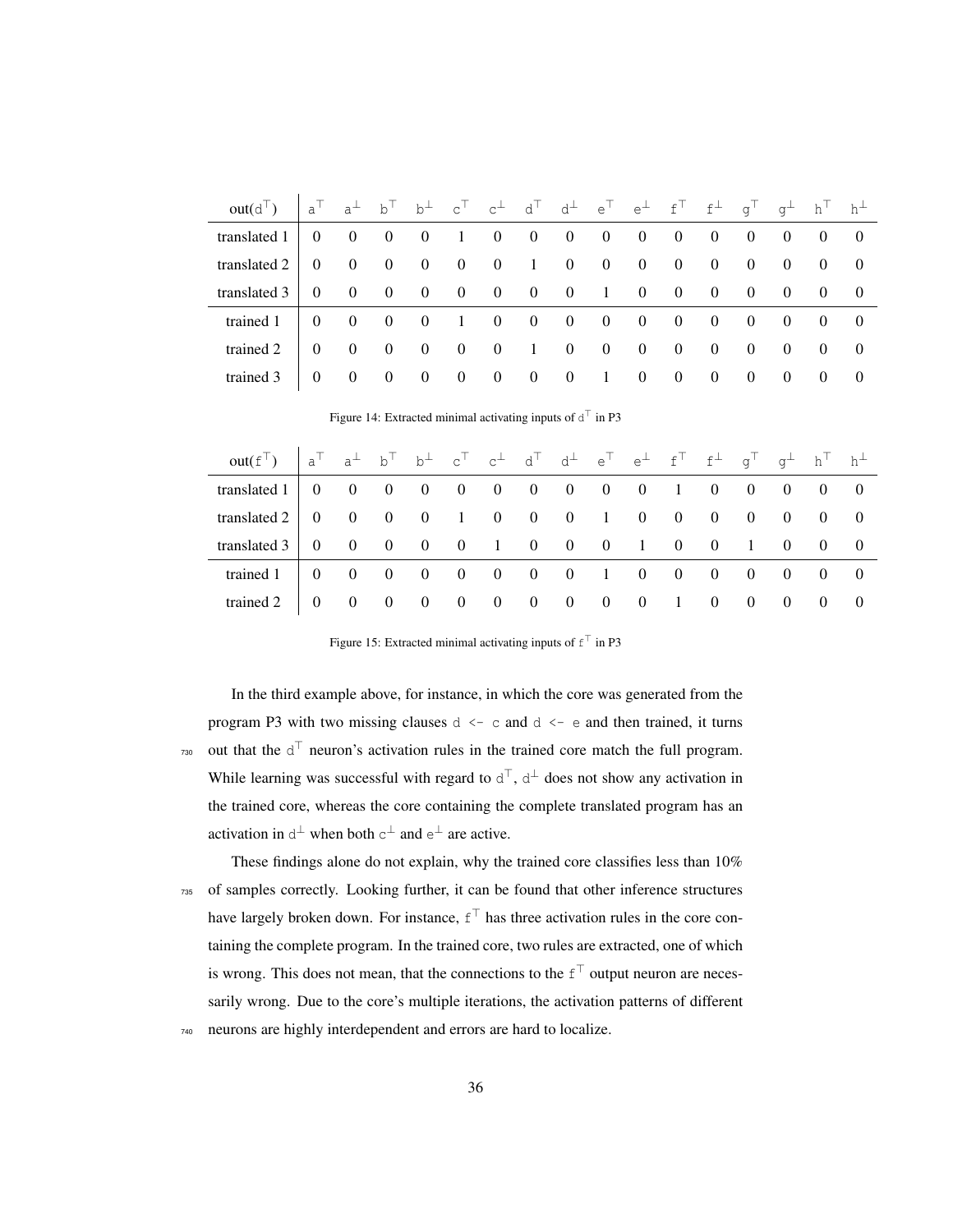## <span id="page-37-0"></span>5. Closing discussion and future work

With this project we set out to investigate the applicability of the backpropagation algorithm to Łukasiewicz logic cores. This goal has been met, be it with mixed results. In order to train the cores, a number of modifications had to be made. Sigmoidal <sup>745</sup> activation units were introduced, along with the proposition of unipolar weights, and several options for the generation of training data have been discussed. These steps have been motivated and provided with formal proofs where it was considered necessary, resulting in a trainable core as an intermediate result. Further research on the topic, for example using other supervised learning methods, can be based on this type

- <sup>750</sup> of core as well. The training process itself is more problematic, as training of cores under Ł-interpretation clearly does not perform as well as desired. Whether this weak performance can be sufficiently improved by standard augmentations of the algorithm or whether the contradiction resolution mechanism used in Ł-interpretation prevents backpropagation from functioning properly on a more general level, is not clear at the
- <sup>755</sup> moment. In addition, a rule extraction algorithm has been proposed for cores trained under C- or C\*-interpretation. This is very much a work in progress, but should also in its current state provide a starting off point for other ventures in that direction. In the following, a number of problems of the project are discussed, whose resolution would offer ways of tackling the issue of weak performance. They are followed by a list of <sup>760</sup> more specific objectives for future endeavors to improve the project.

## *5.1. Challenges*

In this subsection we shortly outline three open questions which we consider the main challenges for future work continuing from the described stage of development.

## *5.1.1. Proof for last-iteration backpropagation*

<sup>765</sup> At this point our work is lacking a proof for the functioning of backpropagation in the way, in which it has been applied. While it is an established fact, that an MLP with a sufficient number of hidden units will be able to model the behaviour of the types of logic programs presented here, and it is evident that a unipolar MLP embedded in the core structure is powerful enough to accomplish this task as well, it is less clear how a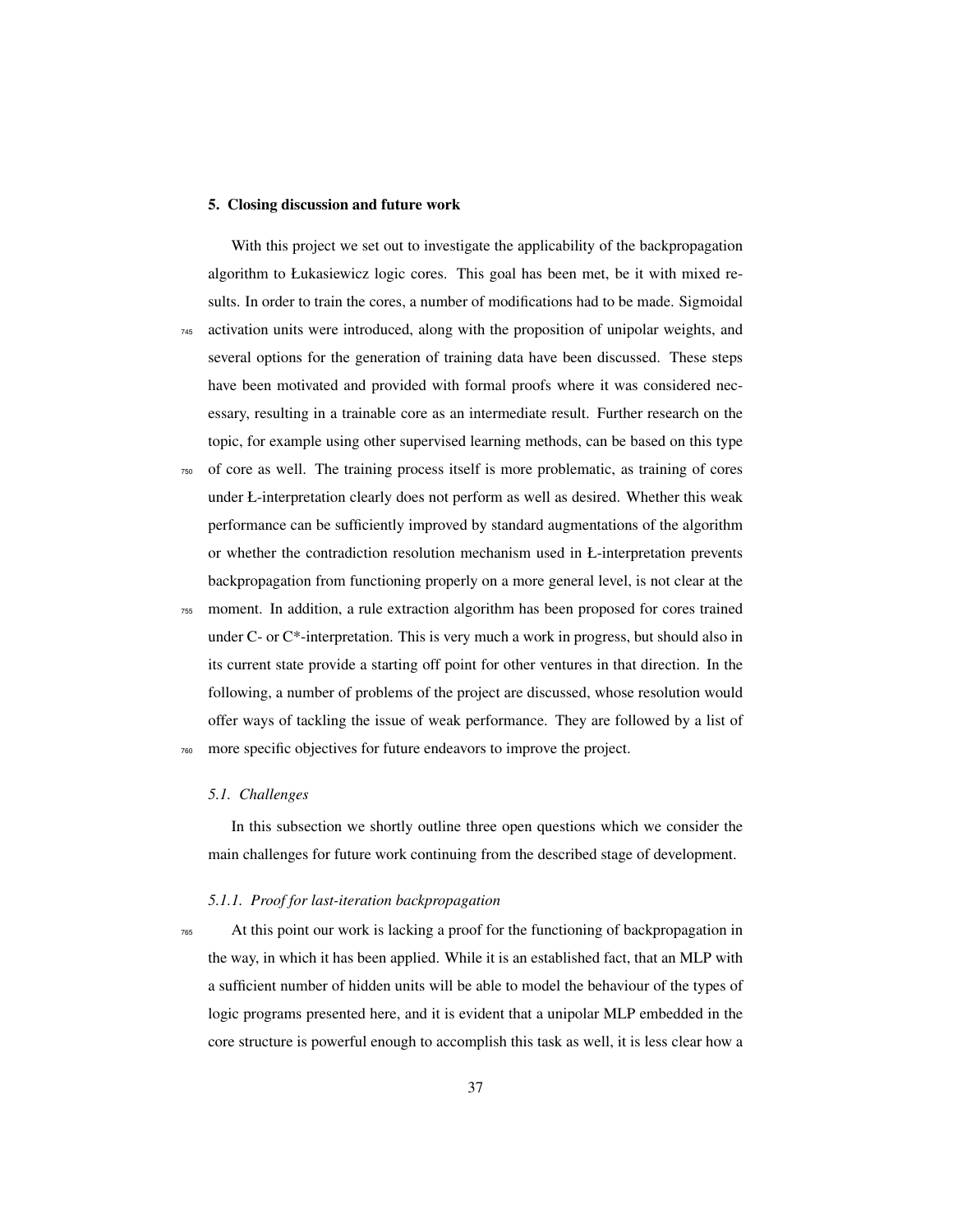<sup>770</sup> unipolar core can be trained to reach this performance. The method of training the core only on the last iteration, in which the input equals the output, does not take the core's capacity for multiple iterations into account. It also means that the algorithm is only guaranteed to work as intended on those inputs which are themselves fixed points. One indication that backpropagation may not be the method of choice for training cores is

<sup>775</sup> the empirical result, that the average number of iterations in the core tends to decline rapidly over the learning process, before usually settling somewhere around 2, which is also the minimum possible number for all non-fixpoint inputs. This suggests that information about the program is compressed in the network, leading to redundancy, rather than building on itself, as seen in an untrained core.

## <sup>780</sup> *5.1.2. Missing link between C\* and Ł*

Another problem which remains unsolved at the current stage is the disparity between Ł- and C\*-interpretation. As the empirical results indicate, Ł-interpretation is a lot harder to train and the C- and C\*-interpretations have been used, in large part, as a stand-in, so learning and rule extraction could be explored, in the hope that the

<sup>785</sup> gap to Ł-interpretation could be bridged later on. In case this problem cannot be addressed in a satisfying manner also in the future, another route would be to explore, how much training a network on  $C^*$ -interpretation samples can improve performance on Ł-interpretation test sets. While C\*-models are not generally equal to Ł-models, their similarities might be sufficient to motivate learning on one interpretation in order to improve performance on the other.

## *5.1.3. Implausibility of C\*-samples*

The problem with this last option and learning on C\*-samples in general is that, while it is easy to produce C\*-interpretation samples for training in the course of this project, any actual application scenario for Łukasiewicz cores will naturally provide

 $795$  Ł-model samples. A method for translating them into their C\*-model equivalents has not yet been put forward and remains an open question for future work.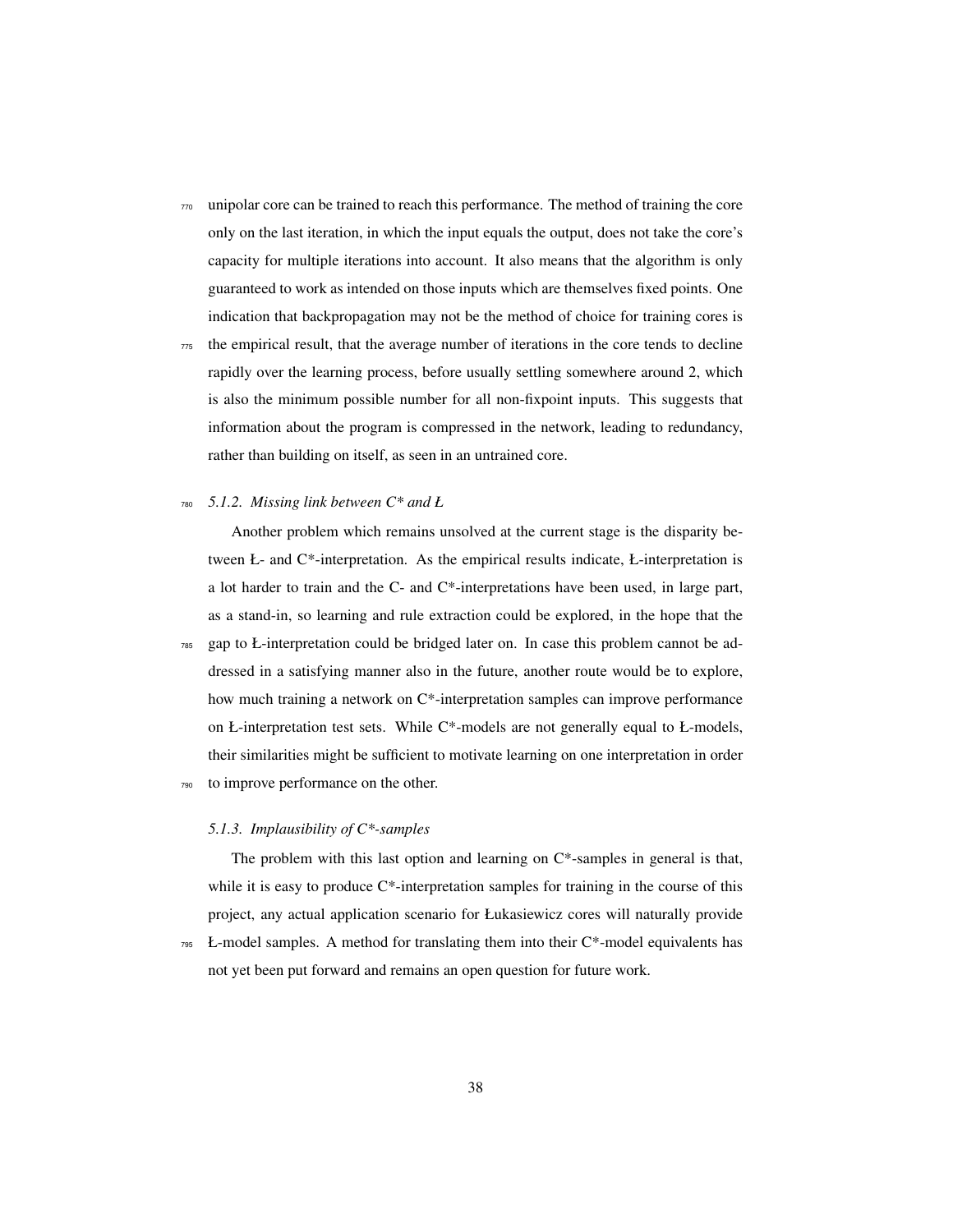## *5.2. Improvements*

While the previous subsection focused on open problems, we now want to hint at three fairly straightforward approaches to improving the performance of the described system beyond the current status quo.

#### *5.2.1. Modified backpropagation for better results*

As has been outlined in the introductory section, there are a great number of modifications that may be applied to the backpropagation algorithm in order to boost its performance. The version of on-line backpropagation with momentum and standard 805 gradient descent used here is sufficient to provide qualitative results, i.e. whether or not the system improves performance through learning at all. A quantitative analysis of how well a core can be trained would be the consistent next step. Such an analysis should employ some additions to backpropagation likely including a better initialization method for the weights of added neurons and running of multiple initializations.

810 Performance can then be measured by standard means of crossvalidation, partitioning the samples in training, test, and validation set, to compare the results to other approaches with a sample size that seems plausible for application scenarios.

## *5.2.2. Exploration of other optimization methods*

Since backpropagation is only one of many optimization algorithms for neural net-815 works, it is also promising to look at other more general methods. Most problems with the current implementation likely stem from the tight focus of backpropagation on the neural network, which fails to take the rest of the core architecture into account. Genetic algorithms ([\[30\]](#page-43-11)) are likely a good fit, as they grant more freedom in defining fitness criteria. These could, for example, incentivise a higher number of iterations, 820 preventing the network from condensing all information into one iteration.

## *5.2.3. Completion of the extraction algorithm*

The proposed extraction algorithm is another area where incremental progress may be achieved. In its current state the method is not finished, because it is missing a translation of discovered rules into actual logic program clauses. In trained cores with less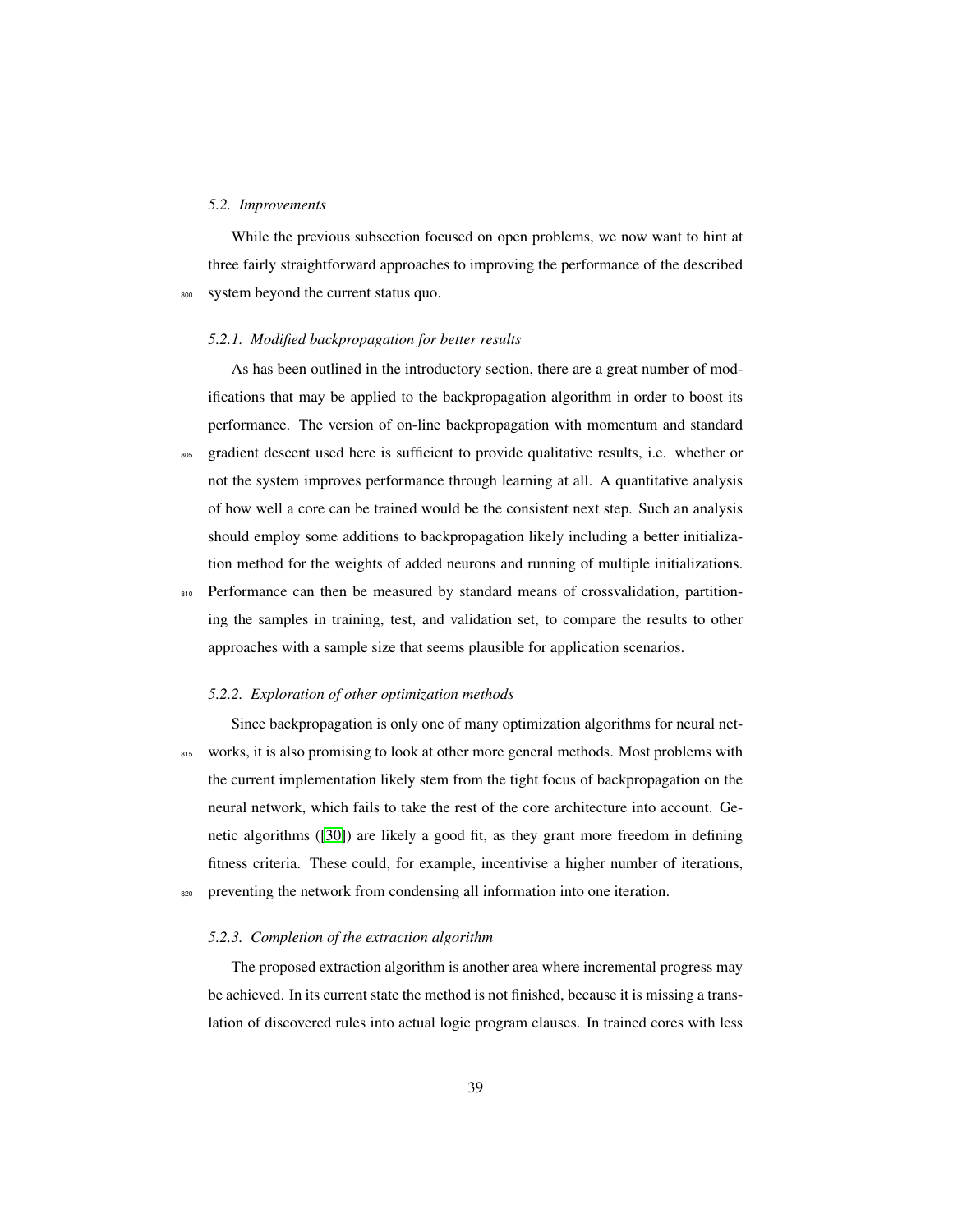<sup>825</sup> than perfect classification this task bears some challenges, as they may not represent a clean logic program. The relative values of completeness and soundness must then be weighed against each other in constructing translation methods, a task which warrants its own thoughtful investigation.

A further goal is to adapt the algorithm to proper Łukasiewicz models. However, 830 doing so may turn out to be so inefficient, due to the loss of monotonicity, that other extraction algorithms should be considered instead. A property which may still prove useful for pruning is the monotonicity of Ł-models with regard to the addition of negative facts.[11](#page-40-0)

## *5.3. Closing remarks*

<sup>835</sup> Several problems remain to be solved before the neural-symbolic cycle for threevalued Łuklasiewicz cores can be fully closed. Still, the exploration performed as part of our project and described in the present article provide reference points for future work on this topic. Work which will contribute to our general understanding, of how symbolic and statistical systems interact and hopefully lead to a point, where 840 neural-symbolic methods can be employed to tackle those problems, that are difficult to address with either paradigm exclusively.

## Funding information

This research did not receive any specific grant from funding agencies in the public, commercial, or not-for-profit sectors.

<span id="page-40-0"></span><sup>11</sup>This property can be proven as follows: Adding a negative *A* ← ⊥ fact either changes the value of *A* from *u* to  $\perp$  or not at all. For each atom *B*: If  $B = \top$ , then there is a clause  $B \leftarrow body$  with  $body = \top$  and as *body* is a conjunction of literals it cannot have contained *A* with value *u*. If  $B = \perp$ , then for all clauses *B* ← *body*, *body* = ⊥. There is at least one literal  $L = \perp$  in each *body* and the values of the other conjuncts do not matter. Therefore each atom which had a value other than *u* before the addition of *A* ← ⊥ will retain that value.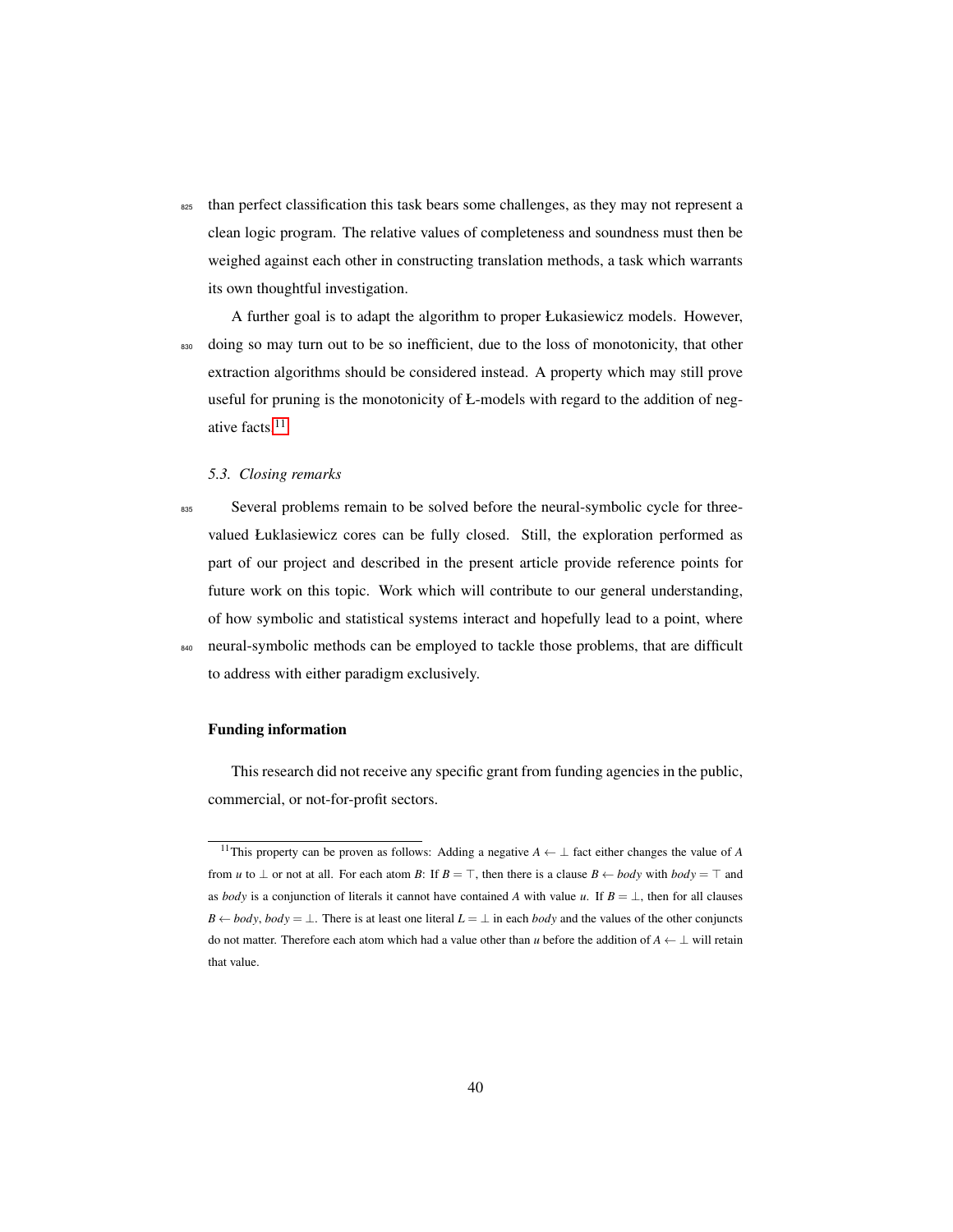## 845 References

- <span id="page-41-0"></span>[1] F. Hsu, Behind Deep Blue: Building the Computer that Defeated the World Chess Champion, Princeton University Press, 2002.
- <span id="page-41-1"></span>[2] J. A. Robinson, A. Voronkov (Eds.), Handbook of Automated Reasoning, MIT Press, 2001.
- <span id="page-41-3"></span><span id="page-41-2"></span><sup>850</sup> [3] T. Winograd, Understanding Natural Language, Academic Press, 1072.
	- [4] J. Haugeland, Artificial Intelligence: The Very Idea, MIT Press, Cambridge, MA, USA, 1985.
	- [5] W. Dai, S. H. Muggleton, Z. Zhou, Logical vision: Meta-interpretive learning for simple geometrical concepts, in: K. Inoue, H. Ohwada, A. Yamamoto (Eds.),

<span id="page-41-8"></span><sup>855</sup> Late Breaking Papers of the 25th International Conference on Inductive Logic Programming, Kyoto University, Kyoto, Japan, August 20th to 22nd, 2015., Vol. 1636 of CEUR Workshop Proceedings, CEUR-WS.org, 2016, pp. 1–16.

- <span id="page-41-5"></span><span id="page-41-4"></span>[6] R. Plamondon, S. N. Srihari, Online and off-line handwriting recognition: a comprehensive survey, Pattern Analysis and Machine Intelligence, IEEE Transactions  $860$  on 22 (1) (2000) 63-84.
	- [7] C. Berger, B. Rumpe, Autonomous driving 5 years after the urban challenge: The anticipatory vehicle as cyper-physical system, in: 2012 Proceedings of the 27th IEEE/ACM International Conference on Automated Software Engineering (ASE 2012), 2012, pp. 789–798.
- <span id="page-41-6"></span>865 [8] V. Mnih, K. Kavukcuoglu, D. Silver, A. A. Rusu, J. Veness, M. G. Bellemare, A. Graves, M. Riedmiller, A. K. Fidjeland, G. Ostrovski, S. Petersen, C. Beattie, A. Sadik, I. Antonoglou, H. King, D. Kumaran, D. Wierstra, S. Legg, D. Hassabis, Human-level control through deep reinforcement learning, Nature 518 (7540) (2015) 529–533.
- <span id="page-41-7"></span>870 [9] A. Garcez, T. R. Besold, L. de Raedt, P. Földiak, P. Hitzler, T. Icard, K.-U. Kühnberger, L. Lamb, R. Miikkulainen, D. Silver, Neural-Symbolic Learning and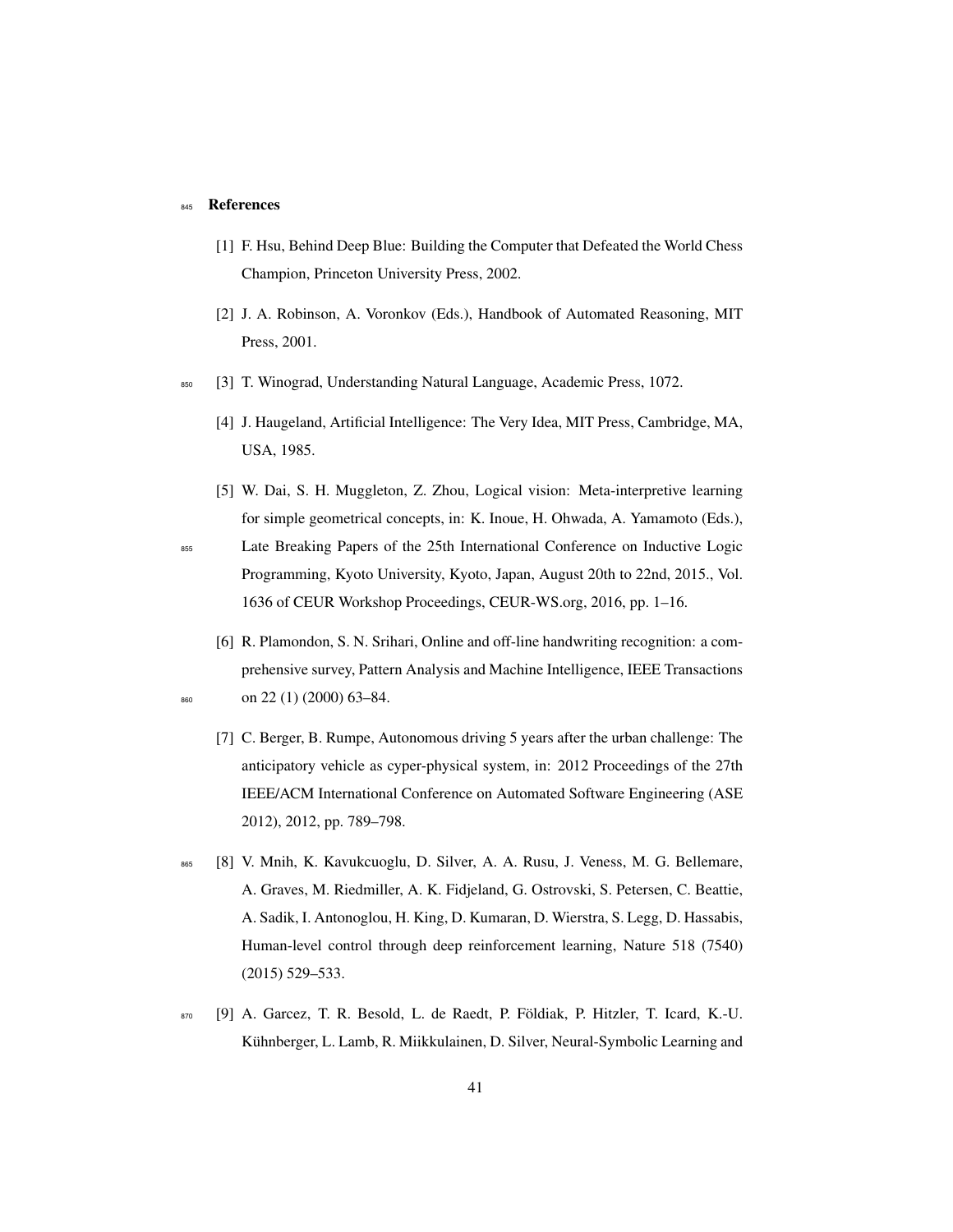Reasoning: Contributions and Challenges, in: AAAI Spring 2015 Symposium on Knowledge Representation and Reasoning: Integrating Symbolic and Neural Approaches, Vol. SS-15-03 of AAAI Technical Reports, AAAI Press, 2015.

- <span id="page-42-1"></span><span id="page-42-0"></span>875 [10] A. Garcez, K. Broda, D. M. Gabbay, Neural-Symbolic Learning Systems: Foundations and Applications, Perspectives in Neural Computing, Springer, 2002.
	- [11] S. Bader, P. Hitzler, Dimensions of neural-symbolic integration a structured survey, in: S. Artemov (Ed.), We Will Show Them: Essays in Honour of Dov Gabbay (Volume 1), King's College Publications, 2005.
- <span id="page-42-3"></span><span id="page-42-2"></span><sup>880</sup> [12] J. A. Fodor, Z. W. Pylyshyn, Connectionism and cognitive architecture: A critical analysis, Cognition 28 (1–2) (1988) 3 – 71.
	- [13] L. Valiant, Probably Approximately Correct: Nature's Algorithms for Learning and Prospering in a Complex World, Basic Books, 2013.
	- [14] H. Gust, K.-U. Kühnberger, P. Geibel, Learning models of predicate logical the-
- <span id="page-42-4"></span><sup>885</sup> ories with neural networks based on topos theory, in: Perspectives of Neural-Symbolic Integration, Springer, 2007, pp. 233–264.
- <span id="page-42-6"></span><span id="page-42-5"></span>[15] S. Bader, P. Hitzler, S. Hölldobler, A. Witzel, A fully connectionist model generator for covered first-order logic programs, in: M. M. Veloso (Ed.), Proceedings of the 20th International Joint Conference on Artificial Intelligence (IJCAI-07), 890 AAAI Press, 2007, pp. 666–671.
	- [16] S. Hölldobler, Y. Kalinke, Toward a new massively parallel computational model for logic programming, in: Proceedings of the Workshop on Combining Symbolic and Connectionist Processing, held at ECAI-94, 1994, pp. 68–77.
- <span id="page-42-8"></span><span id="page-42-7"></span>[17] A. d'Avila Garcez, L. Lamb, D. Gabbay, Connectionist modal logic: Represent-<sup>895</sup> ing modalities in neural networks, Theoretical Computer Science 371 (2007) 34– 53.
	- [18] S. Hölldobler, C. D. P. Kencana Ramli, Logics and networks for human reasoning, in: Artificial Neural Networks - ICANN 2009, Vol. 5769 of Lecture Notes in Computer Science, Springer, 2009, pp. 85–94.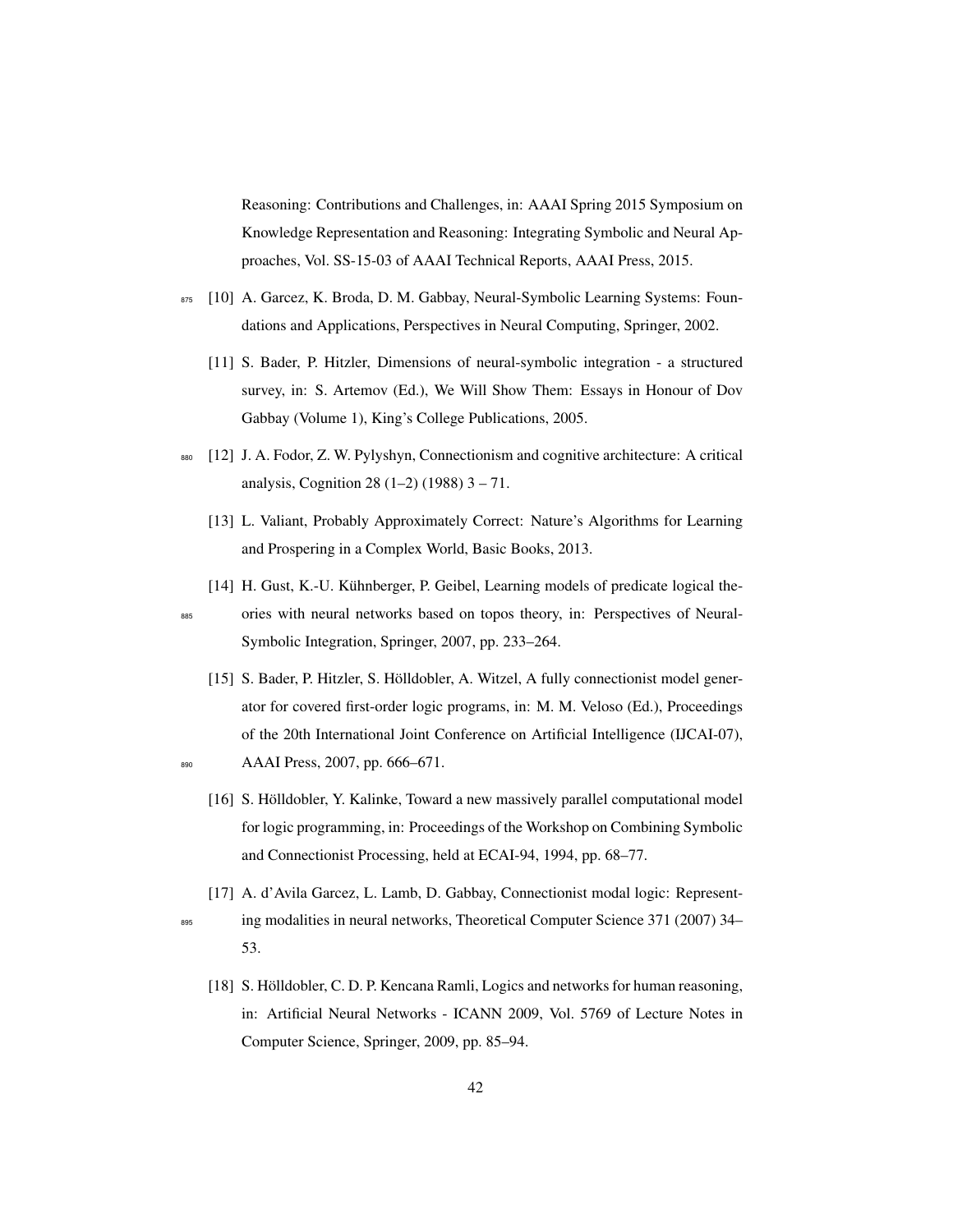- <span id="page-43-1"></span><span id="page-43-0"></span>900 [19] E.-A. Dietz, S. Hölldobler, M. Ragni, A computational logic approach to the suppression task, in: Proceedings of the 34th Annual Conference of the Cognitive Science Society, 2012, pp. 1500–1505.
	- [20] R. M. Byrne, Suppressing valid inferences with conditionals, Cognition 31 (1) (1989) 61–83.
- <span id="page-43-2"></span><sup>905</sup> [21] D. E. Rumelhart, G. E. Hinton, R. J. Williams, Learning internal representations by error propagation, in: Parallel Distributed Processing Vol. 1: Foundations, MIT Press, 1986, pp. 318–362.
- <span id="page-43-3"></span>[22] F. Harder, T. R. Besold, An approach to supervised learning of three-valued łukasiewicz logic in hölldobler's core method, in: Proceedings of the 4th Inter-<sup>910</sup> national Workshop on Artificial Intelligence and Cognition (AIC) 2016, 2016, in press.
	- [23] J. Łukasiewicz, On three-valued logic, The Polish Review (1968) 43-44.
	- [24] S. C. Kleene, Introduction to Metamathematics, North Holland, 1952.
- <span id="page-43-7"></span><span id="page-43-6"></span><span id="page-43-5"></span><span id="page-43-4"></span>[25] M. Fitting, A kripke-kleene semantics for logic programs, Journal of Logic Pro-915 gramming 2 (1985) 295–312.
	- [26] K. Stenning, M. Van Lambalgen, Human reasoning and cognitive science, MIT Press, 2008.
	- [27] T. Mitchell, Machine Learning, McGraw Hill, 1997.
	- [28] A. d'Avila Garcez, G. Zaverucha, The connectionist inductive learning and logic

<span id="page-43-9"></span><span id="page-43-8"></span><sup>920</sup> programming system, Applied Intelligence 11 (1999) 59–77.

- <span id="page-43-10"></span>[29] A. d'Avila Garcez, K. Broda, D. Gabbay, Symbolic knowledge extraction from trained neural networks: A sound approach, Artificial Intelligence 125 (2001) 155–207.
- <span id="page-43-11"></span>[30] M. Mitchell, An Introduction to Genetic Algorithms, MIT Press, 1996.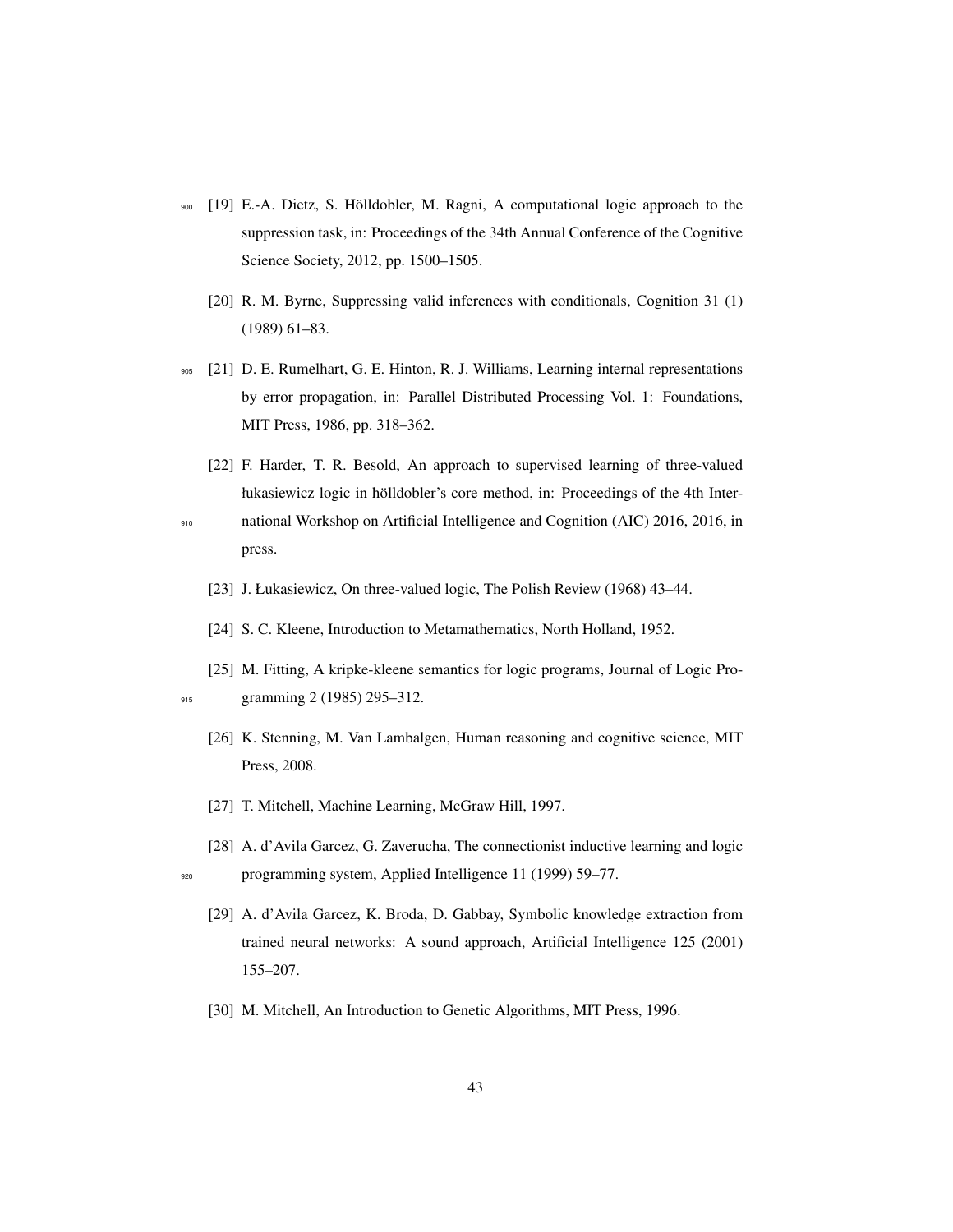## 925 Appendix A: Proofs

## *Backpropagation for logistic cost function with unipolar weights*

To follow the notation used by[\[27\]](#page-43-8), a few terms have to be introduced.

**Logistic cost function:**  $J(\vec{w}) = \frac{1}{m} \sum_{i=1}^{m} [(y^{(i)} \log h_{\vec{w}}(x^{(i)}) + (1 - y^{(i)}) \log (1 - h_{\vec{w}}(x^{(i)}))]$ Error for one sample  $d$ :  $E_d(\vec{w}) = \sum_{k \in \text{outputs}}[(t_k \log o_k) + (1 - t_k) \log(1 - o_k)]$ 

Weight update term:  $\Delta w_{ji} = -\eta \frac{\partial E_d}{\partial w_i}$ ∂*wji* 930

Weighted sum of inputs to *j*:  $net_j = x_0 \cdot w_0 + \sum_{k>0} x_{jk} \cdot \frac{1}{2} (w_{jk})^2$ 

**Sigmoid function:** 
$$
\sigma(x) = 1/(1 + e^{-x})
$$

#### **Error term delta:**  $\delta_j = -\frac{\partial E_d}{\partial net}$ ∂*netj*

The objective of the backpropagation algorithm is to produce weight updates ∆*wji* <sup>935</sup> for all weights for connections from *i* to *j* in the network. The learning rate η will be set independently and therefore the following proof is mostly concerned with a derivation of  $\frac{\partial E_d}{\partial w_{ji}}$  for each weight.

Because the weight  $w_{ji}$  always enters into  $E_d$  in the context of  $net_j$ , using the chain rule, the partial derivative can be rewritten as follows:

$$
\frac{\partial E_d}{\partial w_{ji}} = \frac{\partial E_d}{\partial net_j} \frac{\partial net_j}{\partial w_{ji}}
$$

The second factor in the right term yields:

$$
\frac{\partial net_j}{\partial w_{ji}} = \begin{cases} i = 0 : x_{ji} \\ i > 0 : w_{ji} \cdot x_{ji} \end{cases}
$$

Using above definition, the formula for weight updates follows.

$$
\Delta w_{ji} = -\eta \frac{\partial Ed}{\partial w_{ji}} = \begin{cases} i = 0 : \eta \cdot \delta_j \cdot x_{ji} \\ i > 0 : \eta \cdot \delta_j \cdot w_{ji} \cdot x_{ji} \end{cases}
$$

 $\frac{1}{940}$  The way in which  $\delta_j$  is derived depends on the layer, in which neuron *j* is located.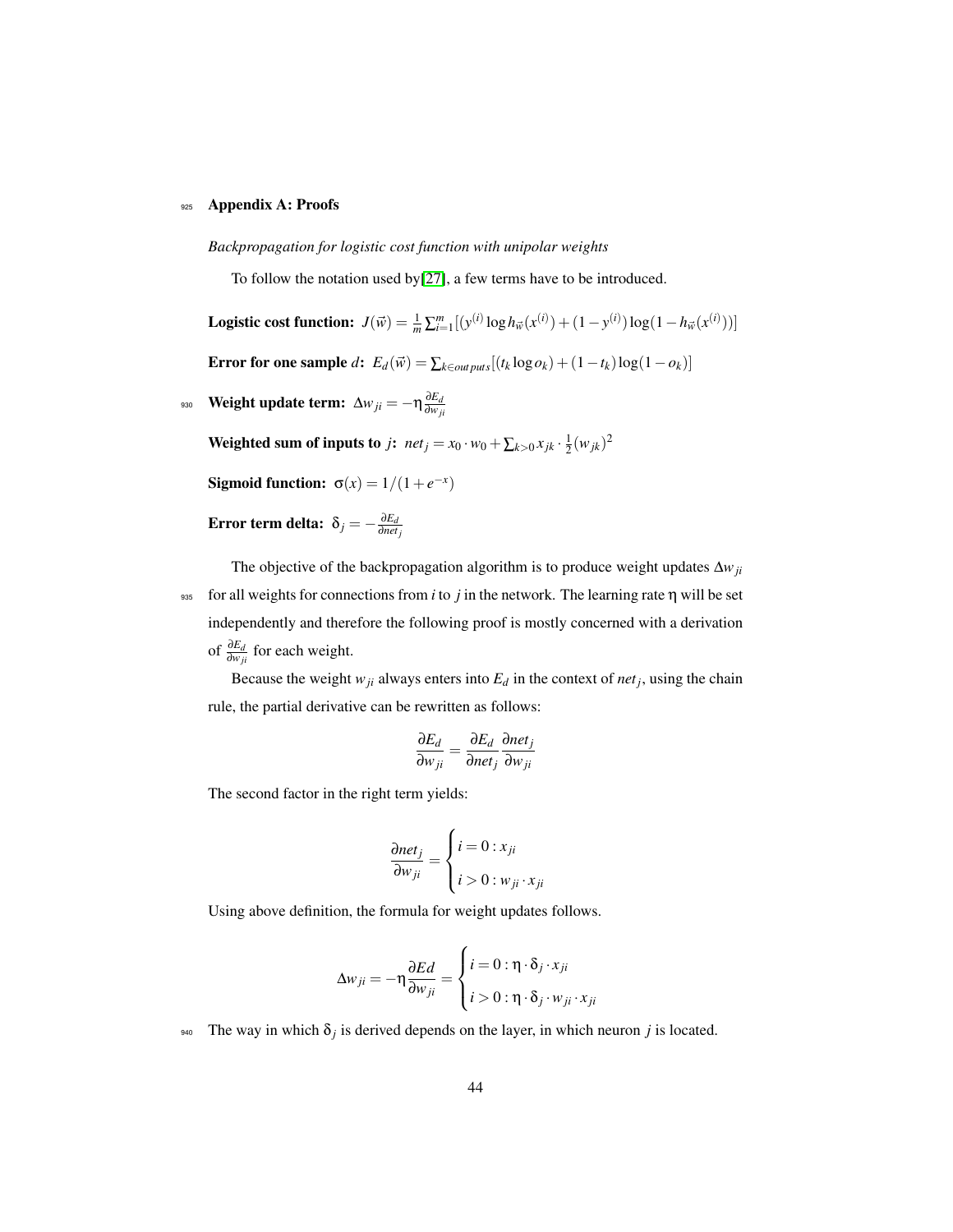δ*j for output layer units*

As *net*<sub>*j*</sub> only affects output  $o_j$ , another expansion yields

$$
\frac{\partial Ed}{\partial net_j} = \frac{\partial Ed}{\partial o_j} \frac{\partial o_j}{\partial net_j}
$$

The two resulting derivatives can be simplified.

$$
\frac{\partial Ed}{\partial o_j} = \frac{t_j - o_j}{o_j \cdot (1 - o_j)}
$$

$$
\frac{\partial o_j}{\partial net_j} = \frac{\partial \sigma(net_j)}{\partial net_j} = o_j \cdot (1 - o_j)
$$

This yields the result.

$$
\delta_j = -\frac{\partial E_d}{\partial net_j} = -(t_j - o_j)
$$

## δ*j* <sup>945</sup> *for hidden layer units*

*net*<sub>*j*</sub> affects  $E_d$  only through first  $o_j$  and then the weighted inputs  $net_k$  of all neurons that *j* has outgoing connections to, i.e. that are *downstream* from *j* (noted as  $k \in DS(j)$ below). With this knowledge the following expansions can be made.

$$
\frac{\partial E_d}{\partial net_j} = \sum_{k \in DS(j)} \frac{\partial E_d}{\partial net_k} \cdot \frac{\partial net_k}{\partial net_j} = \sum_{k \in DS(j)} -\delta_k \cdot \frac{\partial net_k}{\partial o_j} \cdot \frac{\partial o_j}{\partial net_j}
$$

Both partial derivatives in the right term can be transformed. It helps to know that the  $_{950}$  bias-unit has no incoming connection and thus  $j > 0$ .

$$
\frac{\partial net_k}{\partial o_j} = \frac{\partial net_k}{\partial x_{kj}} = \frac{\partial}{\partial x_{kj}} (w_{k0} \cdot x_{k0} \cdot \sum_{j>0} \frac{1}{2} (w_{kj})^2 \cdot x_{kj}) \stackrel{j \ge 0}{=} \frac{1}{2} (w_{kj})^2
$$

$$
\frac{\partial o_j}{\partial net_j} = \frac{\sigma(net_j)}{\partial net_j} = \sigma' = o_j \cdot (1 - o_j)
$$

The result follows.

$$
\delta_j = o_j \cdot (1 - o_j) \cdot \sum_{k \in DS(j)} \delta_k \cdot \frac{1}{2} (w_{kj})^2
$$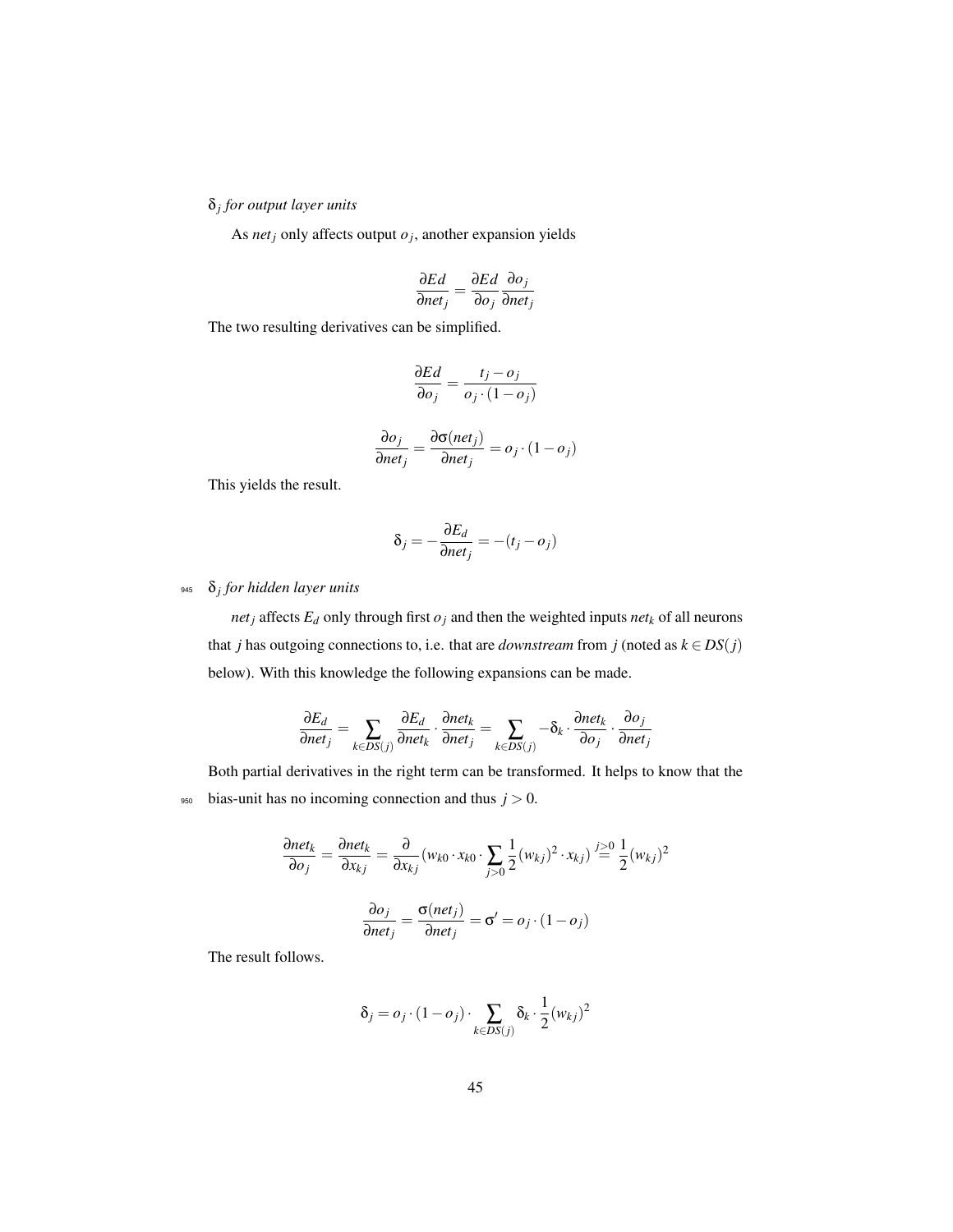*Preservation of Łukasiewicz semantics in sigmoidal cores*

Let  $[0, A^-]$  and  $[A^+, 1]$  be two disjoint intervals representing firing and non-firing activation respectively. Assume  $sig(z) = 1/(1 + e^{-z(z)})$ ,  $\omega > 0$  and  $deg \ge 1$ , the last <sup>955</sup> being the maximum indegree among neurons of the hidden/output layer.

In the following notation, activations A indicate whether they represent firing or not firing (+,−), are in hidden or output layer (*h*,*o*) and associate with a *true* or *false* neuron  $(\top, \bot)$ , where needed. Note that activations in the input layer are discrete and therefore written as 0 and 1.

960 Proper functioning of logic gates in the network is guaranteed, as long as the following inequalities hold. For each layer and logic gate type there is one formula specifying the minimal input which must lead to activation and one formula for the maximal possible input that must not activate the gate.

- Logic gates in the hidden layer:
- 
- $_{965}$  On  $\top$  clause neurons ('and'-gate)

$$
\begin{aligned} \min(A_{h\top}^+) &= sig(deg \cdot 1 \cdot \omega - (deg \cdot \omega - \frac{\omega}{2})) \ge A^+\\ \max(A_{h\top}^-) &= sig((deg - 1) \cdot 1 \cdot \omega + 0 \cdot \omega - (deg \cdot \omega - \frac{\omega}{2})) \le A^- \end{aligned}
$$

 $-$  On  $\perp$  clause neurons ('or'-gate)

$$
\min(A_{h\perp}^+) = sig(1 \cdot \omega - \frac{\omega}{2}) \ge A^+
$$

$$
\max(A_{h\perp}^-) = sig(0 \cdot \omega - \frac{\omega}{2}) \le A^-
$$

- 
- Logic gates in the output layer:
	- $-$  On  $\top$  clause neurons ('or'-gate)

$$
\min(A_{o\top}^+) = sig(\min(A_h^+) \cdot \omega - \frac{\omega}{2}) \ge A^+
$$

$$
\max(A_{o\top}^-) = sig(deg \cdot \max(A_h^-) - \frac{\omega}{2}) \le A^-
$$

 $975$  – On  $\perp$  clause neurons ('and'-gate)

$$
\begin{aligned} &\min(A_{o\perp}^+) = sig(deg \cdot \min(A_h^+) \cdot \omega - (deg \cdot \omega - \frac{\omega}{2})) \ge A^+\\ &\max(A_{o\perp}^-) = sig((deg - 1) \cdot 1 \cdot \omega + \max(A_h^-) \cdot \omega - (deg \cdot \omega - \frac{\omega}{2})) \le A^- \end{aligned}
$$

The hidden layer formulas reduce to:

 $\min(A_{h\top}^{+}) = sig(\frac{\omega}{2}) \ge A^{+}$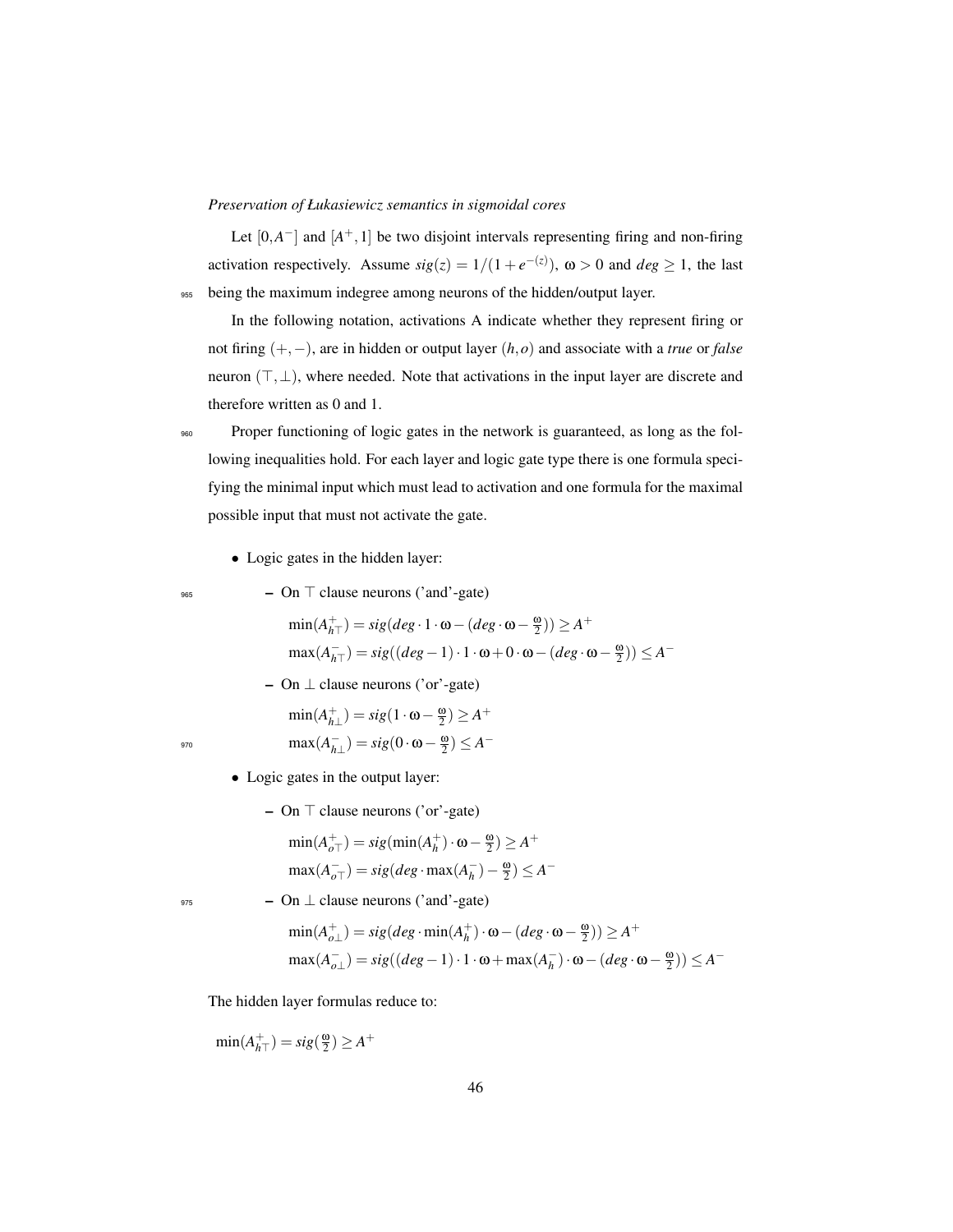980  $\max(A_{h\top}^-) = sig(-\frac{\omega}{2})) \leq A^{-1}$  $\min(A_{h\perp}^+) = sig(\frac{\omega}{2}) \ge A^+$  $max(A_{h\perp}^-) = sig(-\frac{\omega}{2}) \leq A^-$ 

> The distinction between  $h\top$  and  $h\bot$  can thus be ignored in the following. Also it is clear now that  $A^+ > \frac{1}{2} > A^-$ . Inequalities regarding the output layer can be transformed into:

985 **1** min
$$
(A_{oT}^+)
$$
 =  $sig((min(A_h^+) - \frac{1}{2}) \cdot \omega) \ge A^+$   
\n**2** max $(A_{oT}^-)$  =  $sig((deg \cdot max(A_h^-) - \frac{1}{2}) \cdot \omega) \le A^-$   
\n**3** min $(A_{oL}^+)$  =  $sig((deg \cdot min(A_h^+) - \frac{2deg-1}{2}) \cdot \omega) \ge A^+$   
\n**4** max $(A_{oL}^-)$  =  $sig((max(A_h^-) - \frac{1}{2}) \cdot \omega) \le A^-$ 

It can be seen that formulas 1 and 4 imply the hidden layer inequalities, 2 implies 4 990 and 3 implies 1.<sup>[12](#page-47-0)</sup> Satisfying formulas 2 and 3 therefore satisfies the other inequalities as well. Now, as it has been established that:

$$
\min(A_h^+) = sig(\frac{\omega}{2})
$$

$$
\max(A_h^-) = sig(-\frac{\omega}{2})
$$

In the 3 layer network it follows:

$$
\begin{aligned}\n\max(A_{o\top}^-) &= sig((deg \cdot sig(-\frac{\omega}{2}) - \frac{1}{2}) \cdot \omega) \\
\min(A_{o\bot}^+) &= sig((deg \cdot sig(\frac{\omega}{2}) - \frac{2deg-1}{2}) \cdot \omega)\n\end{aligned}
$$

This results in the final inequalities

$$
sig((deg \cdot sig(-\frac{\omega}{2}) - \frac{1}{2}) \cdot \omega) \le A^-
$$
  
\n
$$
sig((deg \cdot sig(\frac{\omega}{2}) - \frac{2deg-1}{2}) \cdot \omega) \ge A^+
$$

<sup>1000</sup> Knowing that  $A^+ > \frac{1}{2} > A^-$ , these have a solution precisely iff

$$
\begin{array}{l} (\deg \cdot \text{sig}(-\frac{\omega}{2})-\frac{1}{2})<0 \\ (deg \cdot \text{sig}(\frac{\omega}{2})-\frac{2deg-1}{2})>0 \end{array}
$$

Either is true iff  $\omega > 2 \log(2 deg - 1)$ .

<span id="page-47-0"></span><sup>&</sup>lt;sup>12</sup>  $(deg \cdot min(A_h^+) - \frac{2deg-1}{2})$  is maximal with  $deg = 1$ , then equal to  $(min(A_h^+) - \frac{1}{2})$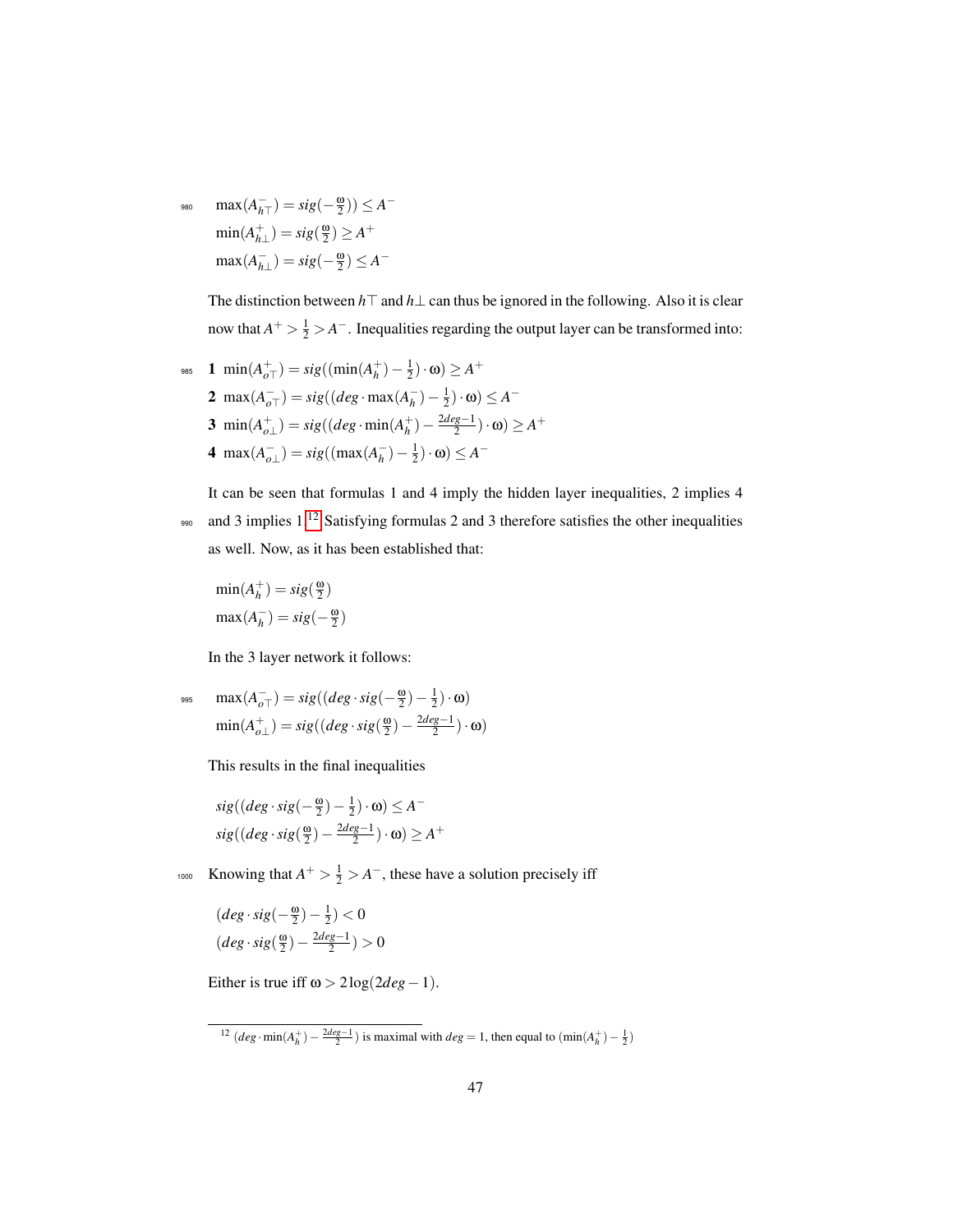## *Relation of C\*-models and Ł-models*

 $1005$  Claim: If an initial activation under C<sup>\*</sup>-interpretation leads to a fixed point with no contradiction, the same fixed point will be reached under Ł-interpretation. Assuming the core architecture implementation itself is correct, this means that all least C\*-models are also least Ł-models.

## <sup>1010</sup> Proof sketch:

- (1) By design, the one thing differentiating  $C^*$ -consequence from Ł-consequence is that in Ł contradictions are resolved at the end of each iteration.
- (2) Due to monotonicity, every output neuron activated while finding a C\* fixed point stays active in further iterations.
- 1015 (3) It follows from (1), that if the fixed point of  $C^*$  and Ł on the same input differ, it's because a contradiction was resolved in Ł.
	- (4) It follows from (2), that if a contradiction occurs in C during fixed point generation, it will still be there in the fixed point.
	- (5) (3) and (4) imply, that if there is no contradiction in the  $C^*$  fixed point, none was

<sup>1020</sup> resolved in the corresponding Ł fixed point and thus, the fixed points are equal.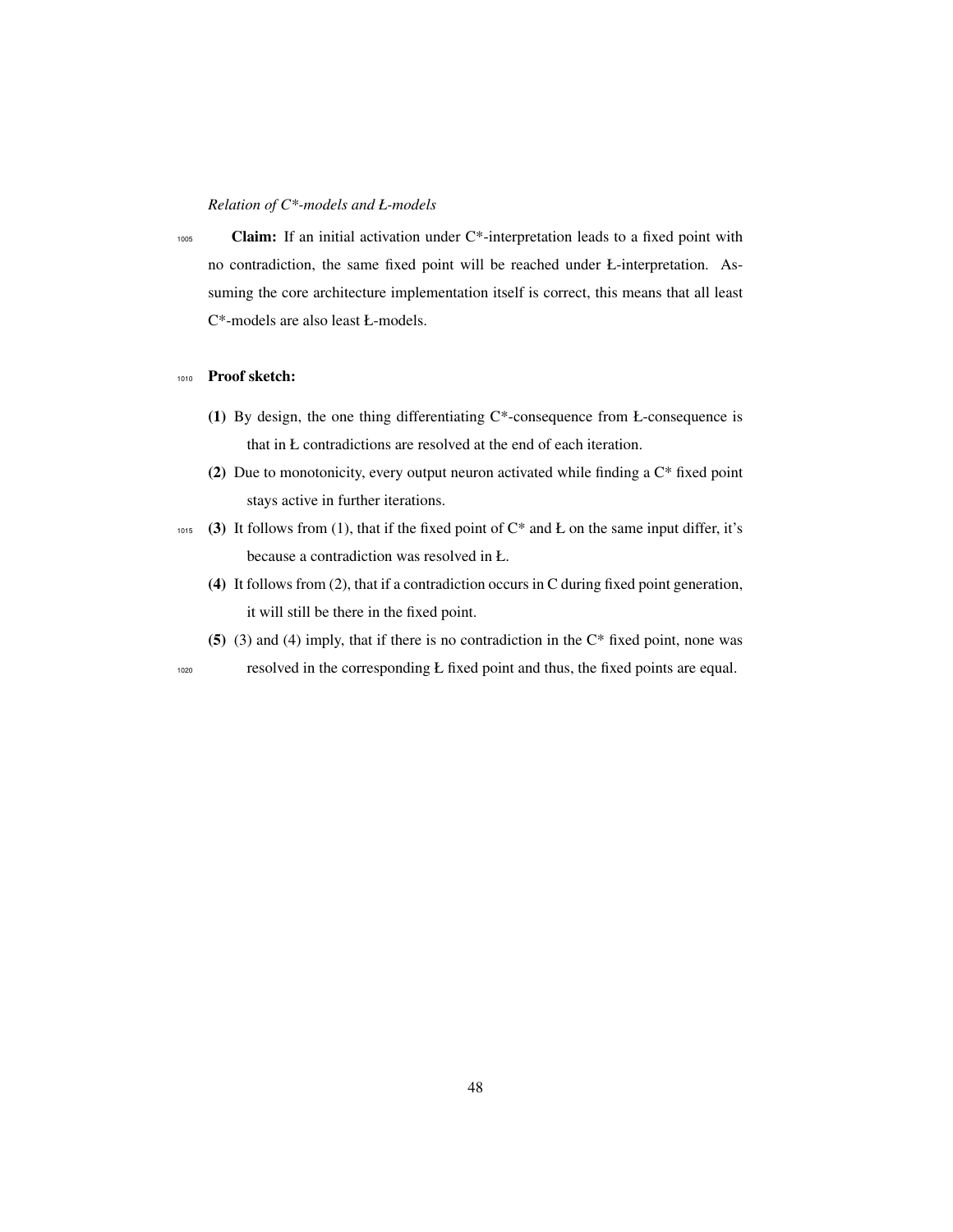## Appendix B: Extraction algorithm

*Type definitions*

# Type Vertex

| lbub                       | /* true if lower boundary, false if upper boundary */    |  |  |  |  |  |  |  |  |
|----------------------------|----------------------------------------------------------|--|--|--|--|--|--|--|--|
| target                     | $/*$ index of target output neuron $*/$                  |  |  |  |  |  |  |  |  |
| isRule                     | /* true if rule or subsumed by a rule $*/$               |  |  |  |  |  |  |  |  |
| isPos                      | /* true if target is active given activation in val $*/$ |  |  |  |  |  |  |  |  |
| decID                      | $/*$ decimal ID $*/$                                     |  |  |  |  |  |  |  |  |
| val                        | /* array of input values $*/$                            |  |  |  |  |  |  |  |  |
| mem                        | /* memorizes, which successors should be generated $*/$  |  |  |  |  |  |  |  |  |
| <b>Algorithm 1: Vertex</b> |                                                          |  |  |  |  |  |  |  |  |

# Type RuleSet

|         | <b>Algorithm 2: RuleSet</b>                           |  |
|---------|-------------------------------------------------------|--|
| ubRules | $/*$ list of found maximal non-activating inputs $*/$ |  |
| lbRules | /* list of found minimal activating inputs */         |  |

## *Auxiliary functions*

| Function get_id |  | /* produces key to identify vertices */ |  |  |  |  |  |
|-----------------|--|-----------------------------------------|--|--|--|--|--|
|-----------------|--|-----------------------------------------|--|--|--|--|--|

Input: val

Output: decimal value of val read as a binary number Algorithm 3: get\_id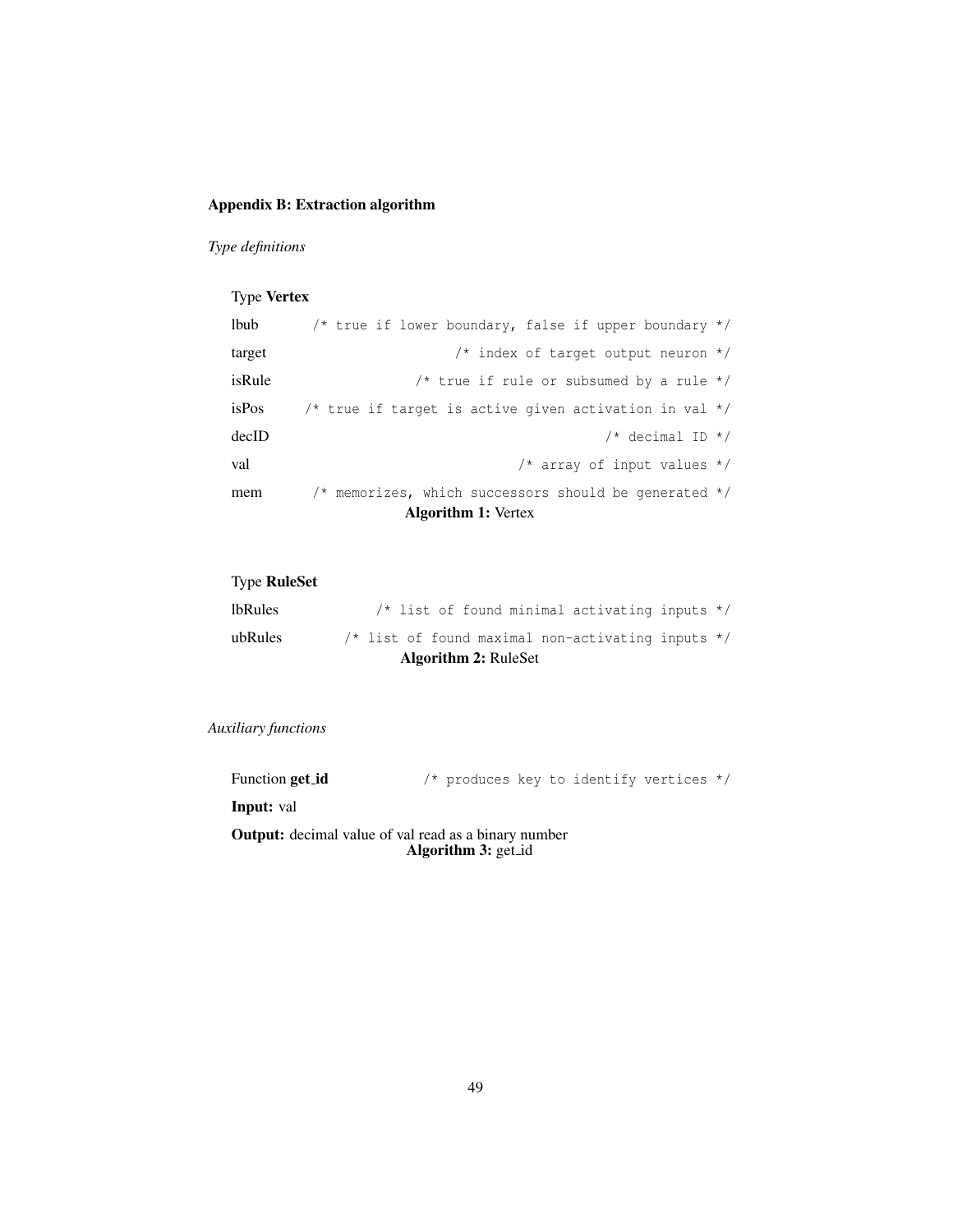```
Function succid /* computes decID that differs from vertex at
 index */
Input: vertex, index
if vertex.mem[index] = 0 then
\ln \text{ewID} := -1else
   max := length(vertex.val)
   newID := vertex.decID
    newID := newID + 2^{(max-index)} if vertex.lbub, newID - 2^{(max-index)}otherwise
Output: newID
```

```
Algorithm 4: succ id
```

```
Function make succ * /* create successor from copy of vertex */Input: vertex,index
newV := deepcopy(vertex)newV.val[index] := 1 if vertex.lbub, 0 otherwise
newV.mem := abs(vertex.mem) /* 'forget' temporary -1 blockings */
newV.mem/index] := 0newV.decID = succ_id(vertex, index)Output: newV
                      Algorithm 5: make_succ
```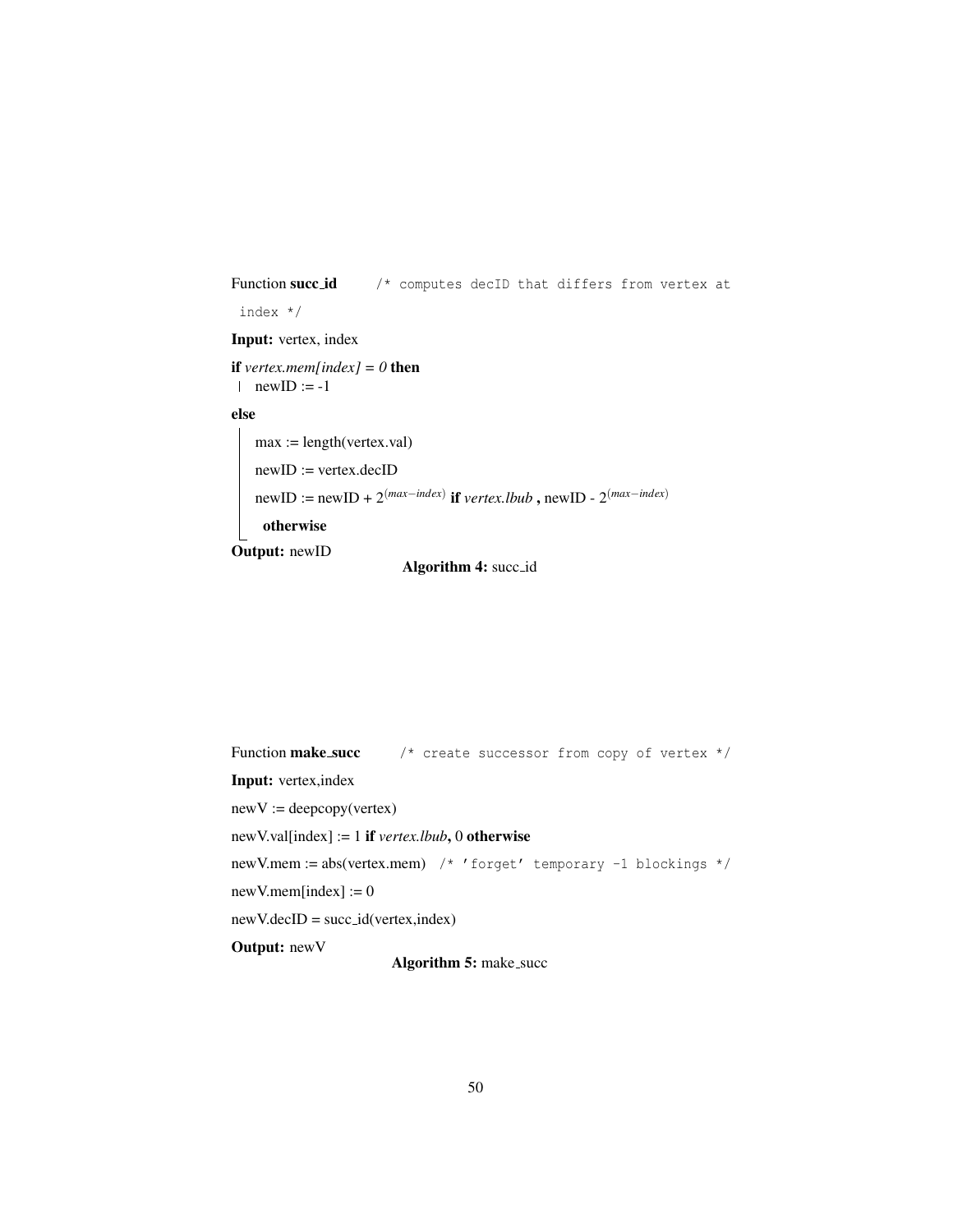Function in rules Ib /\* true if vertex subsumed by rule in lower

bound \*/

Input: vertex, ruleset

for *i = 1:length(ruleset.lbRules)* do

if *minimum(vertex.val - ruleset.lbRules[i]) == 0* then  $isSub = true$  $subRule = ruleset. lbRules[i]$  /\* also returns subsuming rule \*/ Output: isSub, subRule Output: false, zeros

Function in rules ub  $\prime$ \* analogous function for upper bound \*/ Algorithm 6: in\_rules\_lb, in\_rules\_ub

*Central algorithm*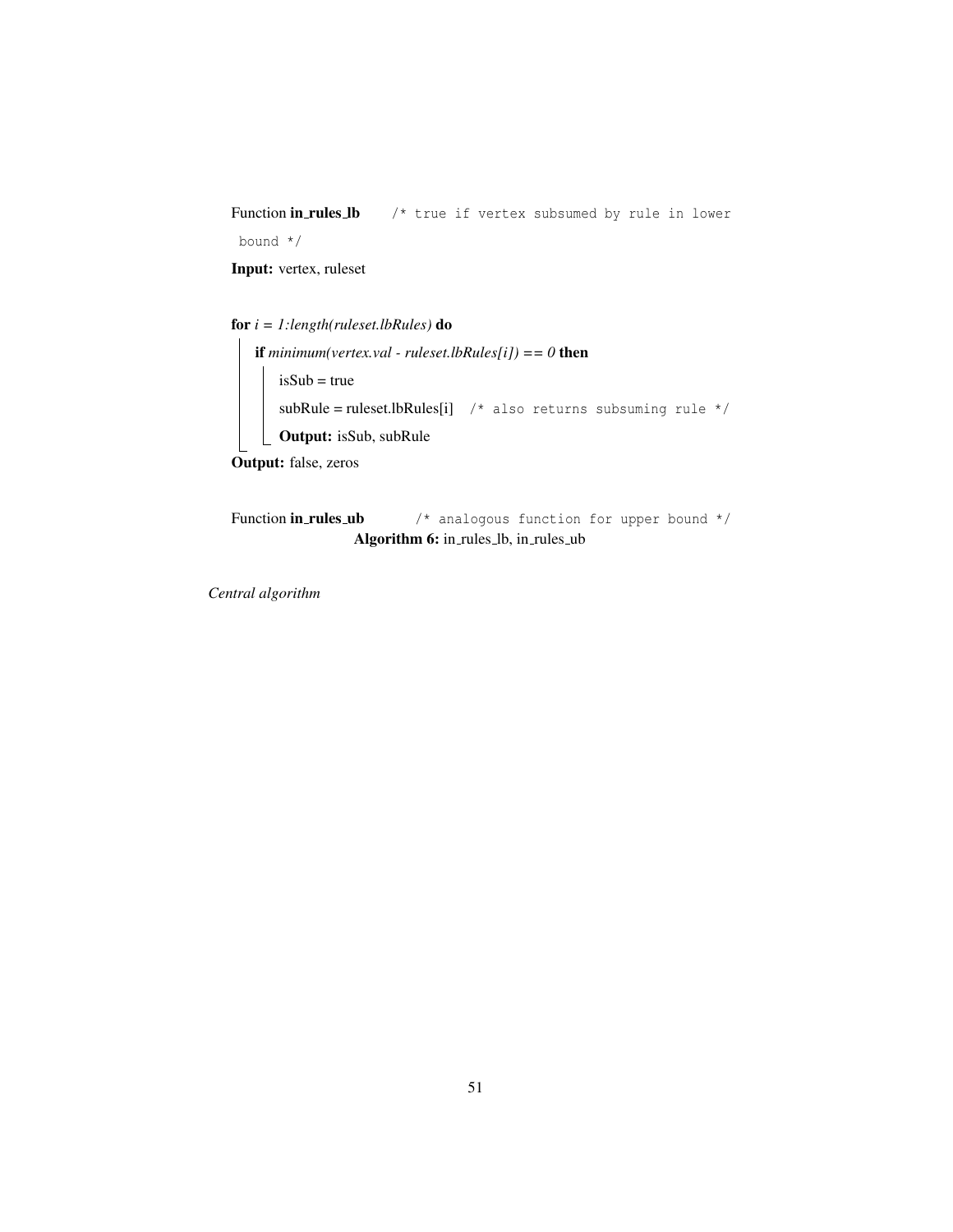```
Function test \frac{1}{x} finds rules and subsumed anti-rules */
Input: core, vertex, ruleset
cOut := run_core(core, vertex.val) \frac{1}{4} get core output \frac{\ast}{4}vertex.isPos := true if \text{cOut}[\text{vertex}.target] = 1, false otherwise
if vertex.lbub then
   if vertex.isPos then
       ruleset.lbRules ← vertex.val
       vertex.mem := zeros
       vertex.isRule := true
                                           /* lower bound rule found */
```
else

```
isSub, subRule := in_rules_ub(vertex, ruleset)
```

```
if isSub then set vertex.mem to -1 where subRule = 1 and mem = 1
```

```
/* isSub: subsumed by lower bound anti-rule */
```
else

```
if vertex.isPos then
   isSub, subRule = in-rules_lb(vertex, ruleset)
   if isSub then set vertex.mem to -1 where subRule = 0 and mem = 1
               /* isSub: subsumed by upper bound anti-rule */
else
   ruleset.ubRules ← vertex.val
   vertex.mem := zeros
   vertex.isRule := true
                                     /* upper bound rule found */
```
## Algorithm 7: test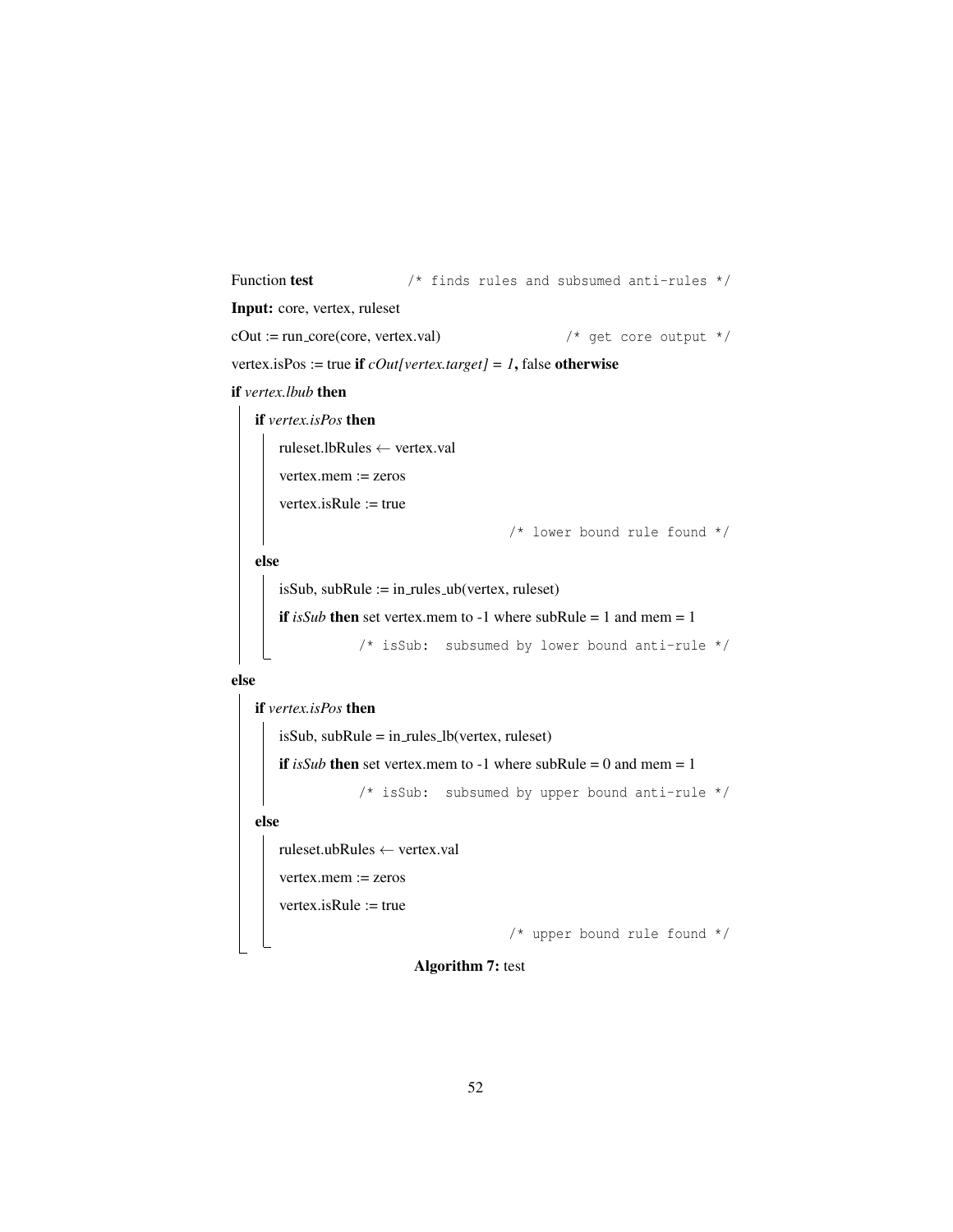## Function successors

Input: core,vertex, vvector, queue

test(core, vertex, ruleset)

noMatchSucc := true if  $minimum(vertex.mem) \ge 0$ , false otherwise

for *i = 1:length(vertex.mem)* do

**if** *vertex.mem[i]* = *1* **then**  $\frac{1}{x}$  traverse valid successors  $\frac{x}{x}$  $succID := succ_id(vertex,i)$ if  $\neg\mathit{isdefined}(vector, succID)$  then  $\neg\mathit{``}$  create if necessary  $\neg\mathit{''}$  $vvector[succID] := make\_succ(vortex, i)$ test(core, vvector[succID], ruleset) queue ← succID if *vvector[succID].isRule* then vertex.mem[i]  $:= 0$  /\* pool successor info \*/ if *vvector[succID].isPos = vertex.isPos* then noMatchSucc := false if *noMatchSucc* then  $\frac{1}{2}$  /\* test for anti-rules \*/ if *vertex.lbub* ∧ ¬*vertex.isPos* then ruleset.ubRules ← vertex.val

```
if ¬vertex.lbub ∧ vertex.isPos then ruleset.lbRules ← vertex.val
```
**for**  $i = 1$ : length(vertex.mem) **do** /\* distribute info to all successors

\*/ if *vertex.mem[i]* =  $1$  then  $succID := succ_id(vertex, i)$ set vvector[succID].mem to 0 where vertex.mem is 0

## Algorithm 8: successors